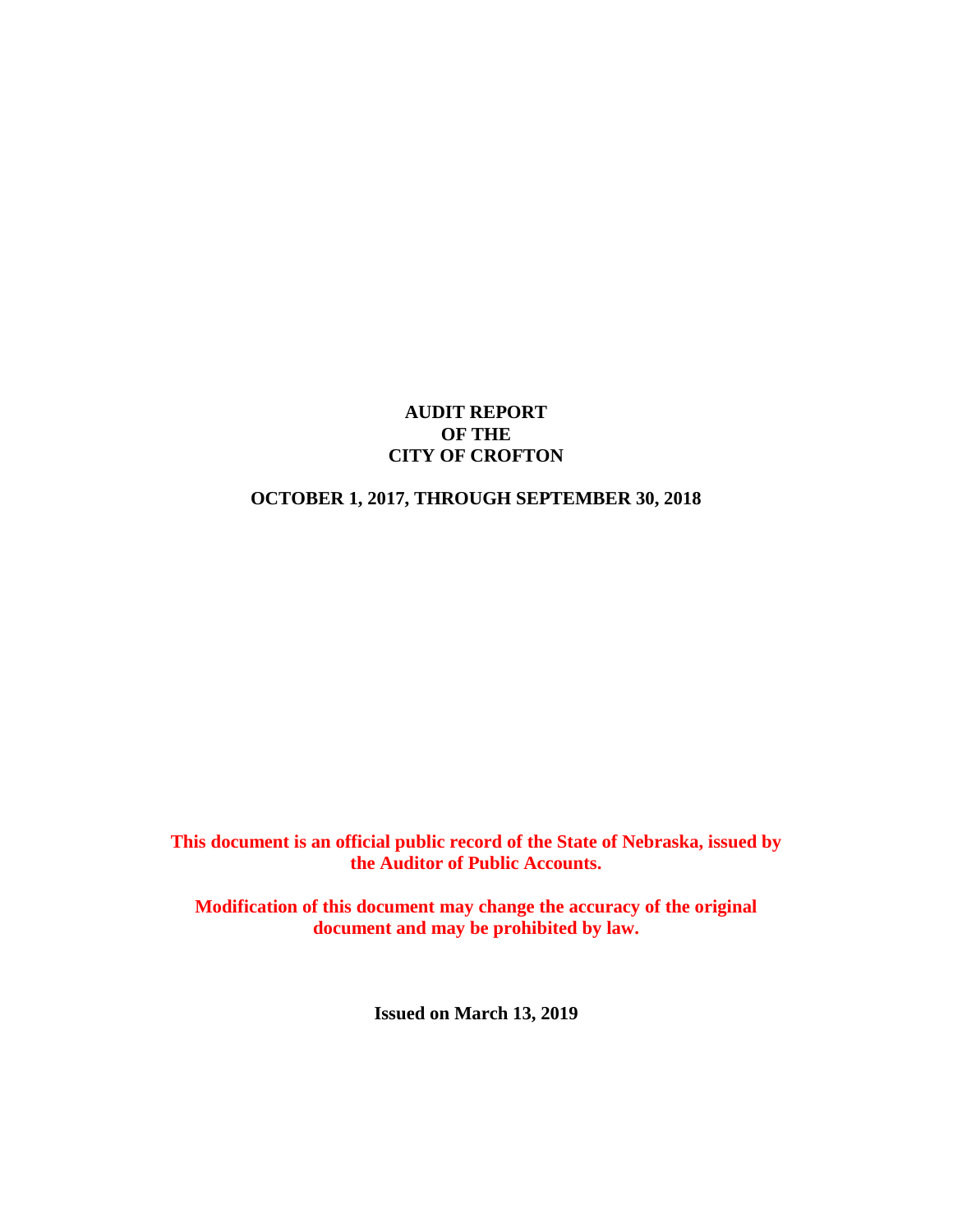# **TABLE OF CONTENTS**

|                                                                                                                                                                                                 | Page      |
|-------------------------------------------------------------------------------------------------------------------------------------------------------------------------------------------------|-----------|
| <b>Background Information Section</b>                                                                                                                                                           |           |
| Background                                                                                                                                                                                      | 1         |
| <b>Financial Section</b>                                                                                                                                                                        |           |
| Independent Auditor's Report                                                                                                                                                                    | $2 - 4$   |
| <b>Basic Financial Statements:</b>                                                                                                                                                              |           |
| <b>Government-Wide Financial Statements:</b>                                                                                                                                                    |           |
| Statement of Net Position – Governmental Activities – Cash Basis                                                                                                                                |           |
| Business-Type Activities – Accrual Basis                                                                                                                                                        | 5         |
| Statement of Activities – Governmental Activities – Cash Basis                                                                                                                                  |           |
| Business-Type Activities - Accrual Basis                                                                                                                                                        | 6         |
| <b>Fund Financial Statements:</b>                                                                                                                                                               |           |
| Statement of Cash Basis Assets and Fund Balances – Governmental Funds –                                                                                                                         |           |
| <b>Cash Basis</b>                                                                                                                                                                               | 7         |
| Statement of Cash Receipts, Disbursements, and Changes in Cash                                                                                                                                  |           |
| Basis Fund Balances – Governmental Funds – Cash Basis                                                                                                                                           | 8         |
| Statement of Net Position – Proprietary Funds – Accrual Basis                                                                                                                                   | 9         |
| Statement of Revenues, Expenses, and Changes in Net Position –                                                                                                                                  |           |
| Proprietary Funds - Accrual Basis                                                                                                                                                               | 10        |
| Statement of Cash Flows - Proprietary Funds - Accrual Basis                                                                                                                                     | 11        |
| <b>Notes to Financial Statements</b>                                                                                                                                                            | $12 - 27$ |
| <b>Other Information Section</b>                                                                                                                                                                |           |
| Budgetary Comparison Schedule of Receipts, Disbursements, and Changes                                                                                                                           |           |
| In Fund Balance – Budget and Actual – General All-Purpose Fund                                                                                                                                  | 28        |
| <b>Government Auditing Standards Section</b><br>Independent Auditor's Report on Internal Control Over Financial Reporting<br>and on Compliance and Other Matters Based on an Audit of Financial |           |
| Statements Performed in Accordance with Government Auditing Standards                                                                                                                           | $29 - 30$ |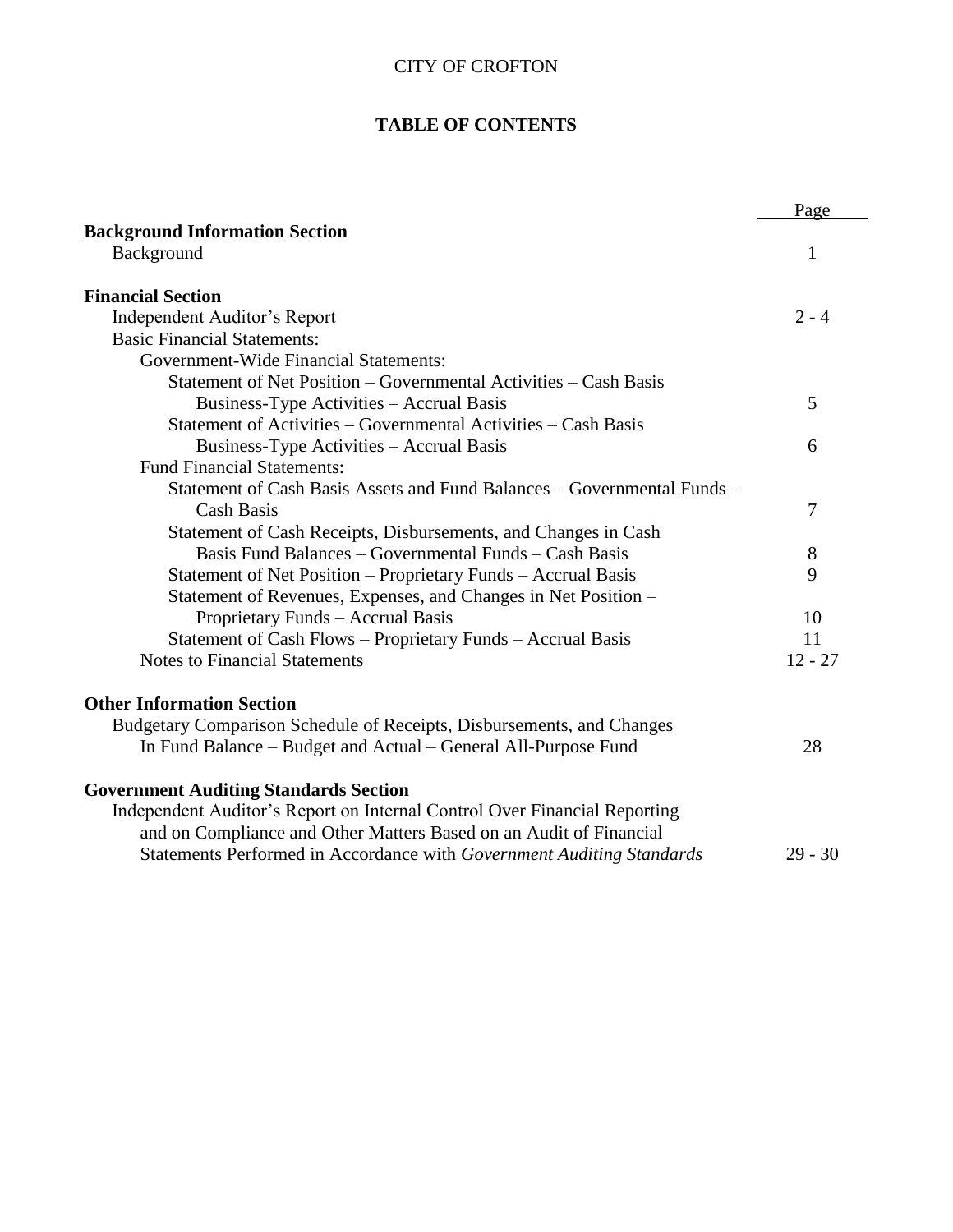## **BACKGROUND**

The City of Crofton (City) is located in Knox County, Nebraska. The City Council (Council) is the governmental body that exercises financial accountability and control over activities relevant to the operations of the City. The Council receives funding from State and local government sources and must comply with the requirements of these funding sources. Council members are elected by the public and have broad decision-making authority, including the power to levy taxes and to designate management, the ability to exert significant influence over all City operations, and the primary responsibility for related fiscal matters.

During the audit period, the Council was comprised of the following members:

- Wendell Strom, Mayor (term expired December 2018)
- Tom Allen, Council Member (resigned December 2018)
- Ted Hillman, Council Member (term expired December 2018)
- Michael Guenther, Council Member (resigned May 2018)
- Don Meink, Council Member (started May 2018; term expired December 2018)
- Sharol Lawhead, Council Member (resigned December 2018)

In July 2015, the Council appointed a temporary City Manager, Charlie Hendrix, whose husband Daniel served as the City's attorney. In October 2015, the Council approved a contract with Hendrix Consulting and Law, a local general practice law firm belonging to Charlie and Daniel Hendrix, which made the temporary appointment of the City Manager a permanent position.

In January 2018, Marla Wortmann was hired as City Clerk (Clerk) with Diane Allen becoming the assistant to the Clerk. Subsequent to the audit period, Sharol Lawhead was sworn in as City Mayor, and Pam Berendsen and Larry Peitz were sworn in as new Council members in December 2018 replacing Ted Hillman and Don Meink, leaving two vacant seats on the Council at the current date. In January 2019, Marla Wortmann resigned from the Clerk position and, in the same month, the City Council hired Kathy Nohr to replace Marla Wortmann as the Clerk.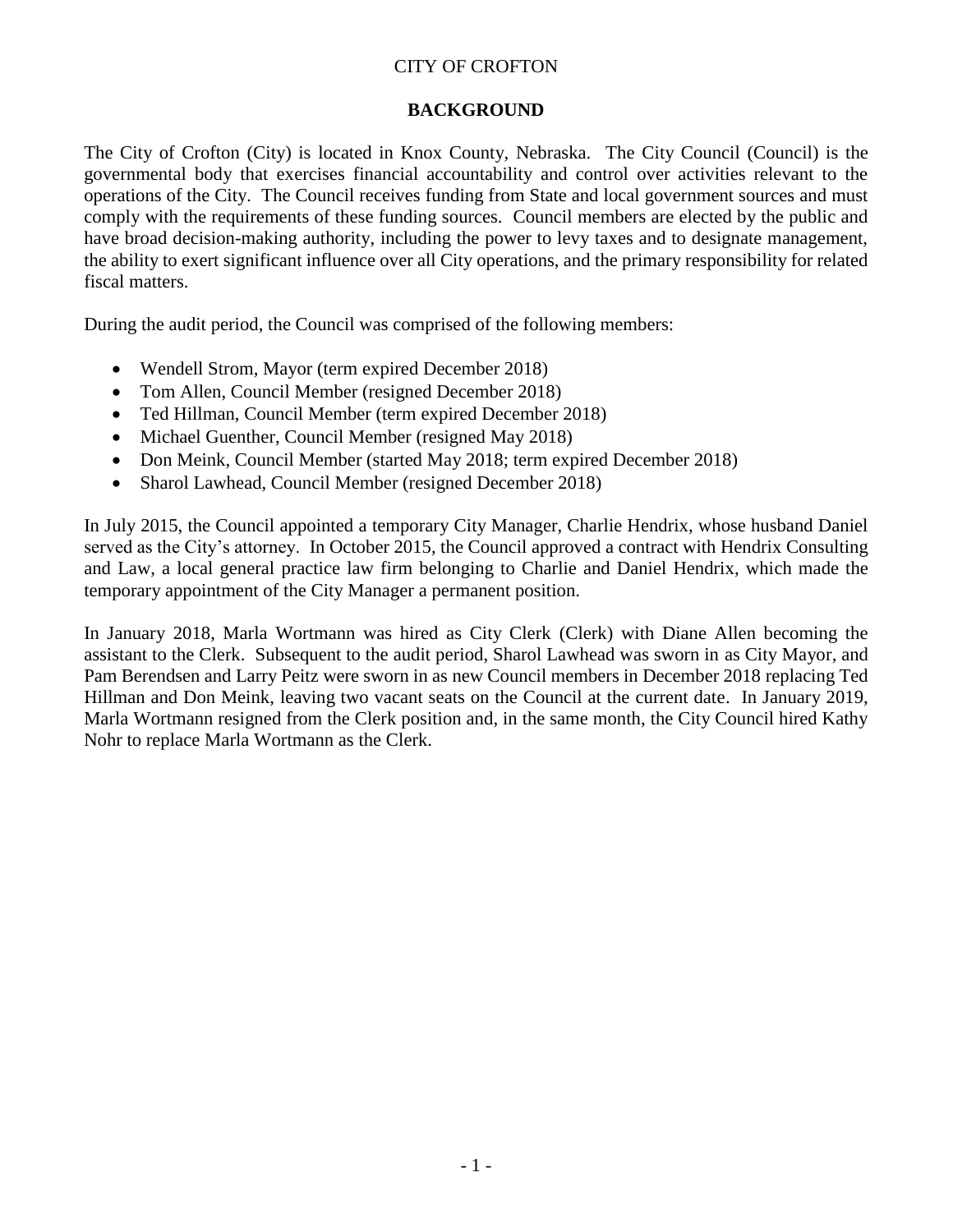

# **NEBRASKA AUDITOR OF PUBLIC ACCOUNTS**

Charlie Janssen Charlie.Janssen@nebraska.gov State Auditor PO Box 98917 State Capitol, Suite 2303 Lincoln, Nebraska 68509 402-471-2111, FAX 402-471-3301 www.auditors.nebraska.gov

# CITY OF CROFTON

# **INDEPENDENT AUDITOR'S REPORT**

Mayor and City Council City of Crofton, Nebraska

# **Report on the Financial Statements**

We have audited the accompanying financial statements of the governmental activities – cash basis, the business-type activities – accrual basis, and each major fund – cash basis for the governmental funds and accrual basis for the proprietary funds – of the City of Crofton, Nebraska, as of and for the year ended September 30, 2018, and the related notes to the financial statements, which collectively comprise the City's basic financial statements, as listed in the Table of Contents.

# **Management's Responsibility for the Financial Statements**

Management is responsible for the preparation and fair presentation of these financial statements in accordance with accounting principles generally accepted in the United States of America for the businesstype activities and in accordance with the cash basis of accounting for the governmental activities described in Note 1 for the governmental activities. This includes determining that the cash basis of accounting is an acceptable basis for the preparation of the financial statements of the governmental activities and the major governmental funds in the circumstances. Management is also responsible for the design, implementation, and maintenance of internal control relevant to the preparation and fair presentation of financial statements that are free from material misstatement, whether due to fraud or error.

# **Auditor's Responsibility**

Our responsibility is to express opinions on these financial statements based on our audit. We conducted our audit in accordance with auditing standards generally accepted in the United States of America and the standards applicable to financial audits contained in *Government Auditing Standards*, issued by the Comptroller General of the United States. Those standards require that we plan and perform the audit to obtain reasonable assurance about whether the financial statements are free from material misstatement.

An audit involves performing procedures to obtain audit evidence about the amounts and disclosures in the financial statements. The procedures selected depend on the auditor's judgment, including the assessment of the risks of material misstatement of the financial statements, whether due to fraud or error. In making those risk assessments, the auditor considers internal control relevant to the entity's preparation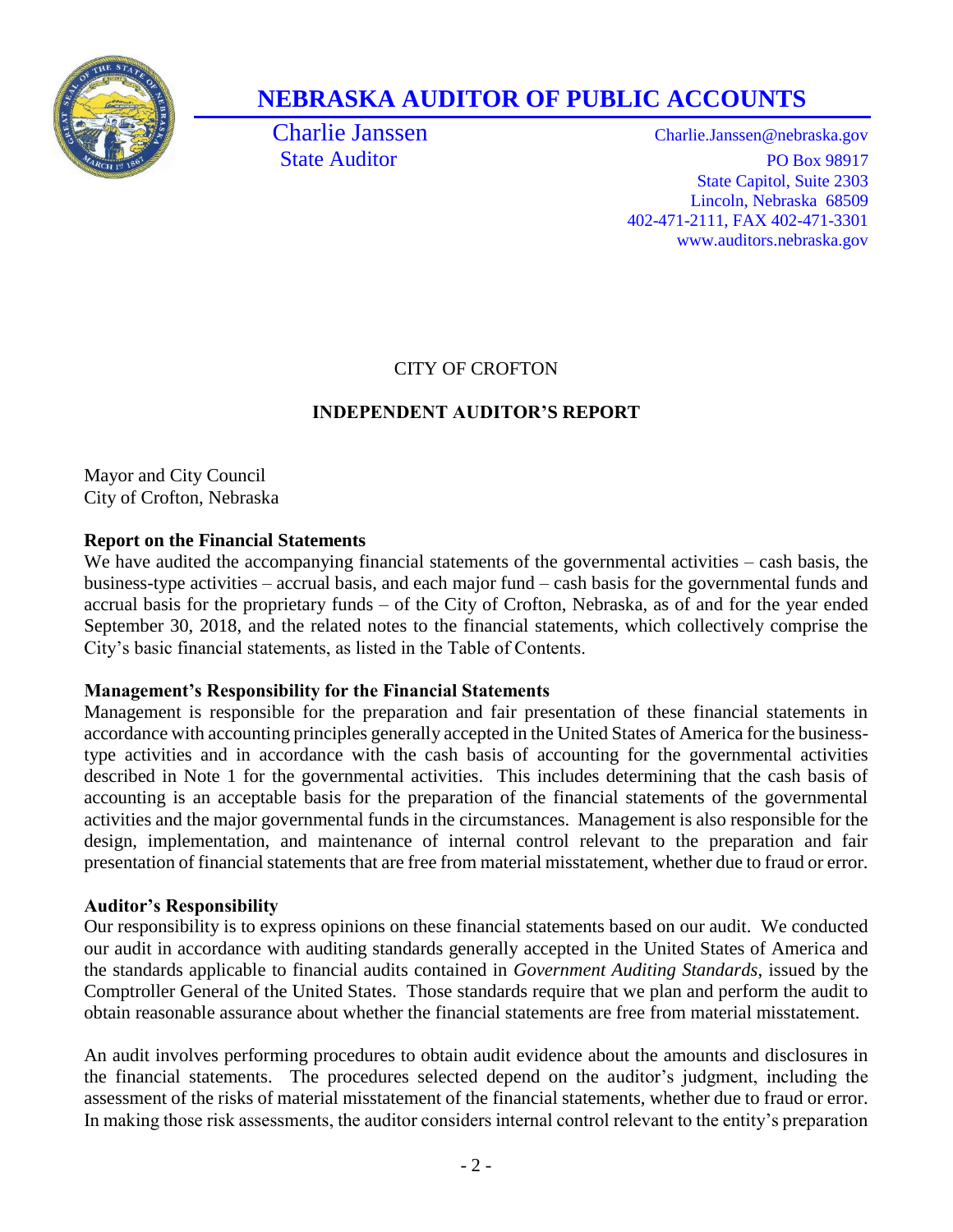and fair presentation of the financial statements in order to design audit procedures that are appropriate in the circumstances, but not for the purpose of expressing an opinion on the effectiveness of the City's internal control. Accordingly, we express no such opinion. An audit also includes evaluating the appropriateness of accounting policies used and the reasonableness of significant accounting estimates made by management, as well as evaluating the overall presentation of the financial statements.

We believe that the audit evidence we have obtained is sufficient and appropriate to provide a basis for our audit opinions.

#### **Opinions**

In our opinion, the financial statements referred to above present fairly, in all material respects, the respective cash-basis financial position of the governmental activities and each major governmental fund of the City of Crofton, as of September 30, 2018, and the respective changes in cash-basis financial position thereof for the year then ended in conformity with the cash basis of accounting described in Note 1.

In our opinion, the financial statements referred to above present fairly, in all material respects, the respective financial position of the business-type activities and each major proprietary fund of the City of Crofton, as of September 30, 2018, and the respective changes in financial position, and where applicable, cash flows thereof for the year then ended in accordance with accounting principles generally accepted in the United States of America.

#### **Basis of Accounting**

We draw attention to Note 1 of the financial statements, which describes the basis of accounting. The financial statements of the governmental activities and the major governmental funds of the City of Crofton are prepared on the cash basis of accounting, which is a basis of accounting other than the accounting principles generally accepted in the United States of America. Our opinion is not modified with respect to this matter.

## **Other Matters**

## *Report on Supplementary Information*

Our audit was conducted for the purpose of forming opinions on the financial statements as a whole, which collectively comprise the City of Crofton's basic financial statements. The budgetary comparison information is presented for purposes of additional analysis and are not a required part of the basic financial statements.

The budgetary comparison information on page 28 is the responsibility of management and was derived from, and relates directly to, the underlying accounting and other records used to prepare the basic financial statements. Such information has been subjected to the auditing procedures applied in the audit of the basic financial statements and certain additional procedures, including comparing and reconciling such information directly to the underlying accounting and other records used to prepare the basic financial statements or to the basic financial statements themselves, and other additional procedures in accordance with auditing standards generally accepted in the United States of America. In our opinion, the information is fairly stated in all material respects in relation to the basic financial statements as a whole on the basis of accounting described in Note 1.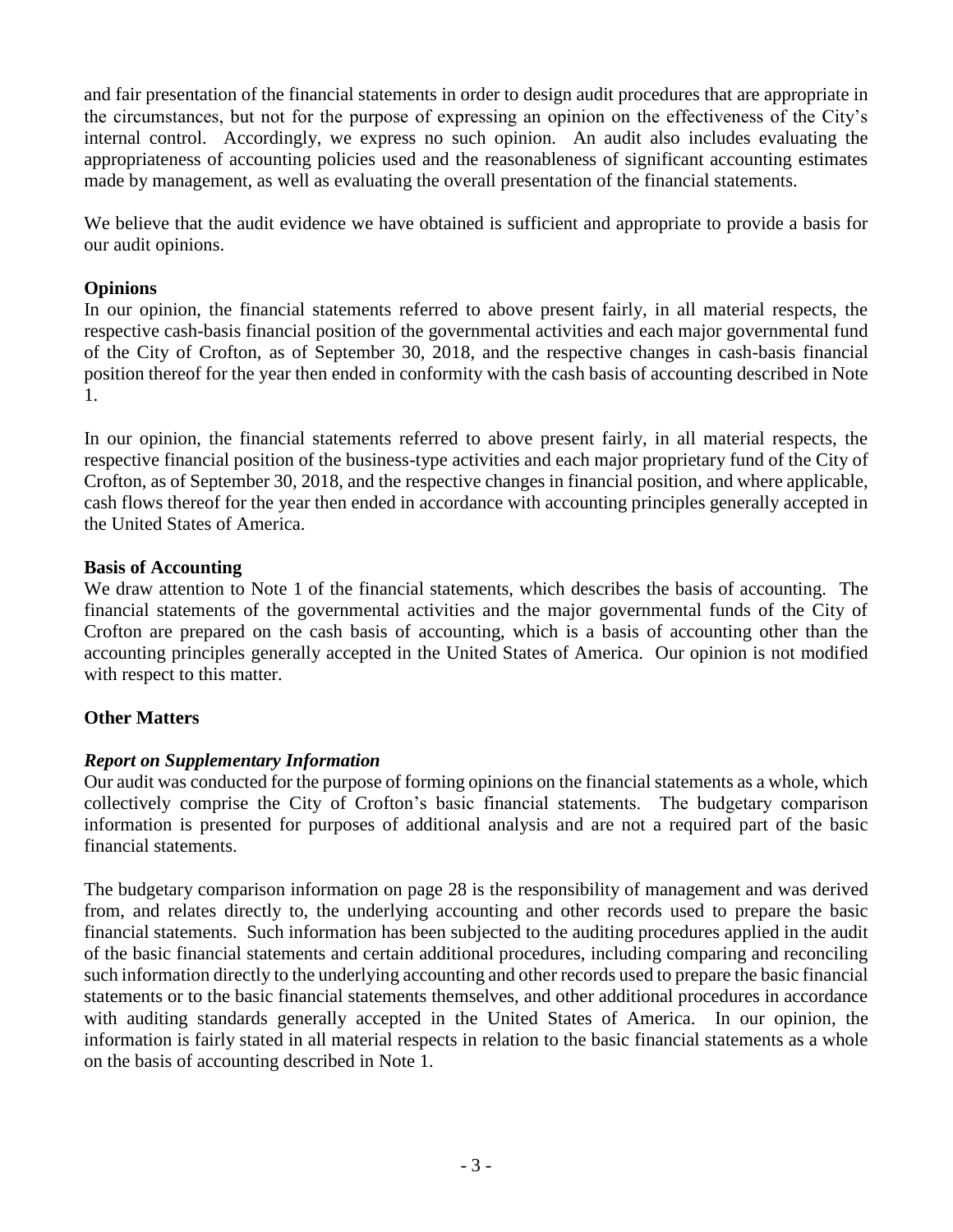#### *Required Supplementary Information*

The City has not presented the Management, Discussion, and Analysis, which accounting principles generally accepted in the United States of America require to be presented to supplement the basic financial statements. Such missing information, although not a part of the basic financial statements, is required by the Government Accounting Standards Board, who considers it to be an essential part of financial reporting for placing the basic financial statements in an appropriate operational, economic, or historical context. Our opinions on the basis financial statements are not affected by this missing information.

#### **Other Reporting Required by Government Auditing Standards**

In accordance with *Government Auditing Standards*, we have also issued our report dated March 12, 2019, on our consideration of the City of Crofton's internal control over financial reporting and on our tests of its compliance with certain provisions of laws, regulations, contracts, and grant agreements and other matters. The purpose of that report is to describe the scope of our testing of internal control over financial reporting and compliance and the results of that testing, not to provide an opinion on internal control over financial reporting or on compliance. That report is an integral part of an audit performed in accordance with *Government Auditing Standards* in considering the City of Crofton's internal control over financial reporting and compliance.

Craig Kabicere

March 12, 2019 Craig Kubicek, CPA, CFE Assistant Deputy Auditor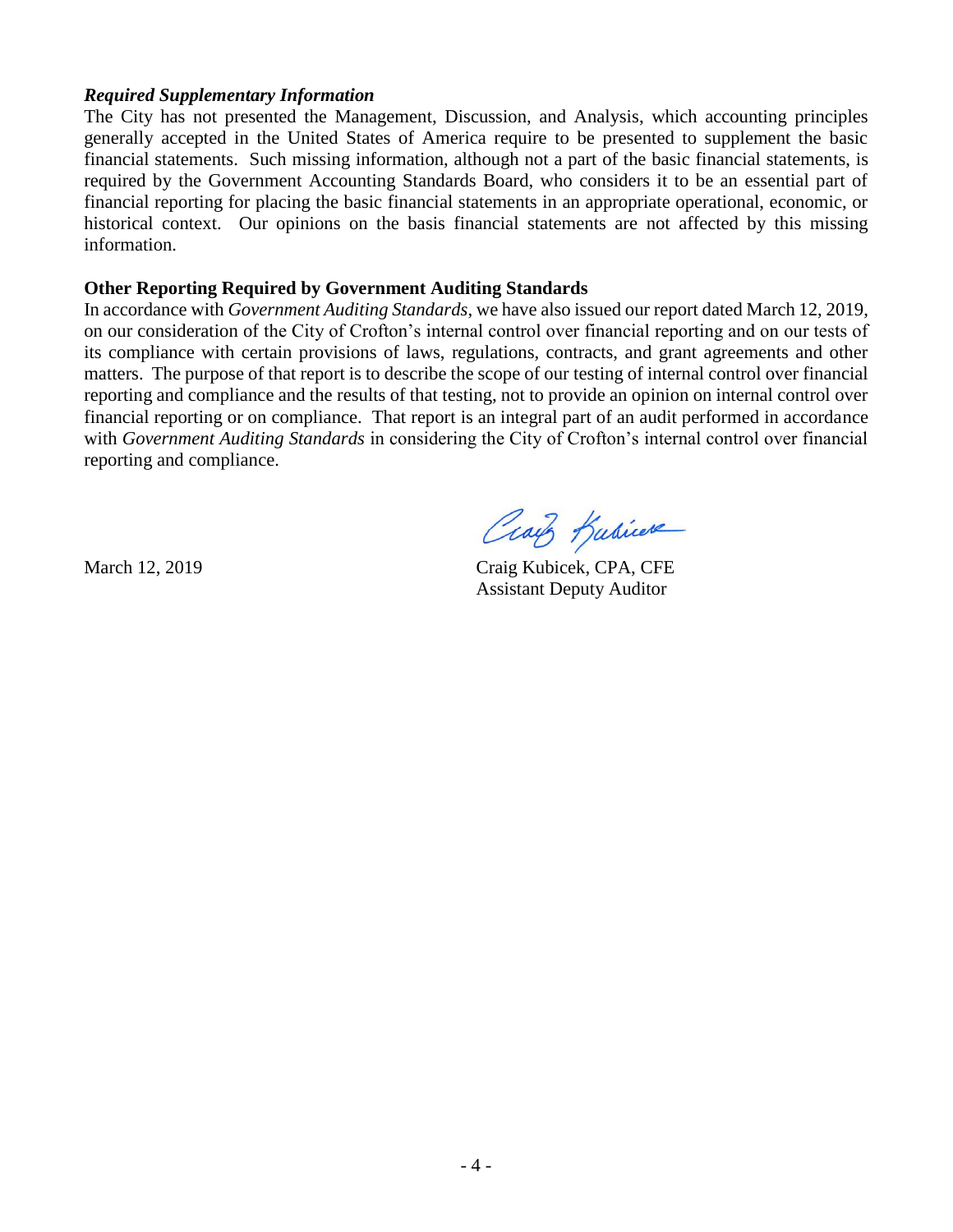# **STATEMENT OF NET POSITION - GOVERNMENTAL ACTIVITIES - CASH BASIS** CITY OF CROFTON **STATEMENT OF NET POSITION - BUSINESS-TYPE ACTIVITIES - ACCRUAL BASIS**

September 30, 2018

|                                             | Governmental |            |      | <b>Business-Type</b> |       |         |  |
|---------------------------------------------|--------------|------------|------|----------------------|-------|---------|--|
|                                             |              | Activities |      | Activities           | Total |         |  |
| <b>ASSETS</b>                               |              |            |      |                      |       |         |  |
| <b>Current Assets</b>                       |              |            |      |                      |       |         |  |
| Cash and Cash Equivalents                   | \$           | 96,018     | \$   | 244,320              | \$    | 340,338 |  |
| Cash on Hand with County Treasurer          |              | 7,272      |      |                      |       | 7,272   |  |
| <b>Accounts Receivable</b>                  |              |            |      | 52,189               |       | 52,189  |  |
| Inventory                                   |              |            |      | 8,000                |       | 8,000   |  |
| Restricted Cash and Cash Equivalents        |              | 229,181    |      |                      |       | 229,181 |  |
| <b>Total Current Assets</b>                 |              | 332,471    |      | 304,509              |       | 636,980 |  |
| <b>Noncurrent Assets</b>                    |              |            |      |                      |       |         |  |
| <b>Restricted Cash and Cash Equivalents</b> |              |            |      | 21,850               |       | 21,850  |  |
| <b>Capital Assets</b>                       |              |            |      |                      |       |         |  |
| Land                                        |              |            |      | 85,360               |       | 85,360  |  |
| Depreciable Assets (Net)                    |              |            |      | 238,791              |       | 238,791 |  |
| <b>Total Noncurrent Assets</b>              |              |            |      | 346,001              |       | 346,001 |  |
| <b>TOTAL ASSETS</b>                         |              | 332,471    |      | 650,510              |       | 982,981 |  |
| <b>LIABILITIES</b>                          |              |            |      |                      |       |         |  |
| <b>Current Liabilities</b>                  |              |            |      |                      |       |         |  |
| <b>Accounts Payable</b>                     |              |            |      | 1,847                |       | 1,847   |  |
| <b>Accrued Expenses</b>                     |              |            |      | 1,464                |       | 1,464   |  |
| <b>Total Current Liabilities</b>            |              |            |      | 3,311                |       | 3,311   |  |
| <b>Noncurrent Liabilities</b>               |              |            |      |                      |       |         |  |
| <b>Customer Deposits</b>                    |              |            |      | 21,850               |       | 21,850  |  |
| <b>TOTAL LIABILITIES</b>                    |              |            |      | 25,161               |       | 25,161  |  |
| <b>NET POSITION</b>                         |              |            |      |                      |       |         |  |
| Net Investment in Capital Assets            |              |            |      | 324,151              |       | 324,151 |  |
| Restricted for:                             |              |            |      |                      |       |         |  |
| Police                                      |              | 16,934     |      |                      |       | 16,934  |  |
| <b>Street</b>                               |              | 18,035     |      |                      |       | 18,035  |  |
| Special Revenue                             |              | 54,568     |      |                      |       | 54,568  |  |
| Debt Retirement                             |              | 141,435    |      |                      |       | 141,435 |  |
| Unrestricted                                |              | 101,499    |      | 301,198              |       | 402,697 |  |
| TOTAL NET POSITION                          | \$           | 332,471    | $\$$ | 625,349              | \$    | 957,820 |  |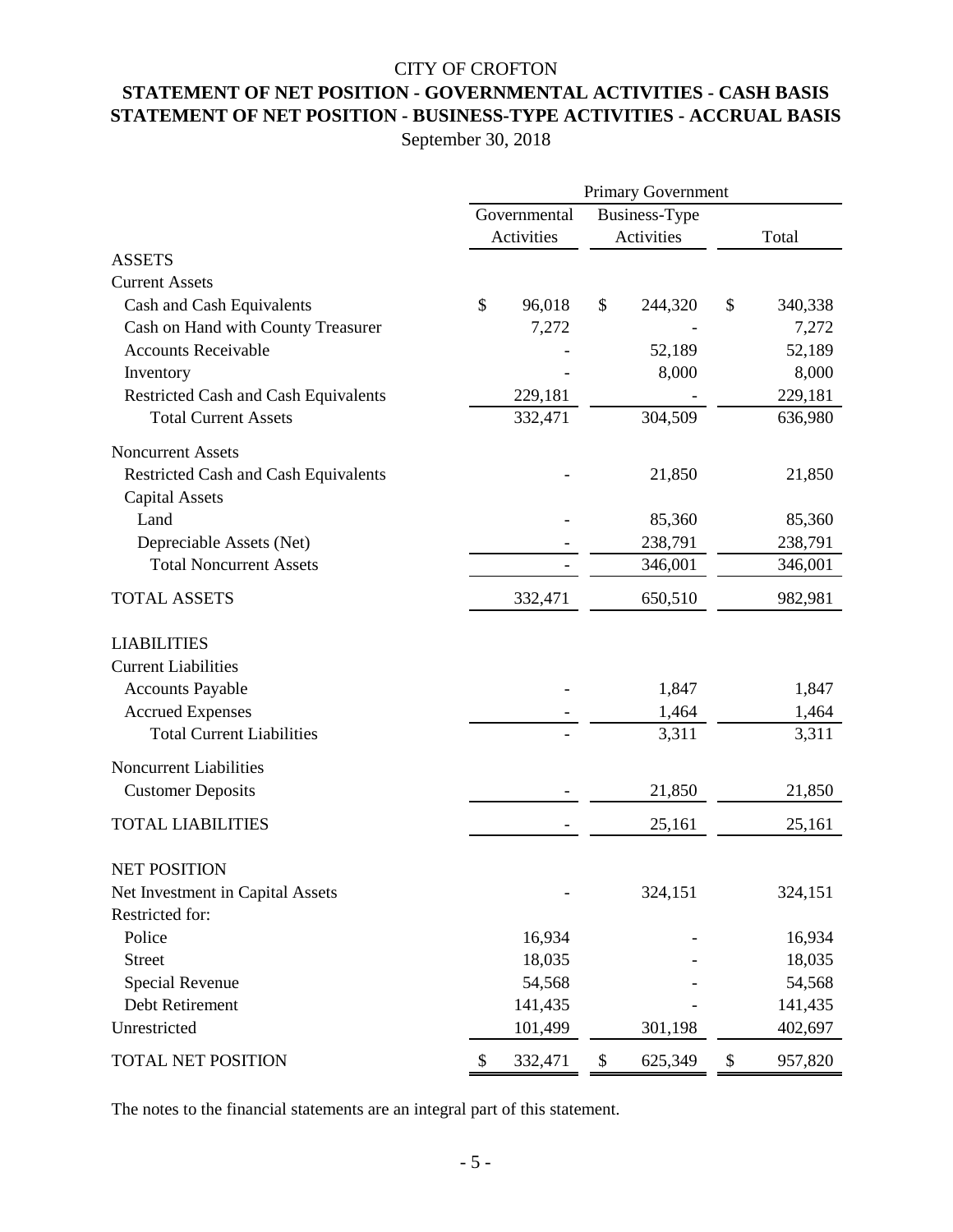# CITY OF CROFTON **STATEMENT OF ACTIVITIES - GOVERNMENTAL ACTIVITIES - CASH BASIS STATEMENT OF ACTIVITIES - BUSINESS-TYPE ACTIVITIES - ACCRUAL BASIS**

For the Year Ended September 30, 2018

|                                       | Program<br>Receipts/Revenues     |                                        | Net (Disbursements/Expenses)<br>Receipts/Revenue and Changes in Net Position |                      |                                      |  |  |  |
|---------------------------------------|----------------------------------|----------------------------------------|------------------------------------------------------------------------------|----------------------|--------------------------------------|--|--|--|
|                                       |                                  |                                        | <b>Primary Government</b>                                                    |                      |                                      |  |  |  |
|                                       | Disbursements/                   | Charges                                | Governmental                                                                 | <b>Business-Type</b> |                                      |  |  |  |
| Functions/Programs:                   | Expenses                         | for Services                           | Activities                                                                   | Activities           | Total                                |  |  |  |
| Governmental Activities:              |                                  |                                        |                                                                              |                      |                                      |  |  |  |
| <b>General Government</b>             | \$<br>117,210                    | \$                                     | \$<br>(117,210)                                                              | \$                   | \$<br>(117,210)                      |  |  |  |
| Public Health and Safety              | 93,211                           |                                        | (93,211)                                                                     |                      | (93,211)                             |  |  |  |
| <b>Public Works</b>                   | 133,610                          |                                        | (133,610)                                                                    |                      | (133,610)                            |  |  |  |
| <b>Culture and Recreation</b>         | 85,858                           | 11,959                                 | (73, 899)                                                                    |                      | (73, 899)                            |  |  |  |
| <b>Community Development</b>          | 15,845                           |                                        | (15, 845)                                                                    |                      | (15, 845)                            |  |  |  |
| Debt Service                          | 61,065                           |                                        | (61,065)                                                                     |                      | (61,065)                             |  |  |  |
| <b>Total Governmental Activities</b>  | 506,799                          | 11,959                                 | (494, 840)                                                                   |                      | (494, 840)                           |  |  |  |
| <b>Business-Type Activities:</b>      |                                  |                                        |                                                                              |                      |                                      |  |  |  |
| Water                                 | 212,105                          | 224,514                                |                                                                              | 12,409               | 12,409                               |  |  |  |
| Sewer                                 | 106,912                          | 135,453                                |                                                                              | 28,541               | 28,541                               |  |  |  |
| Sanitation                            | 51,040                           | 52,927                                 |                                                                              | 1,887                | 1,887                                |  |  |  |
| <b>Total Business-Type Activities</b> | 370,057                          | 412,894                                |                                                                              | 42,837               | 42,837                               |  |  |  |
| <b>Total Primary Government</b>       | 876,856                          | \$<br>424,853                          | (494, 840)                                                                   | 42,837               | (452,003)                            |  |  |  |
|                                       | General Receipts/Revenues:       |                                        |                                                                              |                      |                                      |  |  |  |
|                                       | Debt/Loan Proceeds               |                                        | 17,000                                                                       |                      | 17,000                               |  |  |  |
|                                       | Taxes:                           |                                        |                                                                              |                      |                                      |  |  |  |
|                                       |                                  | Property Taxes - General Purposes      | 180,937                                                                      |                      | 180,937                              |  |  |  |
|                                       | <b>City Sales Taxes</b>          |                                        | 70,998                                                                       |                      | 70,998                               |  |  |  |
|                                       |                                  | City Motor Vehicle Sales Taxes         | 31,098                                                                       |                      | 31,098                               |  |  |  |
|                                       |                                  | Tax Increment Financing                | 3,877                                                                        |                      | 3,877                                |  |  |  |
|                                       | Licenses and Permits             |                                        | 2,715                                                                        |                      | 2,715                                |  |  |  |
|                                       | Intergovernmental                |                                        | 118,738                                                                      |                      | 118,738                              |  |  |  |
|                                       | Use of Money and Property        |                                        | 111,174                                                                      |                      | 111,174                              |  |  |  |
|                                       | <b>Special Assessments</b>       |                                        | 141,818                                                                      |                      | 141,818                              |  |  |  |
|                                       |                                  | Other Miscellaneous Receipts/Revenues  | 51,547                                                                       | 8,869                | 60,416                               |  |  |  |
|                                       |                                  | <b>Total General Receipts/Revenues</b> | 729,902                                                                      | 8,869                | 738,771                              |  |  |  |
|                                       | Increase in Net Position         |                                        | 235,062                                                                      | 51,706               | 286,768                              |  |  |  |
|                                       | Net Position - Beginning of year |                                        | 97,409                                                                       | 573,643              | 671,052                              |  |  |  |
|                                       | Net Position - End of year       |                                        | 332,471<br>\$                                                                | \$<br>625,349        | $\boldsymbol{\mathsf{S}}$<br>957,820 |  |  |  |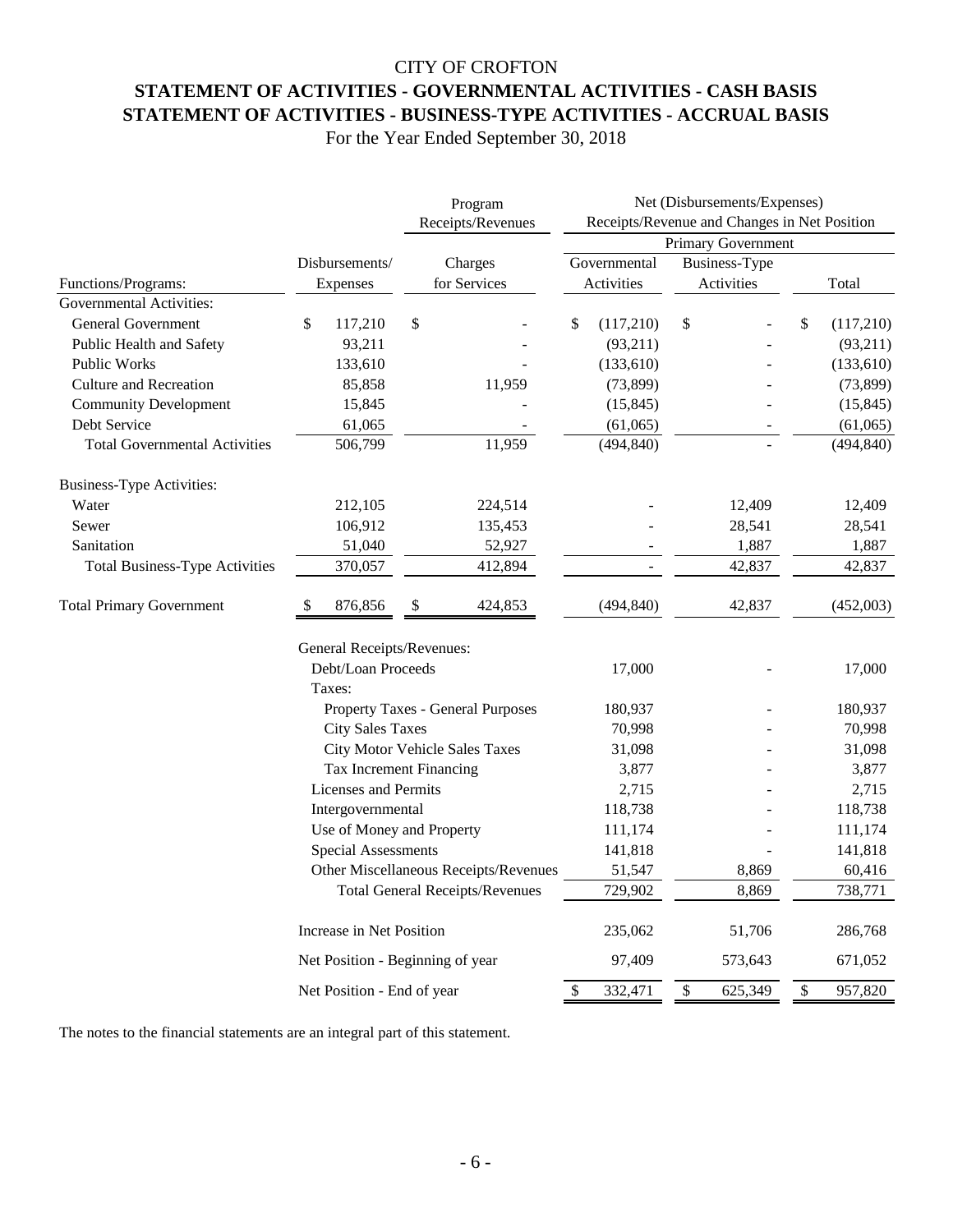# CITY OF CROFTON **STATEMENT OF CASH BASIS ASSETS AND FUND BALANCES GOVERNMENTAL FUNDS - CASH BASIS**

September 30, 2018

|                                             | General      | <b>Street</b>                  | Special<br>Revenue             | Capital<br>Projects |                          | Debt<br>Retirement |                          |           |
|---------------------------------------------|--------------|--------------------------------|--------------------------------|---------------------|--------------------------|--------------------|--------------------------|-----------|
|                                             | Fund         | Fund                           | Fund                           | Fund                |                          | Fund               |                          | Total     |
| <b>ASSETS</b>                               |              |                                |                                |                     |                          |                    |                          |           |
| Cash and Cash Equivalents                   | \$<br>96,018 | \$<br>$\overline{\phantom{a}}$ | \$<br>$\overline{\phantom{0}}$ | \$                  |                          |                    | $\overline{\phantom{0}}$ | \$96,018  |
| Cash on Hand with County Treasurer          | 5,481        | 1,791                          |                                |                     |                          |                    |                          | 7,272     |
| <b>Restricted Cash and Cash Equivalents</b> | 16,934       | 16,244                         | 54,568                         |                     |                          |                    | 141,435                  | 229,181   |
| <b>TOTAL ASSETS</b>                         | 118.433      | \$18,035                       | 54,568                         | \$.                 |                          | \$141.435          |                          | \$332,471 |
| <b>FUND BALANCE</b>                         |              |                                |                                |                     |                          |                    |                          |           |
| Restricted                                  | \$<br>16.934 | \$18,035                       | \$<br>54,568                   | \$                  | $\overline{\phantom{a}}$ | \$141.435          |                          | \$230,972 |
| Unassigned                                  | 101,499      |                                |                                |                     |                          |                    |                          | 101,499   |
| <b>TOTAL CASH BASIS FUND BALANCES</b>       | 118,433      | \$18,035                       | 54,568                         | \$                  |                          | \$141.435          |                          | \$332,471 |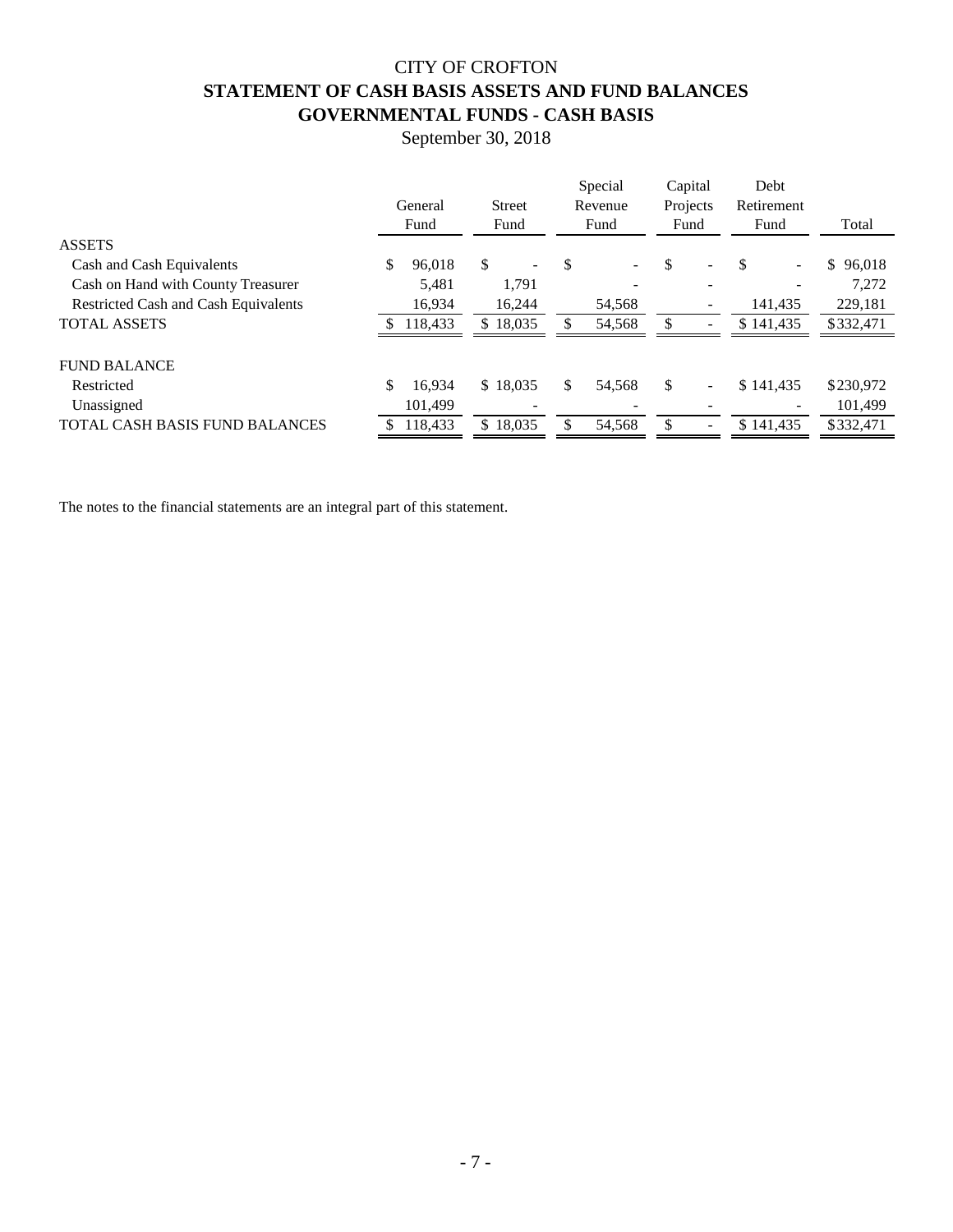# CITY OF CROFTON **STATEMENT OF CASH RECEIPTS, DISBURSEMENTS, AND CHANGES IN CASH BASIS FUND BALANCES GOVERNMENTAL FUNDS - CASH BASIS**

For the Year Ended September 30, 2018

|                                          | General<br><b>Street Fund</b><br>Fund |                | Special<br>Revenue<br>Fund | Capital<br>Projects | Debt<br>Retirement<br>Fund<br>Fund |               |
|------------------------------------------|---------------------------------------|----------------|----------------------------|---------------------|------------------------------------|---------------|
| <b>RECEIPTS</b>                          |                                       |                |                            |                     |                                    | Total         |
| Taxes                                    | \$209,535                             | \$45,099       | \$<br>32,276               | \$                  | \$                                 | \$<br>286,910 |
| Intergovernmental                        | 23,506                                | 95,232         |                            |                     |                                    | 118,738       |
| <b>Charges for Services</b>              | (175)                                 | $\overline{a}$ | 12,361                     |                     | (227)                              | 11,959        |
| Use of Money and Property                | 108,434                               | 35             | 2,705                      |                     |                                    | 111,174       |
| <b>Licenses and Permits</b>              | 2,285                                 | L,             | 430                        |                     |                                    | 2,715         |
| <b>Special Assessments</b>               |                                       | L,             |                            |                     | 141,818                            | 141,818       |
| Miscellaneous                            | 10,630                                | 215            | 40,702                     |                     |                                    | 51,547        |
| <b>TOTAL RECEIPTS</b>                    | 354,215                               | 140,581        | 88,474                     |                     | 141,591                            | 724,861       |
| <b>DISBURSEMENTS</b>                     |                                       |                |                            |                     |                                    |               |
| General Government                       | 117,210                               |                |                            |                     |                                    | 117,210       |
| Public Health and Safety                 | 93,211                                |                |                            |                     |                                    | 93,211        |
| <b>Public Works</b>                      | $\sim$                                | 133,584        | 26                         |                     |                                    | 133,610       |
| <b>Culture and Recreation</b>            | 90                                    |                | 85,768                     |                     |                                    | 85,858        |
| <b>Community Development</b>             |                                       |                | 15,845                     |                     |                                    | 15,845        |
| Debt Service                             |                                       |                |                            |                     |                                    |               |
| Principal                                |                                       |                |                            |                     | 25,000                             | 25,000        |
| Interest                                 |                                       |                |                            |                     | 35,835                             | 35,835        |
| Fees and Penalties                       |                                       |                |                            |                     | 230                                | 230           |
| TOTAL DISBURSEMENTS                      | 210,511                               | 133,584        | 101,639                    |                     | 61,065                             | 506,799       |
| EXCESS (DEFICIENCY) OF RECEIPTS          |                                       |                |                            |                     |                                    |               |
| <b>OVER DISBURSEMENTS</b>                | 143,704                               | 6,997          | (13, 165)                  |                     | 80,526                             | 218,062       |
| OTHER FINANCING SOURCES (USES)           |                                       |                |                            |                     |                                    |               |
| Debt Proceeds                            |                                       |                |                            |                     |                                    |               |
| Loan Proceeds                            |                                       |                |                            |                     | 17,000                             | 17,000        |
| <b>Transfers</b> In                      | 95,000                                | 2,100          | 47,556                     |                     | 43,909                             | 188,565       |
| <b>Transfers Out</b>                     | (150, 558)                            |                |                            | (38,007)            | $\sim$                             | (188, 565)    |
| TOTAL OTHER FINANCING SOURCES            | (55, 558)                             | 2,100          | 47,556                     | (38,007)            | 60,909                             | 17,000        |
| Net Change in Cash Basis Fund Balances   | 88,146                                | 9,097          | 34,391                     | (38,007)            | 141,435                            | 235,062       |
| CASH BASIS FUND BALANCES - BEGINNING     | 30,287                                | 8,938          | 20,177                     | 38,007              |                                    | 97,409        |
| <b>CASH BASIS FUND BALANCES - ENDING</b> | \$118,433                             | 18,035<br>S    | 54,568<br>\$               | \$                  | 141,435<br>\$                      | 332,471<br>S  |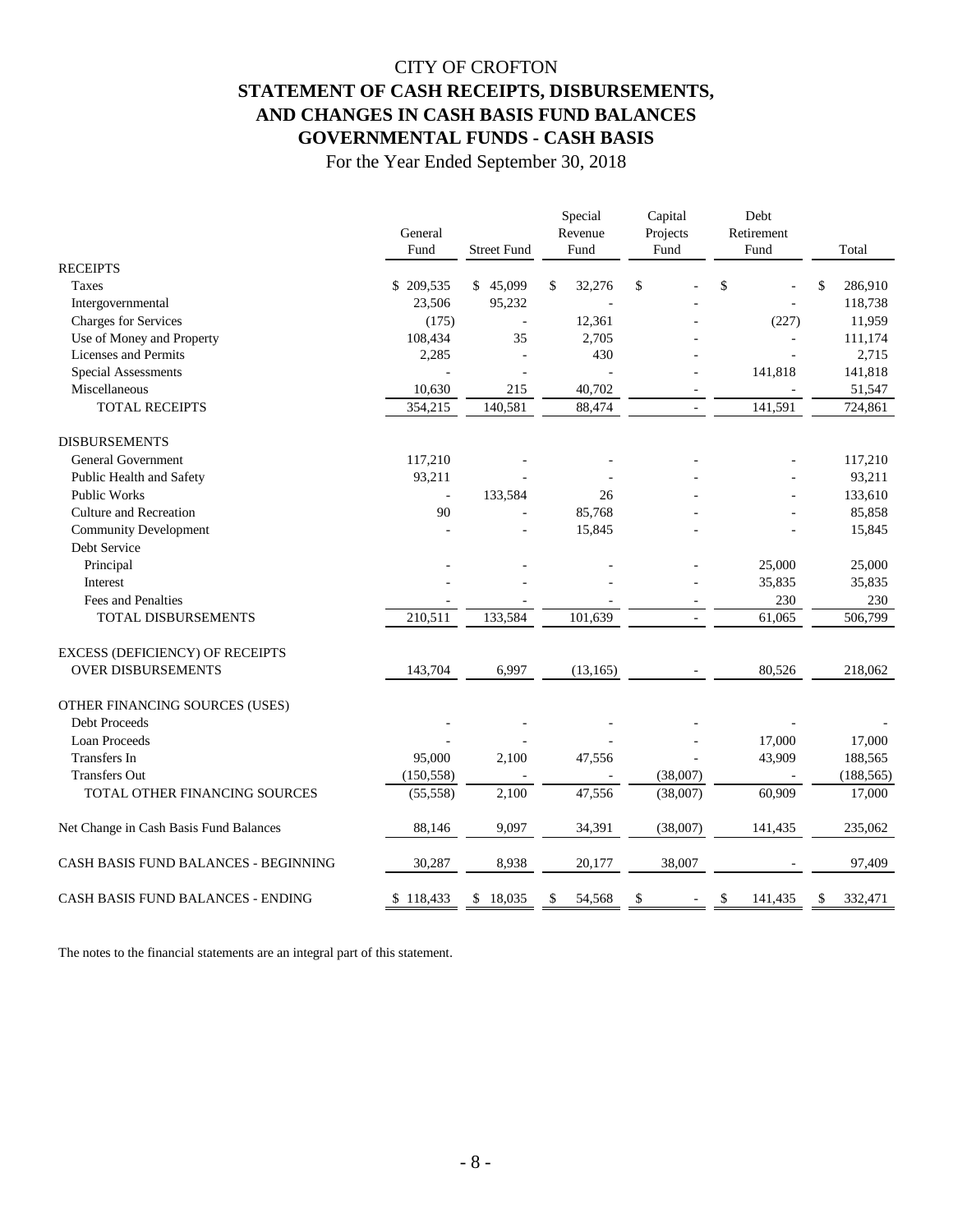# CITY OF CROFTON **STATEMENT OF NET POSITION PROPRIETARY FUNDS - ACCRUAL BASIS**

September 30, 2018

|                                  | Sewer         | Water         | Sanitation  |               |
|----------------------------------|---------------|---------------|-------------|---------------|
|                                  | Fund          | Fund          | Fund        | Total         |
| <b>ASSETS</b>                    |               |               |             |               |
| <b>Current Assets</b>            |               |               |             |               |
| Cash and Cash Equivalents        | 178,285<br>\$ | \$<br>64,223  | 1,812<br>\$ | \$<br>244,320 |
| <b>Accounts Receivable</b>       | 15,927        | 30,193        | 6,069       | 52,189        |
| Inventory                        |               | 8,000         |             | 8,000         |
| <b>Total Current Assets</b>      | 194,212       | 102,416       | 7,881       | 304,509       |
| <b>Noncurrent Assets</b>         |               |               |             |               |
| <b>Restricted Assets - Cash</b>  |               | 21,850        |             | 21,850        |
| <b>Capital Assets</b>            |               |               |             |               |
| Land                             | 41,930        | 41,930        | 1,500       | 85,360        |
| Depreciable Assets               | 220,093       | 908,457       |             | 1,128,550     |
| <b>Accumulated Depreciation</b>  | (185, 534)    | (704, 225)    |             | (889, 759)    |
| <b>Total Noncurrent Assets</b>   | 76,489        | 268,012       | 1,500       | 346,001       |
| <b>TOTAL ASSETS</b>              | 270,701       | 370,428       | 9,381       | 650,510       |
| <b>LIABILITIES</b>               |               |               |             |               |
| <b>Current Liabilities</b>       |               |               |             |               |
| <b>Accounts Payable</b>          | 721           | 1,126         |             | 1,847         |
| <b>Payroll Liabilities</b>       | 1,039         | 369           | 56          | 1,464         |
| <b>Total Current Liabilities</b> | 1,760         | 1,495         | 56          | 3,311         |
| Noncurrent Liabilities           |               |               |             |               |
| <b>Customer Deposits</b>         |               | 21,850        |             | 21,850        |
| <b>TOTAL LIABILITIES</b>         | 1,760         | 23,345        | 56          | 25,161        |
| <b>NET POSITION</b>              |               |               |             |               |
| Net Investment in Capital Assets | 76,489        | 246,162       | 1,500       | 324,151       |
| Unrestricted                     | 192,452       | 100,921       | 7,825       | 301,198       |
| <b>TOTAL NET POSITION</b>        | 268,941<br>\$ | \$<br>347,083 | 9,325<br>\$ | \$<br>625,349 |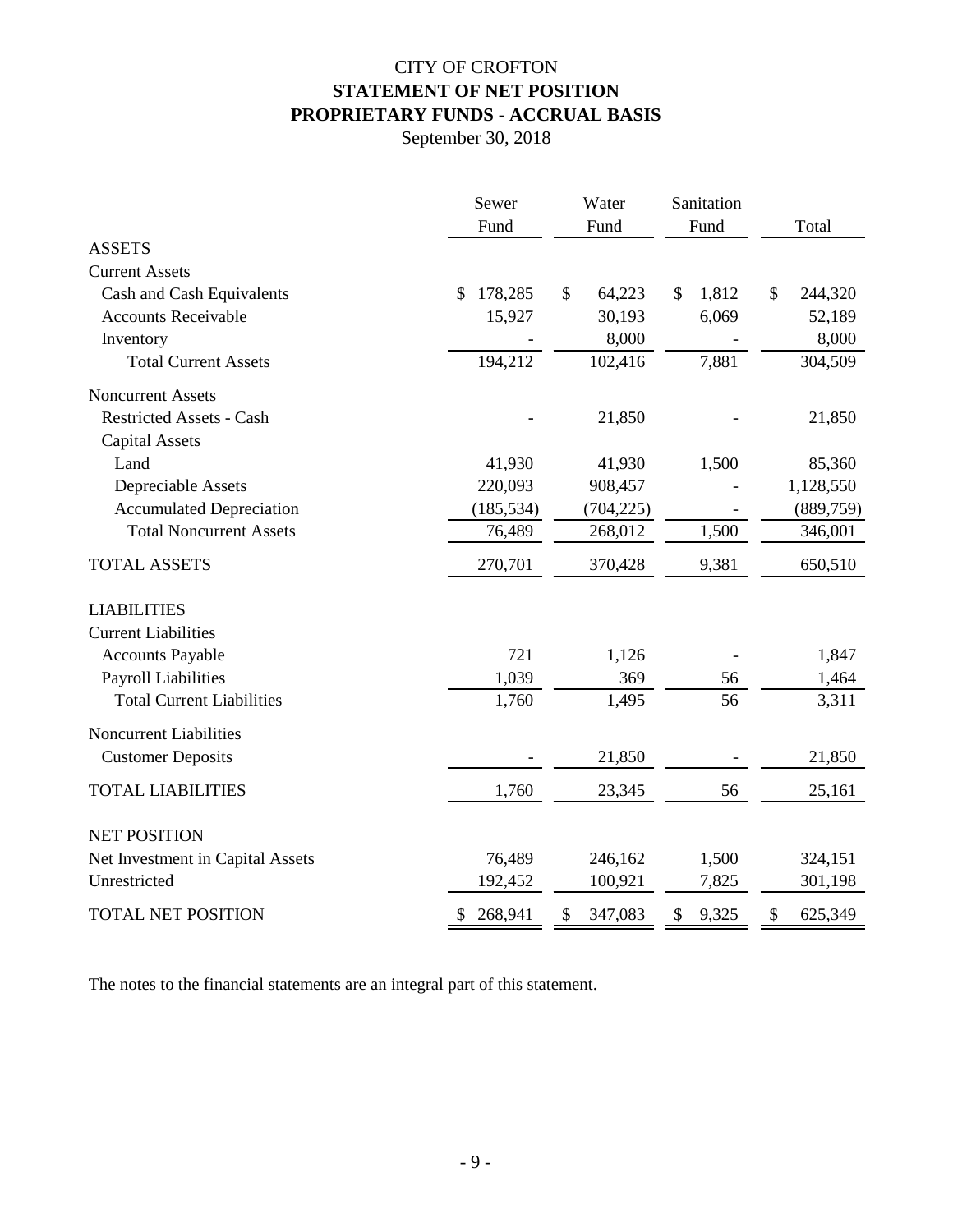# CITY OF CROFTON **STATEMENT OF REVENUES, EXPENSES, AND CHANGES IN NET POSITION PROPRIETARY FUNDS - ACCRUAL BASIS**

For the Year Ended September 30, 2018

|                               | Sewer<br>Fund | Water<br>Fund            | Sanitation<br>Fund | Total         |  |
|-------------------------------|---------------|--------------------------|--------------------|---------------|--|
| <b>OPERATING REVENUES</b>     |               |                          |                    |               |  |
| <b>Charges for Services</b>   | \$135,453     | 224,514<br><sup>\$</sup> | 52,927<br>\$       | \$<br>412,894 |  |
| Miscellaneous                 | 8             | 8,861                    |                    | 8,869         |  |
| TOTAL OPERATING REVENUES      | 135,461       | 233,375                  | 52,927             | 421,763       |  |
| <b>OPERATING EXPENSES</b>     |               |                          |                    |               |  |
| <b>Personnel Services</b>     | 67,755        | 26,540                   | 3,281              | 97,576        |  |
| <b>Professional Fees</b>      | 41            | 380                      |                    | 421           |  |
| <b>Materials and Supplies</b> | 3,067         | 4,247                    |                    | 7,314         |  |
| Repairs and Maintenance       | 9,964         | 4,551                    |                    | 14,515        |  |
| <b>Utilities</b>              | 10,287        | 370                      |                    | 10,657        |  |
| <b>Contracted Services</b>    | 13,880        | 13,962                   | 47,759             | 75,601        |  |
| <b>Cost of Goods Sold</b>     |               | 135,435                  |                    | 135,435       |  |
| <b>Capital Imrovements</b>    |               | 7,807                    |                    | 7,807         |  |
| Depreciation                  | 1,356         | 18,151                   |                    | 19,507        |  |
| Miscellaneous                 | 562           | 662                      |                    | 1,224         |  |
| TOTAL OPERATING EXPENSES      | 106,912       | 212,105                  | 51,040             | 370,057       |  |
| OPERATING INCOME (LOSS)       | 28,549        | 21,270                   | 1,887              | 51,706        |  |
| <b>CHANGE IN NET POSITION</b> | 28,549        | 21,270                   | 1,887              | 51,706        |  |
| TOTAL NET POSITION, BEGINNING | 240,392       | 325,813                  | 7,438              | 573,643       |  |
| TOTAL NET POSITION, ENDING    | \$268,941     | 347,083<br>\$            | 9,325<br>\$        | \$<br>625,349 |  |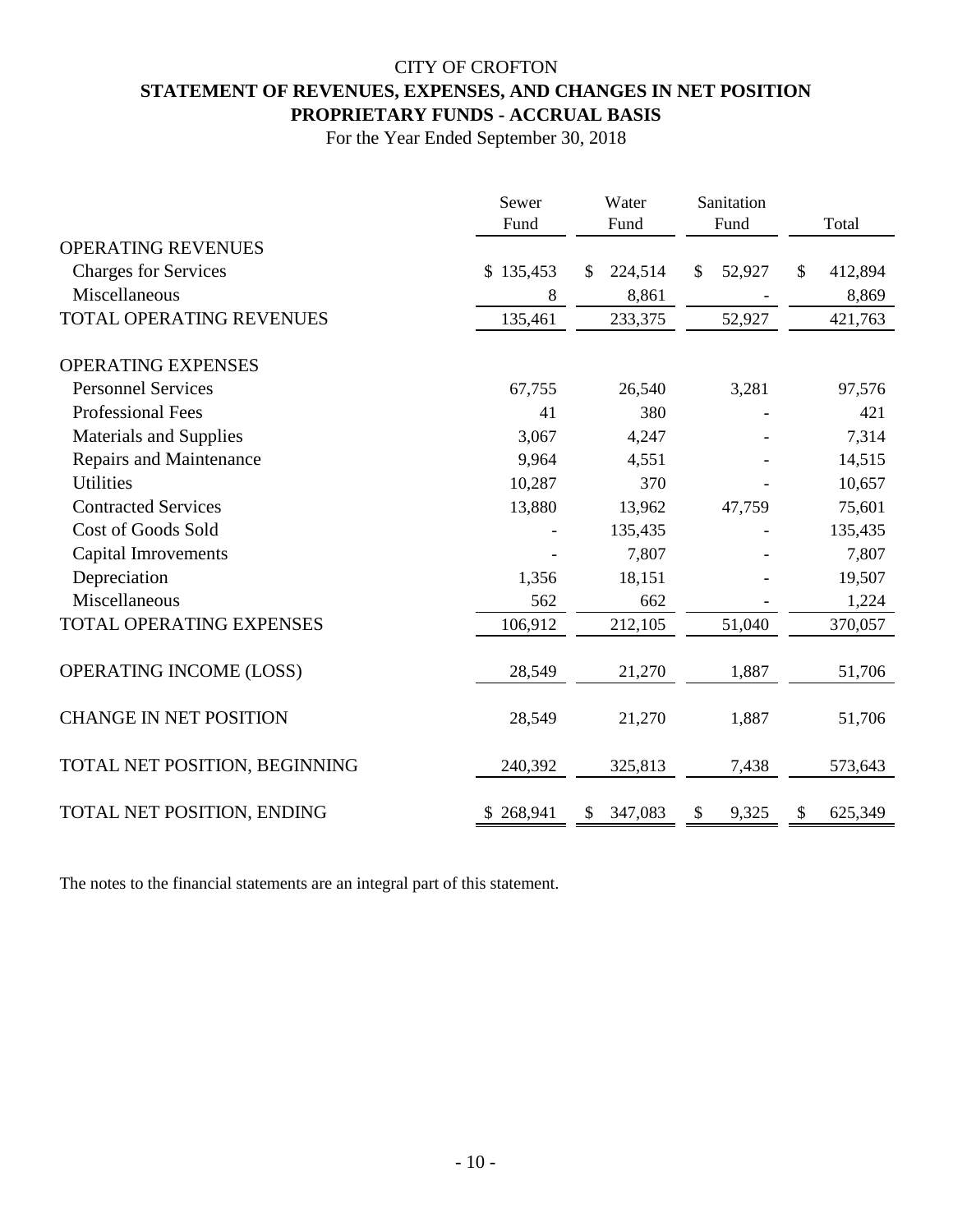# CITY OF CROFTON **STATEMENT OF CASH FLOWS PROPRIETARY FUNDS - ACCRUAL BASIS**

For the Year Ended September 30, 2018

|                                                                                                   | Sewer         | Water        | Sanitation  |               |
|---------------------------------------------------------------------------------------------------|---------------|--------------|-------------|---------------|
|                                                                                                   | Fund          | Fund         | Fund        | Total         |
| <b>CASH FLOWS FROM OPERATING</b>                                                                  |               |              |             |               |
| <b>ACTIVITIES</b>                                                                                 |               |              |             |               |
| <b>Cash Received From Customers</b>                                                               | 137,238<br>\$ | \$229,089    | \$62,837    | \$<br>429,164 |
| <b>Cash Paid For Contractual Services</b>                                                         | (13,880)      | (13,962)     | (47, 759)   | (75, 601)     |
| <b>Cash Paid For Personnel Services</b>                                                           | (66, 721)     | (26, 172)    | (3,225)     | (96, 118)     |
| <b>Other Cash Expenses</b>                                                                        | (23, 815)     | (152, 648)   |             | (176, 463)    |
| Net Cash Provided by (Used in)                                                                    |               |              |             |               |
| <b>Operating Activites</b>                                                                        | 32,822        | 36,307       | 11,853      | 80,982        |
| NET INCREASE (DECREASE) IN CASH                                                                   | 32,822        | 36,307       | 11,853      | 80,982        |
| CASH AND CASH EQUIVALENTS -                                                                       |               |              |             |               |
| <b>BEGINNING</b>                                                                                  | 145,463       | 49,766       | (10,041)    | 185,188       |
| CASH AND CASH EQUIVALENTS -                                                                       |               |              |             |               |
| <b>ENDING</b>                                                                                     | 178,285<br>S  | 86,073<br>\$ | 1,812<br>\$ | 266,170<br>\$ |
|                                                                                                   |               |              |             |               |
| Reconciliation of Operating Income (Loss) to Net Cash Provided by (Used in) Operating Activities: |               |              |             |               |
| Operating Income (Loss)                                                                           | 28,549        | 21,270       | 1,887       | 51,706        |
| Adjustments to Reconcile:                                                                         |               |              |             |               |
| Depreciation                                                                                      | 1,356         | 18,151       |             | 19,507        |
| Change in Assets & Liabilities:                                                                   |               |              |             |               |
| Decrease (Increase) in Accounts Receivable                                                        | 1,777         | (6,236)      | 9,910       | 5,451         |
| Increase in Accounts Payable                                                                      | 106           | 804          |             | 910           |
| Increase in Sales Tax Payable                                                                     |               |              |             |               |
| Increase in Customer Deposits                                                                     |               | 1,950        |             | 1,950         |
| Increase in Payroll Liabilities                                                                   | 1,034         | 368          | 56          | 1,458         |
| <b>Total Adjustments</b>                                                                          | 4,273         | 15,037       | 9,966       | 29,276        |
| Net Cash Provided by (Used in) Operating Activities                                               | 32,822        | 36,307       | 11,853      | 80,982        |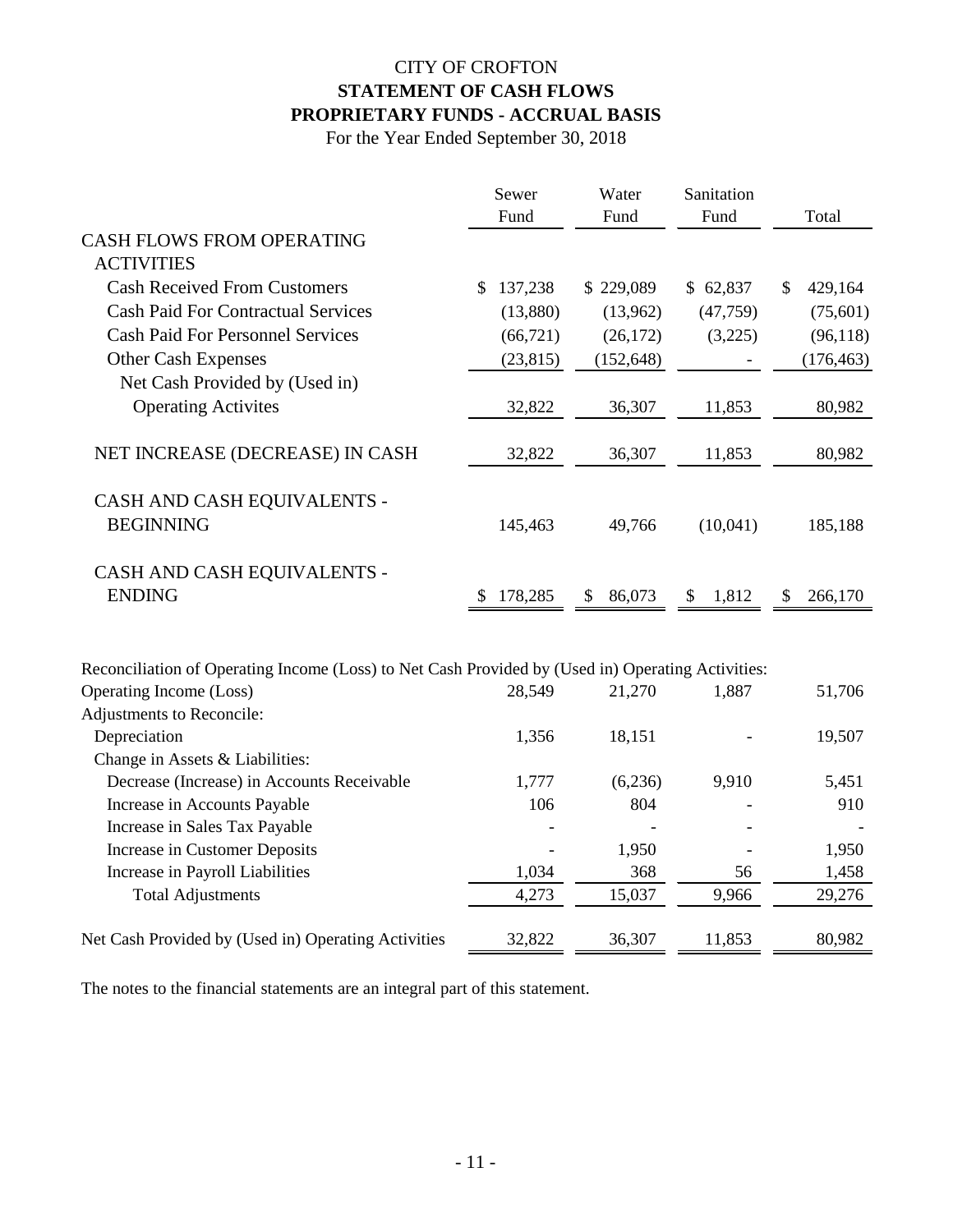# **NOTES TO THE FINANCIAL STATEMENTS**

For the Fiscal Year Ended September 30, 2018

# **1. SUMMARY OF SIGNIFICANT ACCOUNTING POLICIES**

The financial statements of the City of Crofton, Nebraska (City) are prepared in accordance with the cash basis of accounting for governmental funds and the accrual basis for the proprietary funds. The City's reporting entity applies all relevant Governmental Accounting Standards Board (GASB) pronouncements.

The accounting and reporting framework and the more significant accounting principles and practices are discussed in subsequent sections of this Note.

## **A. Reporting Entity**

The City is a political subdivision of the State of Nebraska. The City is incorporated as a city of the second class. The City operates under a mayor and city council form of government. Both the Mayor and the City Council (Council) members are elected officials. The administration of the City government is performed under the direction of the Council by the Mayor. Services provided to residents include public safety, highways and streets, parks, recreation, water and sanitary sewer systems, garbage collection, and general administrative services.

The financial reporting entity consists of the City, which is the primary government.

In determining the financial reporting entity, the City complies with the provisions of GASB Statement No. 61, and it has addressed all potential component units (traditionally separate reporting entities) for which the City may be financially accountable and, as such, should be included within the City's financial statements. The City (the primary government) is financially accountable if it appoints a voting majority of the organization's governing board and (1) it is able to impose its will on the organization or (2) there is a potential for the organization to provide specific financial benefits to or impose specific financial burdens on the City. Additionally, the primary government is required to consider other organizations for which the nature and significance of their relationship with the primary government are such that exclusion would cause the reporting entity's financial statements to be misleading. Based on these criteria, the City has no component units.

## **B. Basis of Presentation**

#### **Government-Wide Financial Statements**

The Statement of Net Position and Statement of Activities display information about the reporting government as a whole. They include all funds of the City. The statements distinguish between governmental and business-type activities. The effects of interfund activity have been removed from these statements.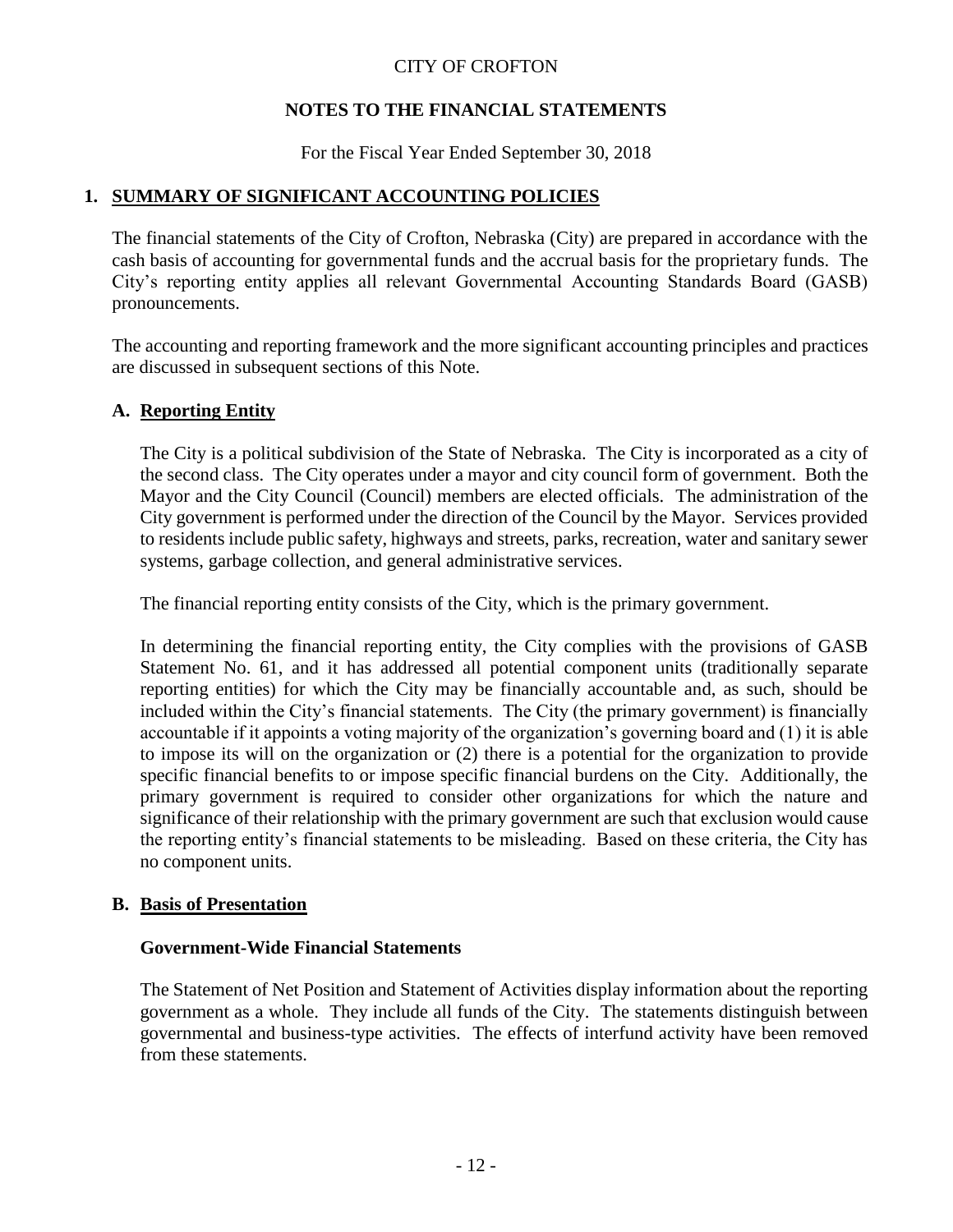#### **NOTES TO THE FINANCIAL STATEMENTS** (Continued)

## **1. SUMMARY OF SIGNIFICANT ACCOUNTING POLICIES** (Continued)

Governmental activities are generally financed through taxes, intergovernmental receipts, and other nonexchange receipts. Business-type activities are financed in whole or in part by fees charged to external parties for goods or services.

The Statement of Activities demonstrates the degree to which the direct disbursements/expenses of a given function or segment is offset by program receipts/revenues. Direct disbursements/expenses are those that are clearly identifiable with a specific function or segment. Program receipts/revenues include: 1) charges to customers or applicants who purchase, use, or directly benefit from goods or services, or privileges provided by a given function or segment; and 2) grants and contributions that are restricted to meeting the operational or capital requirements of a particular function or segment. Taxes and other items not properly included among program receipts/revenues are reported instead as general receipts/revenues.

The City does not allocate indirect costs.

#### **Fund Financial Statements**

Fund financial statements of the reporting entity are organized into funds, each of which is considered to be a separate accounting entity. Each fund is accounted for by providing a separate set of self-balancing accounts that constitute its assets, liabilities, fund equity, receipts/revenues, and disbursements/expenses. Funds are organized into two major categories: governmental and proprietary. An emphasis is placed on major funds within the governmental and proprietary categories. Major funds are funds whose receipts/revenues, disbursements/expenses, assets, or liabilities (excluding extraordinary items) are at least 10 percent of corresponding totals for all governmental or enterprise funds and at least five percent of the aggregate amount for all governmental and enterprise funds. Any other fund may be reported as a major fund if the City's officials believe that fund is particularly important to financial statement users.

The City reports the following types of major governmental funds:

*General Fund*: The General Fund is the primary operating fund of the City and is always classified as a major fund. It is used to account for all activities except those legally or administratively required to be accounted for in other funds.

*Street Fund***:** The Street Fund is used to account for costs associated with repair and maintenance of City streets.

*Special Revenue Fund***:** The Special Revenue Funds are used to account for the proceeds of specific revenue sources that are legally restricted to expenditures for certain purposes.

*Debt Retirement Fund***:** The Debt Retirement Fund is used to account for resources restricted for debt retirement expenditures.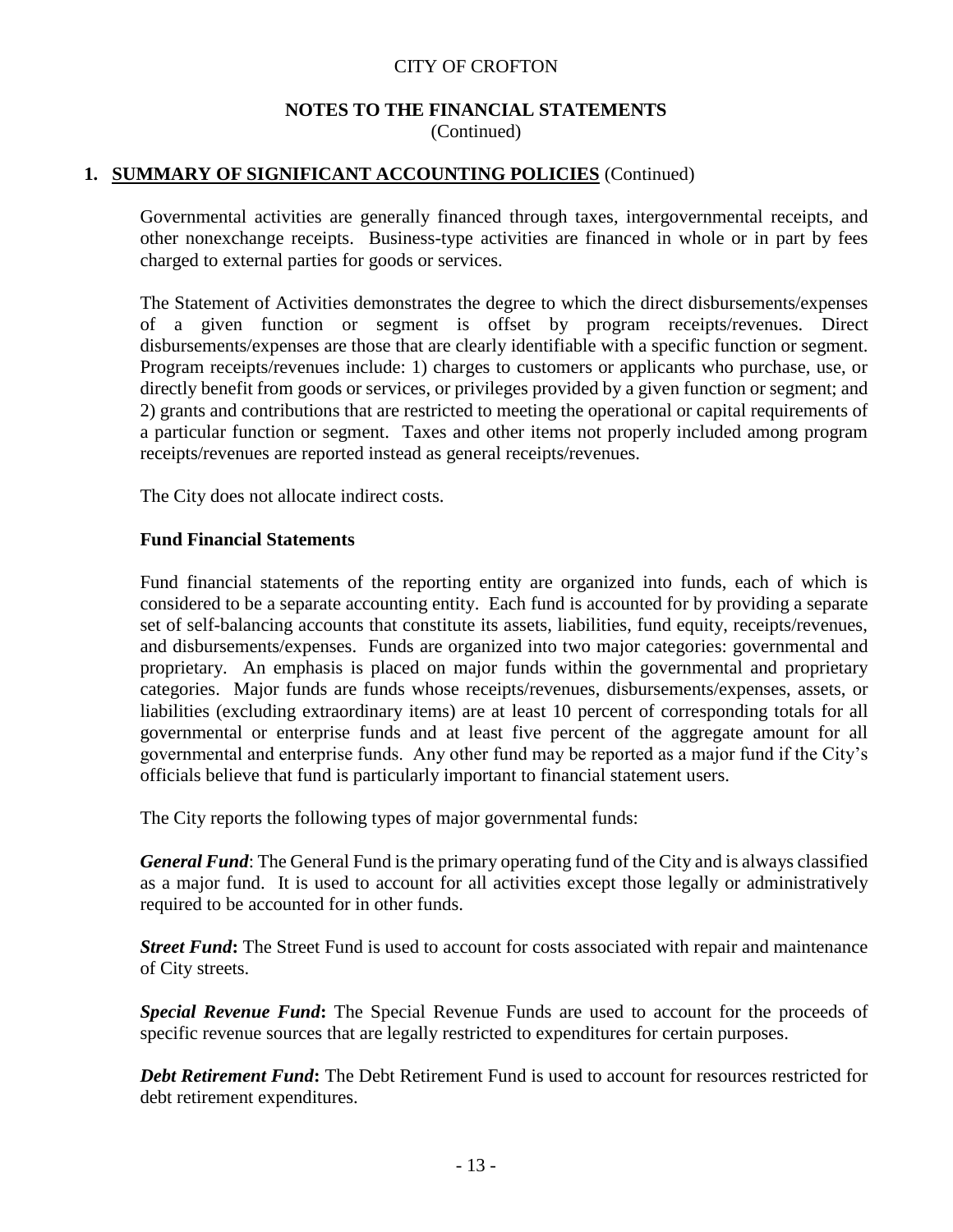#### **NOTES TO THE FINANCIAL STATEMENTS** (Continued)

#### **1. SUMMARY OF SIGNIFICANT ACCOUNTING POLICIES** (Continued)

The City reports the following types of proprietary funds:

*Enterprise Funds***:** Enterprise funds are used to account for business-like activities provided to the general public. These activities are financed primarily by user charges, and the measurement of financial activity focuses on net income measurement similar to the private sector. The City has the following major enterprise funds:

*Sewer Fund*: This fund accounts for the revenues and expenses related to the City-owned and operated sewer system. Revenues primarily include charges for sewer services, and expenses are generally for system maintenance and testing.

*Water Fund*: This fund accounts for the revenues and expenses related to the City-owned and operated water system. Revenues primarily include charges for water services, and expenses are generally for purchasing water.

*Sanitation Fund*: This fund accounts for the revenues and expenses related to garbage collection services. Revenues primarily include charges for services, and expenses are generally paid to the City's contracted garbage hauler.

#### **C. Measurement Focus, Basis of Accounting**

Measurement focus is a term used to describe "which" transactions are recorded within the various financial statements. Basis of accounting refers to "when" transactions are recorded, regardless of the measurement focus applied.

#### **Measurement Focus**

On the government-wide Statement of Net Position and the Statement of Activities, and in the fund financial statements, governmental and business-type activities are presented using the measurement focus defined below.

- a. All governmental activities on the Statement of Net Position and the Statement of Activities, as well as the governmental fund financial statements, utilize the cash basis of accounting. As such, the measurement focus includes only those assets and net position/fund balances arising from cash transactions. This differs from governmental GAAP, which requires the government-wide financial statements to be reported using the "economic resources" measurement focus and the governmental fund financial statements to be reported using the "current financial resources" measurement focus.
- b. The business-type activities on the Statement of Net Position and Statement of Activities, as well as the proprietary fund financial statements, utilize an "economic resources" measurement focus. The accounting objectives of this measurement focus are the determination of operating income, changes in net position (or cost recovery), financial position, and cash flows. All assets and liabilities (whether current or noncurrent) associated with their activities are reported. Proprietary fund equity is classified as net position.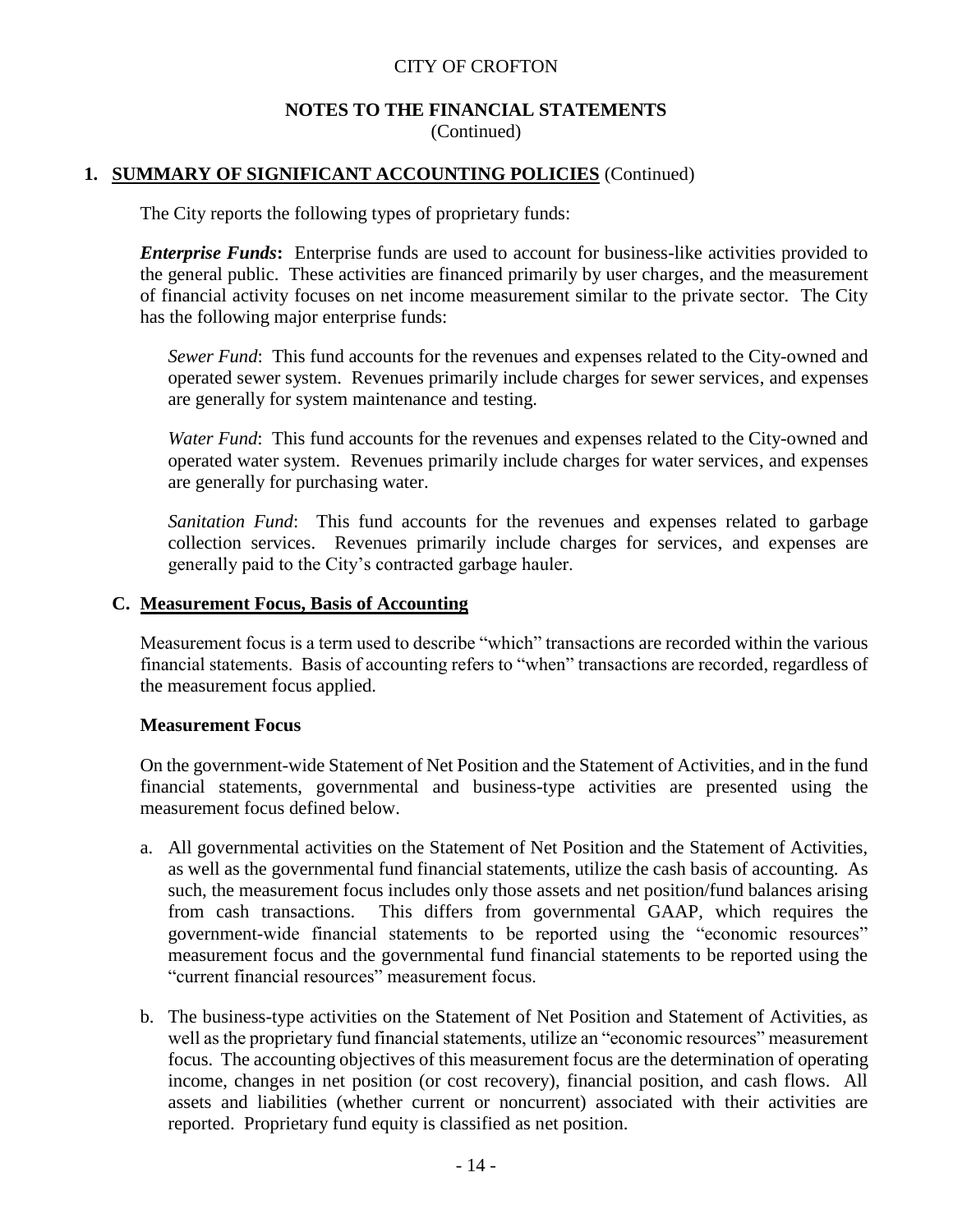#### **NOTES TO THE FINANCIAL STATEMENTS** (Continued)

## **1. SUMMARY OF SIGNIFICANT ACCOUNTING POLICIES** (Continued)

#### **Basis of Accounting**

Governmental activities in the government-wide Statement of Net Position and Statement of Activities and governmental fund financial statements are presented using the cash basis of accounting. Under this basis, receipts are recognized when received, and disbursements are recognized when paid. This basis is a comprehensive basis of accounting other than accounting principles generally accepted in the United States of America.

As a result of the use of this cash basis of accounting, certain assets and their related revenues (such as accounts receivable and revenue for billed or provided services not yet collected) and certain liabilities and their related expenses (such as accounts payable and expenses for goods or services received but not yet paid, and accrued expenses and liabilities) *are not recorded* in these financial statements.

Business-type activities in the government-wide Statement of Net Position and Statement of Activities and proprietary fund financial statements are presented using the accrual basis of accounting. Under the accrual basis of accounting, revenues are recognized when earned, and expenses are recorded when the liability is incurred or economic asset used. Revenues, expenses, gains, losses, assets, and liabilities resulting from exchange and exchange-like transactions are recognized when the exchange takes place.

#### **D. Assets, Liabilities, and Equity**

#### **Estimates**

The preparation of financial statements in conformity with accounting principles generally accepted in the United States of America requires management to make estimates and assumptions that affect the reported amounts of assets and liabilities and disclosure of contingent assets and liabilities at the date of the financial statements and the reported amounts of receipts/revenues and disbursements/expenses during the reporting period. Actual results could differ from those estimates.

#### **Cash and Cash Equivalents**

The City's "cash and cash equivalents" include all demand accounts and savings accounts, including certificates of deposit. The County Treasurer's cash represents revenues collected not yet remitted to the City.

#### **Receivables**

In the business-type activities of the governmental-wide statements and the proprietary fund financial statements, receivables consist of all revenues earned at year end and not yet received. An allowance for bad debt has not been set up, as the amount is not considered material. Utility accounts receivable compose the majority of the receivables.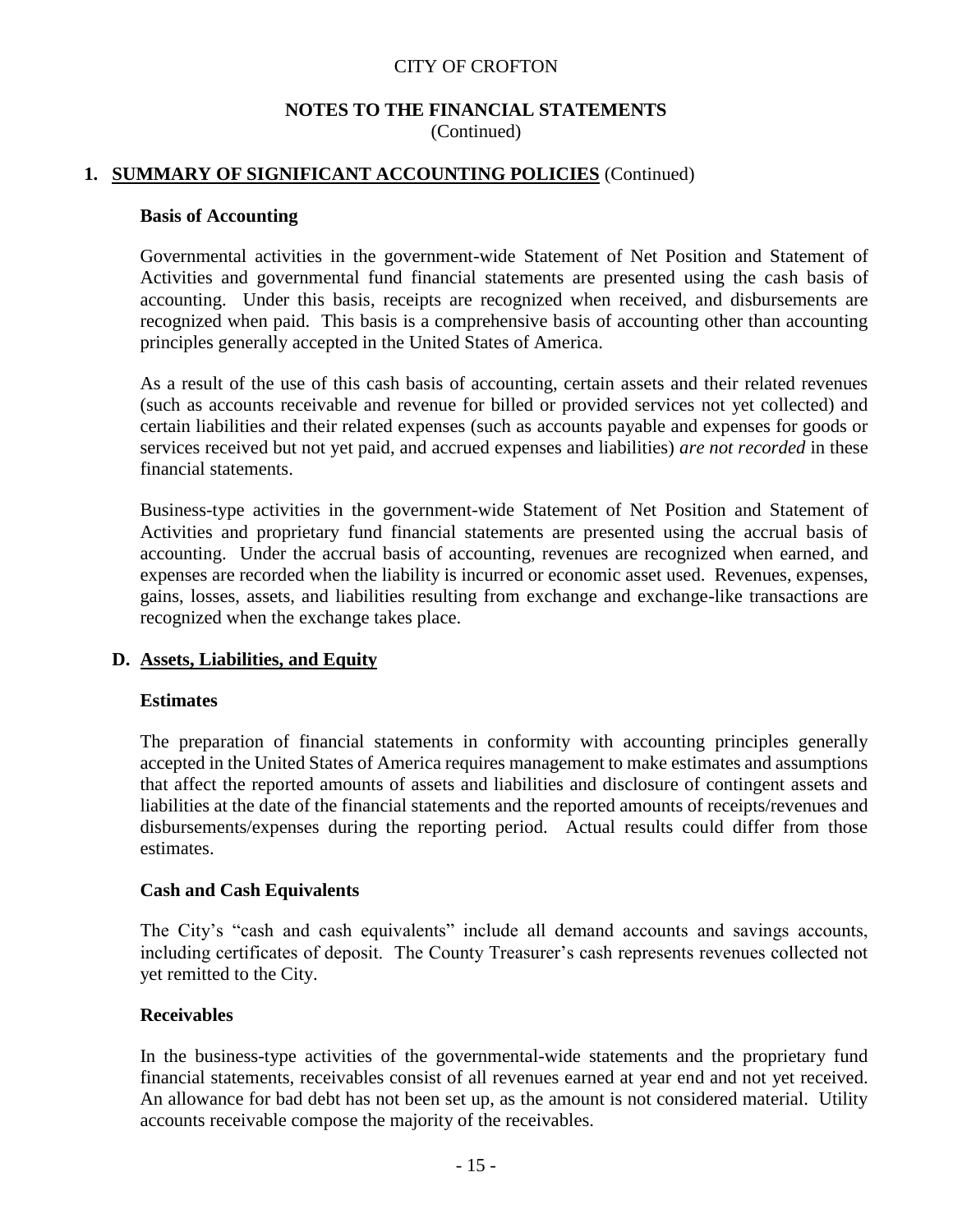#### **NOTES TO THE FINANCIAL STATEMENTS** (Continued)

## **1. SUMMARY OF SIGNIFICANT ACCOUNTING POLICIES** (Continued)

#### **Restricted Assets**

Restricted assets include cash and investments that are legally restricted as to their use. The primary restricted assets are related to proceeds of specific revenue sources that are legally restricted to disbursements/expenses for certain purposes.

#### **Capital Assets**

The accounting treatment over property, plant, and equipment (capital assets) depends on whether the assets are used in governmental fund operations or proprietary fund operations.

#### *Governmental Fund Operations*

Capital assets are not capitalized, but instead are reflected as capital outlay disbursements upon acquisition in the governmental activities of the Statement of Net Position and the governmental fund financials. This differs from GAAP, which requires capital assets, which would include property, plant, equipment, and infrastructure assets (e.g., roads, bridges, sidewalks, and similar items), to be reported in the applicable governmental activities columns in the government-wide financial statements.

Depreciation expenses on capital assets were not recorded in accordance with the cash basis of accounting. Under GAAP, depreciation expenses would be recorded, and only the cost of normal maintenance and repairs that does not add to the value of the asset or extend asset life is not capitalized.

#### *Proprietary Fund Operations*

For the business-type activities of the Statement of Net Position and the proprietary fund financial statements, property and equipment are accounted for as capital assets. The City has a \$2,500 capitalization threshold for its machinery, equipment, and vehicles, and a threshold of \$10,000 for buildings and improvements, land improvements, and infrastructure. All capital assets are valued at historical cost or estimated historical cost if actual is unavailable, except for donated capital assets, which are recorded at their estimated fair value at the date of donation.

Depreciation for capital assets is recorded as an allocated expense for business-type activities in the Statement of Activities and the proprietary fund financial statements, while accumulated depreciation is reflected in the net depreciable assets on the Statement of Net Position – Business-Type Activities.

Depreciation is provided over the assets' estimated useful lives using the straight-line method of depreciation. The ranges of estimated useful lives by type of asset are as follows:

| <b>Buildings</b>        | $10-40$ years |
|-------------------------|---------------|
| Infrastructure          | $33-50$ years |
| Machinery and Equipment | $5-10$ years  |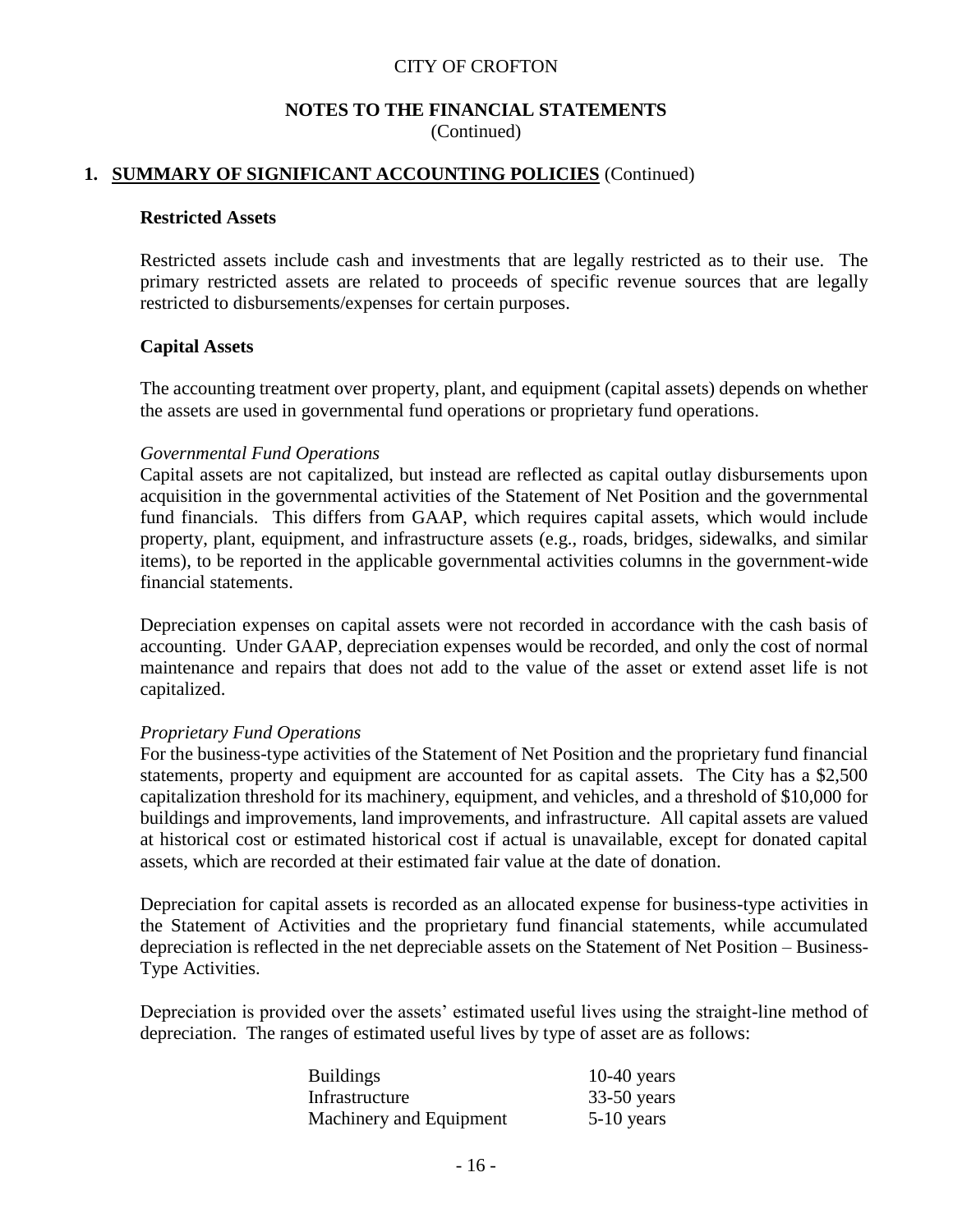#### **NOTES TO THE FINANCIAL STATEMENTS** (Continued)

#### **1. SUMMARY OF SIGNIFICANT ACCOUNTING POLICIES** (Continued)

The assets have been valued at cost. The cost of normal maintenance, preservation, and repairs that do not add to the value of the assets or materially extend the assets' lives are not capitalized.

#### **Accounts Payable**

In the business-type activities of the government-wide statements and the proprietary fund financial statements, accounts payables consist of amounts billed to but not yet paid by the City.

#### **Accrued Expenses**

In the business-type activities of the government-wide statements and the proprietary fund financial statements, accrued expenses represent amounts that have been collected but not yet remitted to other parties. The City's accrued expenses include payroll liabilities, such as income taxes and other payroll withholdings that have not yet been remitted to the appropriate State or Federal agencies and sales taxes that have been collected on water and sewer services, but not yet remitted to the State.

#### **Customer Deposits**

In the business-type activities of the government-wide statements and the proprietary fund financial statements, customer deposits represent the amounts paid by water customers per City ordinance for new water service. The amount is owed to the customer when the service is discontinued.

#### **Compensated Absences**

Vested or accumulated vacation leave that is liquidated with expendable available financial resources is reported as a disbursement of the City funds as paid. Upon termination, employees are paid for any unused vacation. Under the cash basis of accounting, the liabilities for compensated absences are not reported since they do not represent liabilities arising from cash transactions. Under GAAP, the compensated absences liability would be reported in the government-wide financial statements.

#### **Long-Term Debt**

The accounting treatment of long-term debt depends on whether the assets are used in governmental fund operations or proprietary fund operations.

#### *Governmental Fund Operations*

Under the cash basis of accounting, proceeds from the issuance of long-term debt increase receipts, and payment of long-term debt increases disbursements.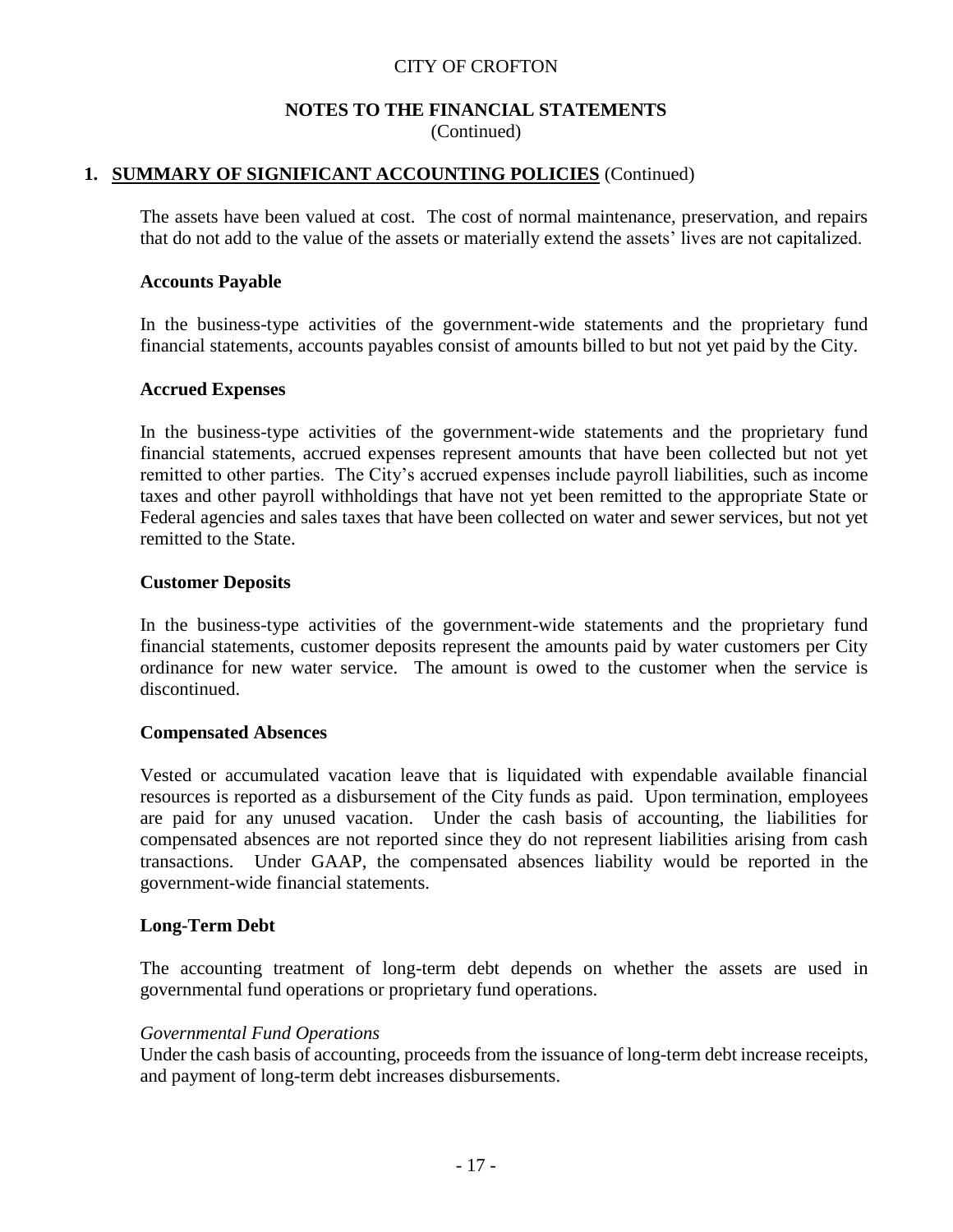#### **NOTES TO THE FINANCIAL STATEMENTS** (Continued)

#### **1. SUMMARY OF SIGNIFICANT ACCOUNTING POLICIES** (Continued)

#### *Proprietary Fund Operations*

Long-term debt for business-type activities and proprietary fund financials would be reported as liabilities; however, the City did not have any long-term debt in these types of activities/funds.

#### **Equity Classifications**

#### *Government-Wide Statements*

Equity is classified as net position and displayed in three components:

- a. Net investment in capital assets Consists of capital assets, including restricted capital assets, net of accumulated depreciation and reduced by the outstanding balances of any bonds, mortgages, notes, or other borrowings that are attributable to the acquisition, construction, or improvement of those assets.
- b. Restricted net position Consists of net position with constraints placed on their use either by (1) external groups such as creditors, grantors, contributors, or laws or regulations of other governments; or (2) law through constitutional provisions or enabling legislation.
- c. Unrestricted net position All other net position that does not meet the definition of "restricted" or "net investment in capital assets."

When both restricted and unrestricted resources are available for use, it is the City's policy to use restricted resources first, then unrestricted resources as they are needed.

#### *Fund Financial Statements*

Governmental fund equity is classified as fund balance. Proprietary fund equity is classified the same as in the government-wide statements.

Effective October 1, 2010, the City adopted GASB Statement No. 54, which redefined how fund balances of the governmental funds are presented in the financial statements. Fund balances are classified as follows:

**Nonspendable** − Amounts that cannot be spent either because they are not in a spendable form or because they are legally or contractually required to be maintained intact.

**Restricted** − Amounts that can be spent only for specific purposes because of the City Charter, City Code, State or Federal laws or externally imposed conditions by grantors or creditors.

**Committed** − Amounts that can be used only for specific purposes determined by a formal action by Council ordinance or resolution.

**Assigned** − Amounts that are designated by the Mayor for a specific purpose but are not spendable until a budget ordinance is passed by the Council.

**Unassigned** − All amounts not included in other spendable classifications.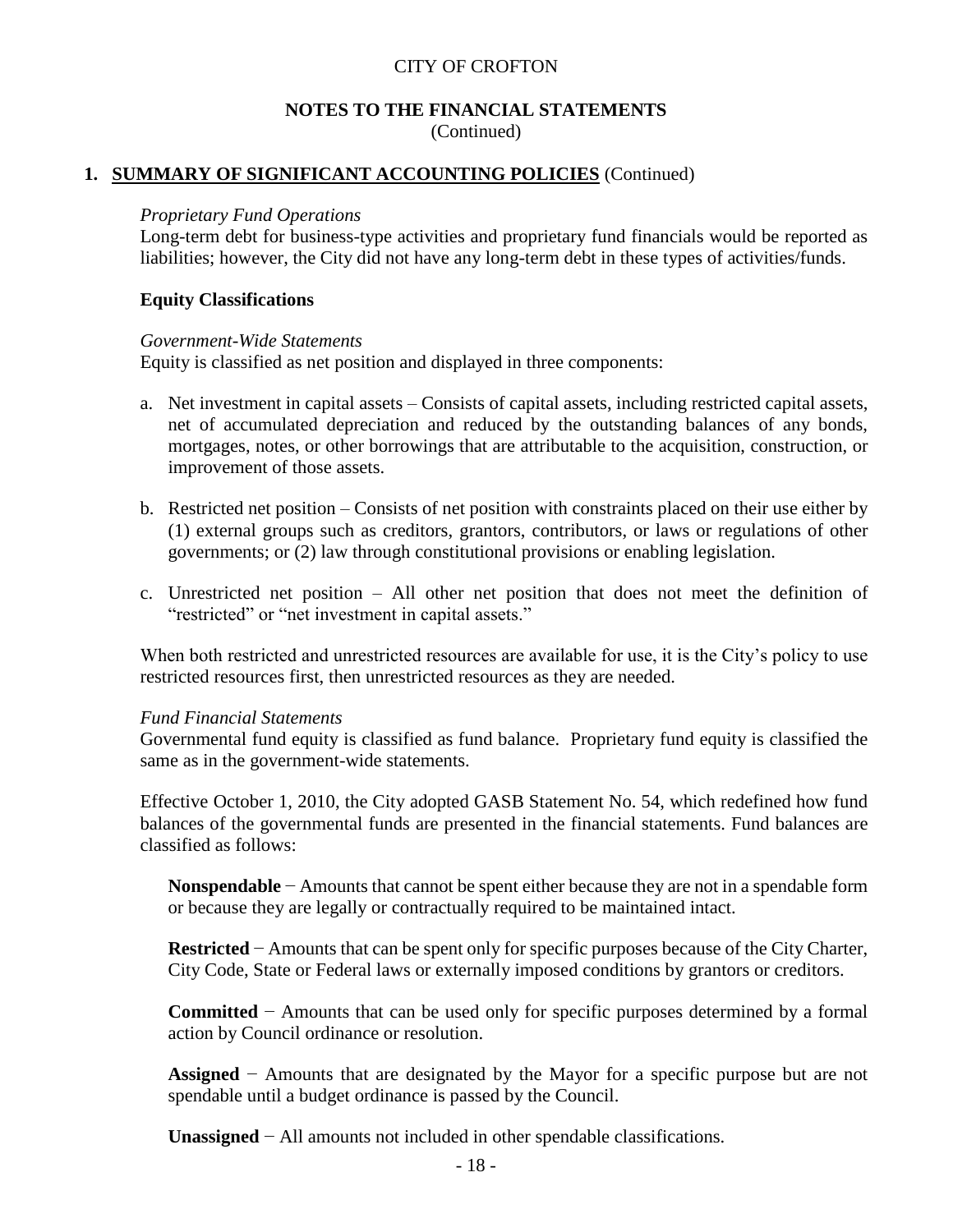#### **NOTES TO THE FINANCIAL STATEMENTS** (Continued)

## **1. SUMMARY OF SIGNIFICANT ACCOUNTING POLICIES** (Continued)

The details of the fund balances are included in the Governmental Funds Statement of Cash Basis Assets and Fund Balances. Restricted funds are used first as appropriate. Assigned Funds are reduced to the extent that expenditure authority has been budgeted by the Council or the Assignment has been changed by the Mayor. Decreases to fund balance first reduce Unassigned Fund balance; in the event that Unassigned Fund Balance becomes zero, then Assigned and Committed Fund are reduced. Balances are used in that order.

#### **E. Receipts/Revenues and Disbursements/Expenses**

#### **Sales and Use Tax**

The City presently levies a 1% sales tax on taxable sales within the City. The sales tax is collected by the Nebraska Department of Revenue and remitted to the City in the month following receipt. The Nebraska Department of Revenue receives the sales tax approximately one month after collection by vendors. The sales tax is allocated according to the original ballot language that approved the tax: 20% to the repair and/or replacement of City parks and swimming pool; 20% to the City's economic development plan; and 60% to improving infrastructure, including streets, water and sewer facilities, and property tax relief. Sales tax collected on the sale of motor vehicles is recorded in the Street Fund, as required by Neb. Rev. Stat. § 39-2510 (Reissue 2016).

#### **Property Taxes**

The City has the power to: 1) levy taxes each year sufficient to pay any judgment existing against the City and the interest and principal on bonded debt; and 2) collect taxes authorized by State law.

The tax levies for all political subdivisions in Knox County are certified by the County Board on or before October 15. Real estate taxes are due on December 31 and attach as an enforceable lien and become delinquent in two equal installments on May 1 and September 1. Personal property taxes are due in the same manner as real estate taxes. Delinquent taxes bear 14 percent interest.

Property taxes levied for 2017-2018 are recorded as receipts when received by the County.

#### **Electrical Distribution System Lease**

The City recognizes receipts under a net lease of the electric distribution system. Rental payments are equal to 12 percent of the adjusted gross revenues received during the preceding three months from sales to customers purchasing electricity from the distribution system.

The lease, entered into on September 1, 2005, continues until December 31, 2024. On or before December 31, 2019, the City shall declare its intention to renew the agreement or to allow it to expire as scheduled.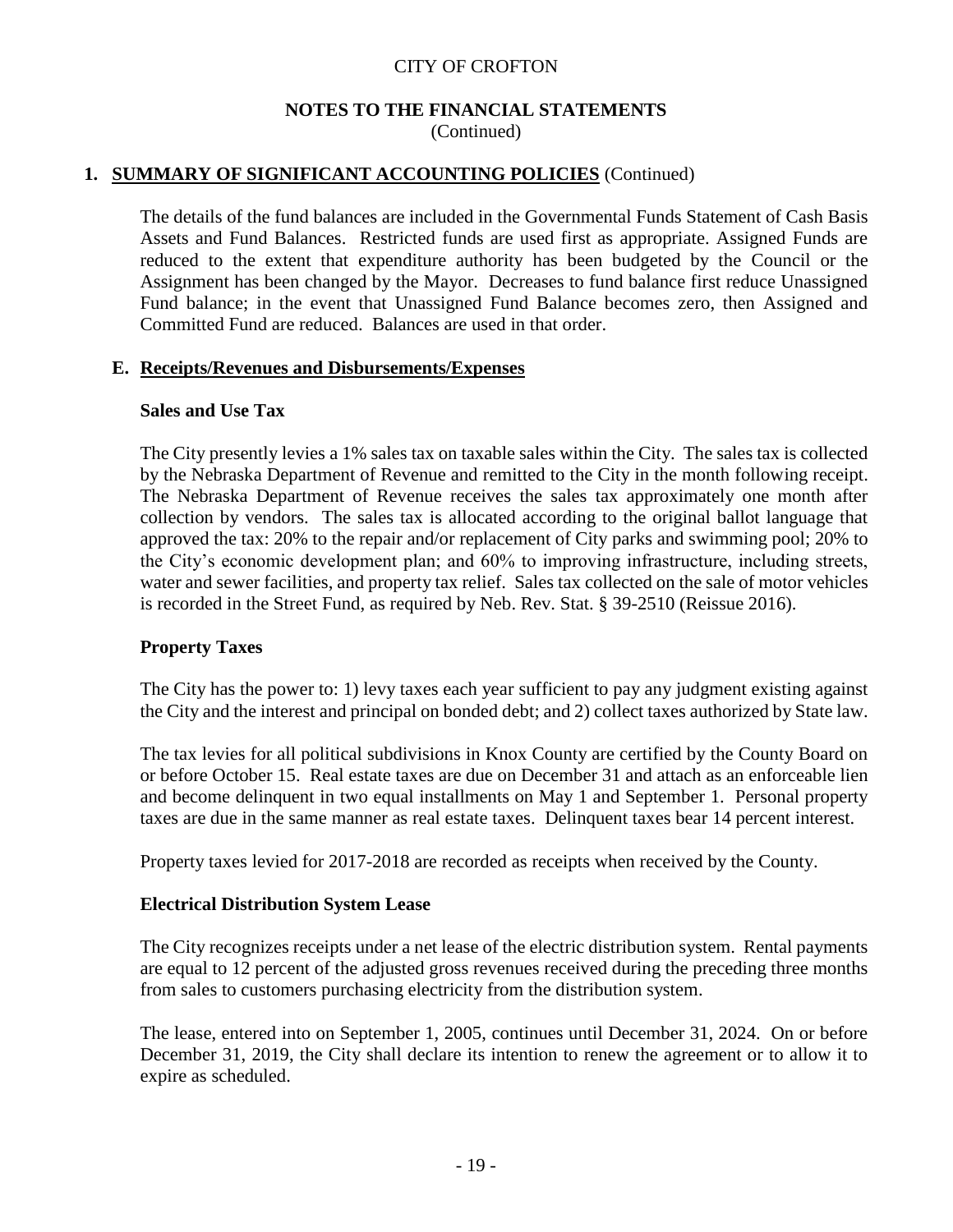#### **NOTES TO THE FINANCIAL STATEMENTS** (Continued)

#### **1. SUMMARY OF SIGNIFICANT ACCOUNTING POLICIES** (Concluded)

#### **Operating Revenues and Expenses**

Operating income reported in the proprietary funds financial statements include revenues and expenses related to the primary continuing operation of the fund. Principal operating revenues for proprietary funds are charges to customers for sales or services. Principal operating expenses are the costs of providing goods or services and include administrative expenses and depreciation of capital assets. Other revenue and expenses are classified as nonoperating in the financial statements.

#### **Disbursements/Expenses**

In the government-wide financial statements, disbursements/expenses are classified by function for governmental activities and by fund for business-type activities.

In the fund financial statements, expenditures are classified as follows:

Governmental Funds – by Character and Function Proprietary Funds – by Operating and Nonoperating

In the fund financial statements, governmental funds report expenditures of financial resources. Proprietary funds report expenses relating to use of economic resources.

#### **Interfund Transfers**

Permanent reallocation of resources between funds of the reporting entity is classified as transfers. For the purposes of the Statement of Activities, all interfund transfers between individual governmental funds have been eliminated.

## **2. STEWARDSHIP, COMPLIANCE, AND ACCOUNTABILITY**

By its nature as a local government unit, the City is subject to various Federal, State, and local laws and contractual regulations. An analysis of the City's compliance with significant laws and regulations and demonstration of its stewardship over City resources follows:

#### **A. Fund Accounting Requirements**

The City complies with all State and local laws and regulations requiring the use of separate funds. The legally required funds used by the City include Special Revenue and Capital Projects Funds.

#### **B. Deposit Laws and Regulations**

Custodial credit risk is the risk that, in the event of a bank failure, a government's deposits may not be returned to it. The City's deposit policy for custodial credit risk requires compliance with the provisions of State law.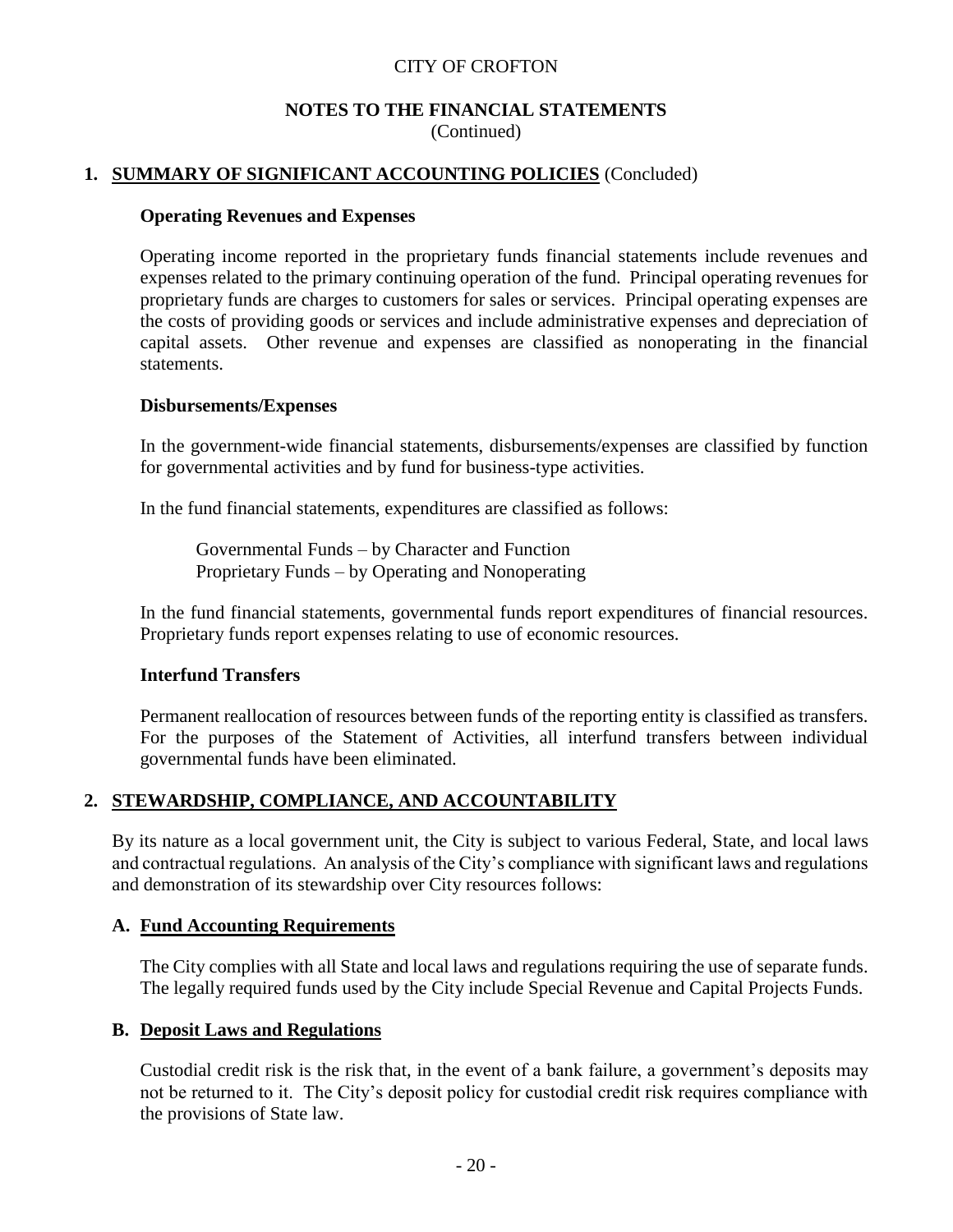#### **NOTES TO THE FINANCIAL STATEMENTS** (Continued)

#### **2. STEWARDSHIP, COMPLIANCE, AND ACCOUNTABILITY** (Continued)

State law requires collateralization of all deposits with Federal depository insurance or with U.S. Treasury and U.S. agency securities having an aggregate value at least equal to the amount of the deposits. The City's demand deposits are insured up to \$250,000, and certificates of deposit/savings accounts are insured up to \$250,000 by the Federal Deposit Insurance Corporation (FDIC). Any cash deposits or certificates of deposit in excess of the FDIC limits are insured by collateral held by the pledging institution in the City's name.

#### **C. Revenue Restrictions**

The City has various restrictions placed over certain revenue sources from State or local requirements. The primary restricted revenue sources are described in Note 1B for the various funds.

#### **D. Related Party Transactions**

The City conducts business with various members of the Council. These transactions are conducted in the ordinary course of business and were not material for the year ended September 30, 2018.

#### **E. Budgetary Data**

The City is required by State laws to adopt annual budgets for all fund types. Each budget is presented on the cash basis of accounting, which is consistent with the requirements of the Nebraska Budget Act.

The Nebraska Budget Act provides the prescribed budget practices and procedures that governing bodies are required to follow. The amounts that may be budgeted for certain specific funds are subject to various expenditure and/or tax levy limitations.

The City follows these procedures in establishing the budgetary data reflected in the accompanying financial statements.

- a. On or before August 1, the City prepares a budget for the fiscal year commencing October 1. The budget includes proposed expenditures and resources available.
- b. The budget is published with subsequent public hearings to obtain taxpayer comments.
- c. Prior to September 20, the Council adopts the budget, which is then filed with the appropriate State and county officials.
- d. Total expenditures may not legally exceed total appropriations. Appropriations lapse at year end, and any revisions require board approval.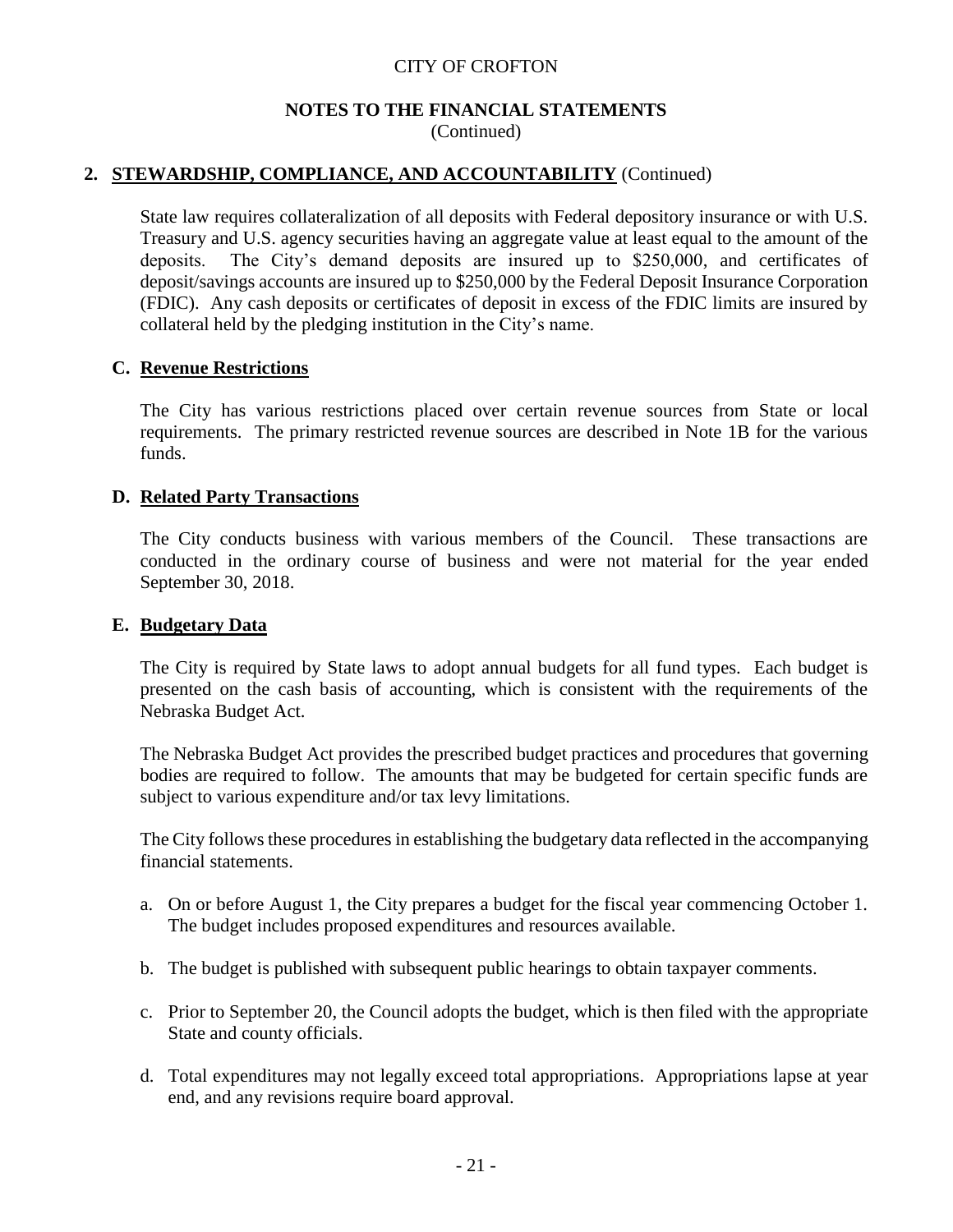#### **NOTES TO THE FINANCIAL STATEMENTS** (Continued)

#### **2. STEWARDSHIP, COMPLIANCE, AND ACCOUNTABILITY** (Concluded)

- e. Appropriations lapse at the end of the fiscal year, except for capital improvement appropriations and certain encumbrances against operating budgets.
- f. The County Clerk certifies a preliminary property tax levy for each fund of the City that levied property taxes in the county the previous year based on the combined valuation and amount required for the City the prior year. The preliminary levy becomes the final levy unless the governing board passes, by a majority vote, a resolution setting the levy at a different amount.
- g. The property tax requirements resulting from the budget process are utilized by the County Assessor to establish the tax levy. Taxes are levied annually on or before October 15. Real property taxes and personal property taxes are due December 31, with the first half being delinquent on May 1 and the second half being delinquent on September 1.
- h. The City adopts a budget by ordinance for all funds.

#### **3. DETAIL NOTES ON TRANSACTION CLASSES/ACCOUNTS**

The following notes present detail information to support the amounts reported in the financial statements for the City's various assets, liabilities, equity, receipts/revenues, and disbursements/expenses.

## **A. Cash**

#### **Deposits**

The City's policies regarding deposits of cash are discussed in Note 1D. The categories of collateral are defined as follows:

Category 1 – Insured by FDIC or collateralized with securities held by the City (or public trust) or by its agent in its name.

Category 2 – Uninsured but collateralized with securities held by the pledging financial institution's trust department or agent in the City's name.

Category 3 – Uninsured and uncollateralized; or collateralized with securities held by the pledging financial institution, or by its trust department or agent, but not in the City's name; or collateralized with no written or approved collateral agreement.

At year end, the City's carrying amount of deposits was \$598,640. The bank balance for all funds was \$616,810. For purposes of classifying categories of custodial risk, the bank balances of the City's deposits, as of September 30, 2018, were either entirely insured or collateralized with securities held by the City's agent in the City's name.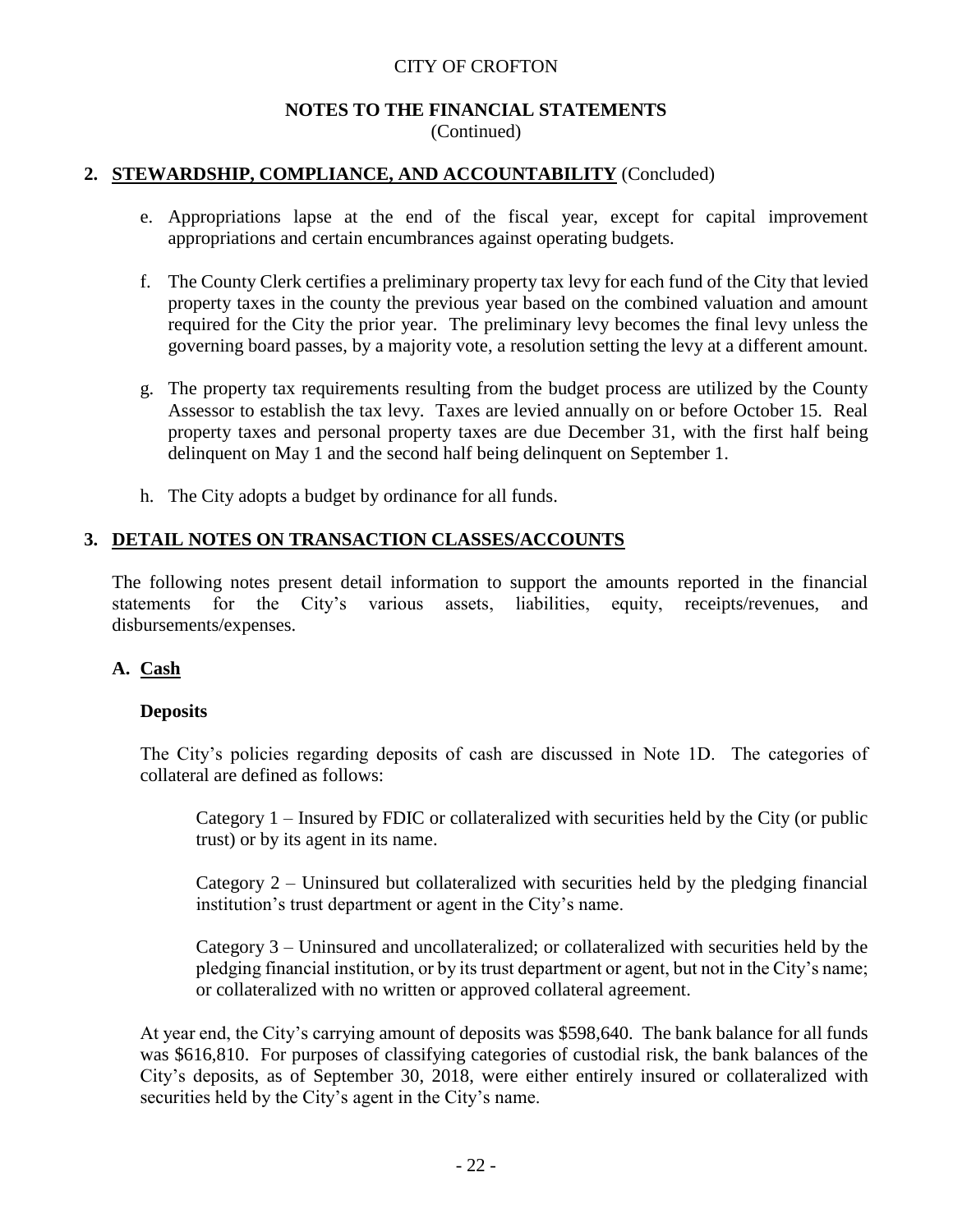#### **NOTES TO THE FINANCIAL STATEMENTS** (Continued)

# **3. DETAIL NOTES ON TRANSACTION CLASSES/ACCOUNTS** (Continued)

The restricted assets as of September 30, 2018, were as follows:

| Fund                                   |   | Governmental<br><b>Business-Type</b><br><b>Activities</b><br><b>Activities</b> |  |        |    | <b>Total</b> |
|----------------------------------------|---|--------------------------------------------------------------------------------|--|--------|----|--------------|
| General                                |   | 16,934                                                                         |  |        |    | 16,934       |
| <b>Street</b>                          |   | 16,044                                                                         |  |        |    | 16,044       |
| Special Revenue                        |   | 54,568                                                                         |  |        |    | 54,568       |
| Debt Retirement                        | S | 141,635                                                                        |  |        | S  | 141,635      |
| Water                                  |   |                                                                                |  | 21,850 |    | 21,850       |
| <b>Total Cash and Cash Equivalents</b> |   | 229,181                                                                        |  | 21,850 | \$ | 251,031      |

# **C. Accounts Receivable**

Accounts receivable of the business-type activities consist of utilities receivables. As of September 30, 2018, the City had the following receivables:

| Fund                   | Amount |        |  |  |
|------------------------|--------|--------|--|--|
| Sewer Fund             |        | 15,927 |  |  |
| Water Fund             |        | 30,193 |  |  |
| <b>Sanitation Fund</b> |        | 6,069  |  |  |
| Total                  |        | 52.189 |  |  |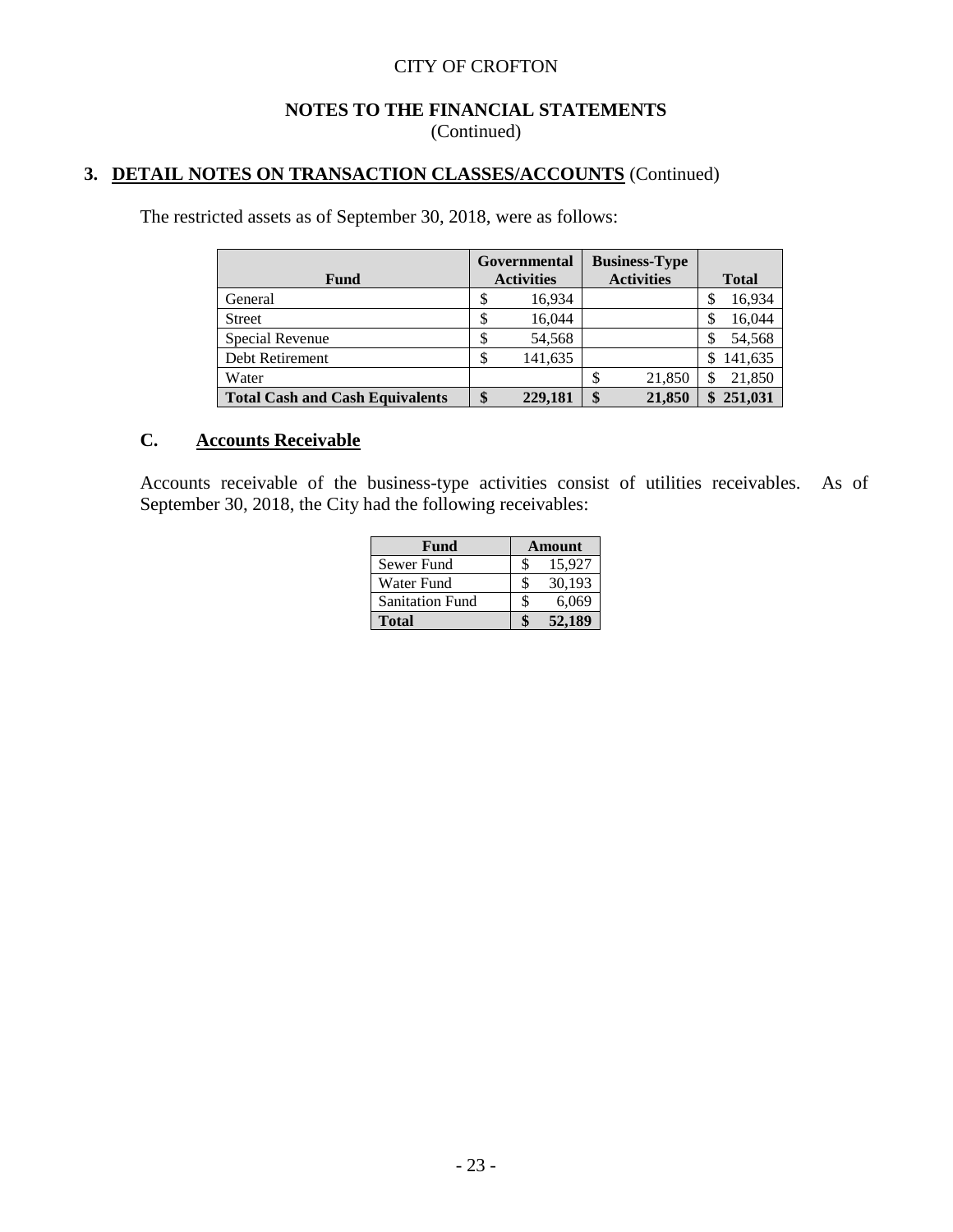#### **NOTES TO THE FINANCIAL STATEMENTS** (Continued)

## **3. DETAIL NOTES ON TRANSACTION CLASSES/ACCOUNTS** (Continued)

Capital asset activity for the year ended September 30, 2018, was as follows:

|                                       | Balance at    |                 |                  |             |               | Balance at     |                    |            |
|---------------------------------------|---------------|-----------------|------------------|-------------|---------------|----------------|--------------------|------------|
| <b>Business-Type Activities:</b>      |               | October 1, 2017 | <b>Additions</b> |             | Disposals     |                | September 30, 2018 |            |
| Capital Assets Not Depreciated:       |               |                 |                  |             |               |                |                    |            |
| Land                                  | \$            | 85,360          | \$               |             | \$            |                | \$                 | 85,360     |
| Depreciable Capital Assets:           |               |                 |                  |             |               |                |                    |            |
| Infrastructure                        |               | 1,128,550       | \$               |             | \$            |                | S                  | 1,128,550  |
| <b>Total Depreciable Capital</b>      |               |                 |                  |             |               |                |                    |            |
| Assets, at Historical Cost            | \$            | 1,128,550       | \$               |             | \$            | $\overline{a}$ | \$                 | 1,128,550  |
| Less Accumulated Depreciation for:    |               |                 |                  |             |               |                |                    |            |
| Infrastructure                        | \$            | (870, 252)      | \$               | (19,507)    | <sup>S</sup>  |                |                    | (889, 759) |
| <b>Total Accumulated Depreciation</b> | $\mathcal{S}$ | (870, 252)      | $\mathcal{S}$    | $(19,507)*$ | $\mathcal{S}$ |                | $\mathcal{S}$      | (889, 759) |
| Depreciable Capital Assets, Net       | $\mathcal{S}$ | 258,298         | \$               | (19,507)    | \$            |                |                    | 238,791    |
| Business-Type Capital Assets, Net     | S             | 343,658         | \$.              | (19,507)    | S             |                |                    | 324,151    |

\*Depreciation expense was charged to the functions as follows:

| Sewer                              | \$1,356  |
|------------------------------------|----------|
| Water                              | \$18,151 |
| <b>Total Depreciation Expense,</b> |          |
| for Business-Type Activities       | \$19,507 |

#### **E. Liabilities**

The City records liabilities only for its business-type activities or proprietary funds.

The following is a summary of changes in the City's liabilities, including accounts payable, accrued expenses, and customer deposits for the year ended September 30, 2018:

| Business-Type<br>Activities: | Balance at<br>October 1, 2017 |        | <b>Additions</b> |       | Balance at<br>September 30, 2018<br>Deductions |     |   |        |
|------------------------------|-------------------------------|--------|------------------|-------|------------------------------------------------|-----|---|--------|
| Liabilities:                 |                               |        |                  |       |                                                |     |   |        |
| <b>Accounts Payable</b>      | S                             | 937    |                  | 1.847 | \$                                             | 937 |   | 1,847  |
| <b>Accrued Expenses</b>      | \$                            | 6      | S                | 1.464 | \$                                             | h   |   | 1,464  |
| <b>Customer Deposits</b>     |                               | 19,900 | S                | 1,950 | S                                              | 0   | S | 21,850 |
| <b>Total Liabilities</b>     |                               | 20.843 |                  | 5.261 | S                                              | 943 |   | 25,161 |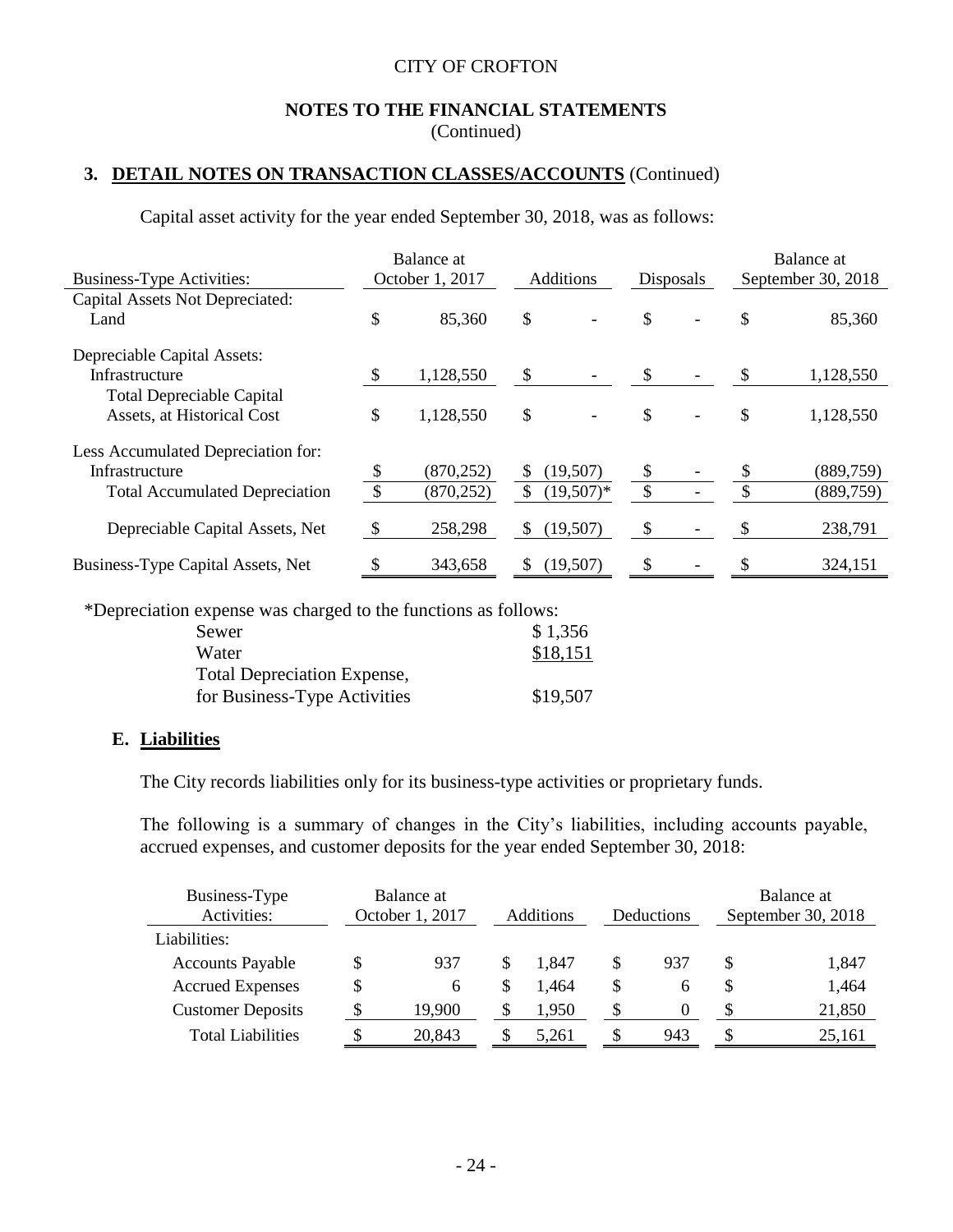#### **NOTES TO THE FINANCIAL STATEMENTS** (Continued)

## **3. DETAIL NOTES ON TRANSACTION CLASSES/ACCOUNTS** (Concluded)

The City had the following operating transfers among funds and sub-funds during the fiscal year.

| <b>Transfer Out</b>    | <b>Transfer In</b>                          | Amount |         |  |
|------------------------|---------------------------------------------|--------|---------|--|
| General-General        | General-Police                              |        | 95,000  |  |
| General-General        | Special Revenue Fund - Parks and Recreation |        | 47,556  |  |
| Capital Projects       | Debt Retirement                             |        | 38,007  |  |
| General-Infrastructure | Debt Retirement                             |        | 5,858   |  |
| General-Infrastructure | <b>Street</b>                               |        | 2,100   |  |
| General- General       | Debt Retirement                             |        |         |  |
|                        | <b>Total</b>                                |        | 188.565 |  |

#### **4. OTHER NOTES**

#### **A. Employee Retirement Plan**

Beginning January 1, 1999, the City started a retirement plan for its full-time employees. The plan calls for payments to be made by the City into a Simple IRA account for each full-time employee up to a maximum of 3% of the employee's gross wage. The employee may also contribute within limits set by IRS codes. The amount contributed by the City during fiscal year 2018 was \$4,771, and the amount contributed by employees was \$7,003.

#### **B. Risk Management**

The City is exposed to various risks of loss related to torts; theft of, damage to, and destruction of assets; errors and omissions; injuries to employees; and natural disasters. The City purchases commercial insurance to minimize the effect of possible exposure to these risks. There have been no significant reductions in insurance coverage from coverage in the prior year. During the past three fiscal years, there have been no settlements exceeding the amount of the City's insurance coverage.

#### **C. Commitments and Contingencies**

#### **Construction and Commitments**

The Sharon Street Construction Project was completed during the prior fiscal year, and multiple assessments on that project are still outstanding as of September 30, 2018.

#### **Short-Term Debt**

On June 14, 2018, the City obtained a \$17,000 promissory note for the purpose of making a bond payment. The promissory note matures on June 12, 2019, and the interest rate on the outstanding balance is 3%. The City made no principal or interest payments during the fiscal year. The following represents the short-term debt activity for the fiscal year.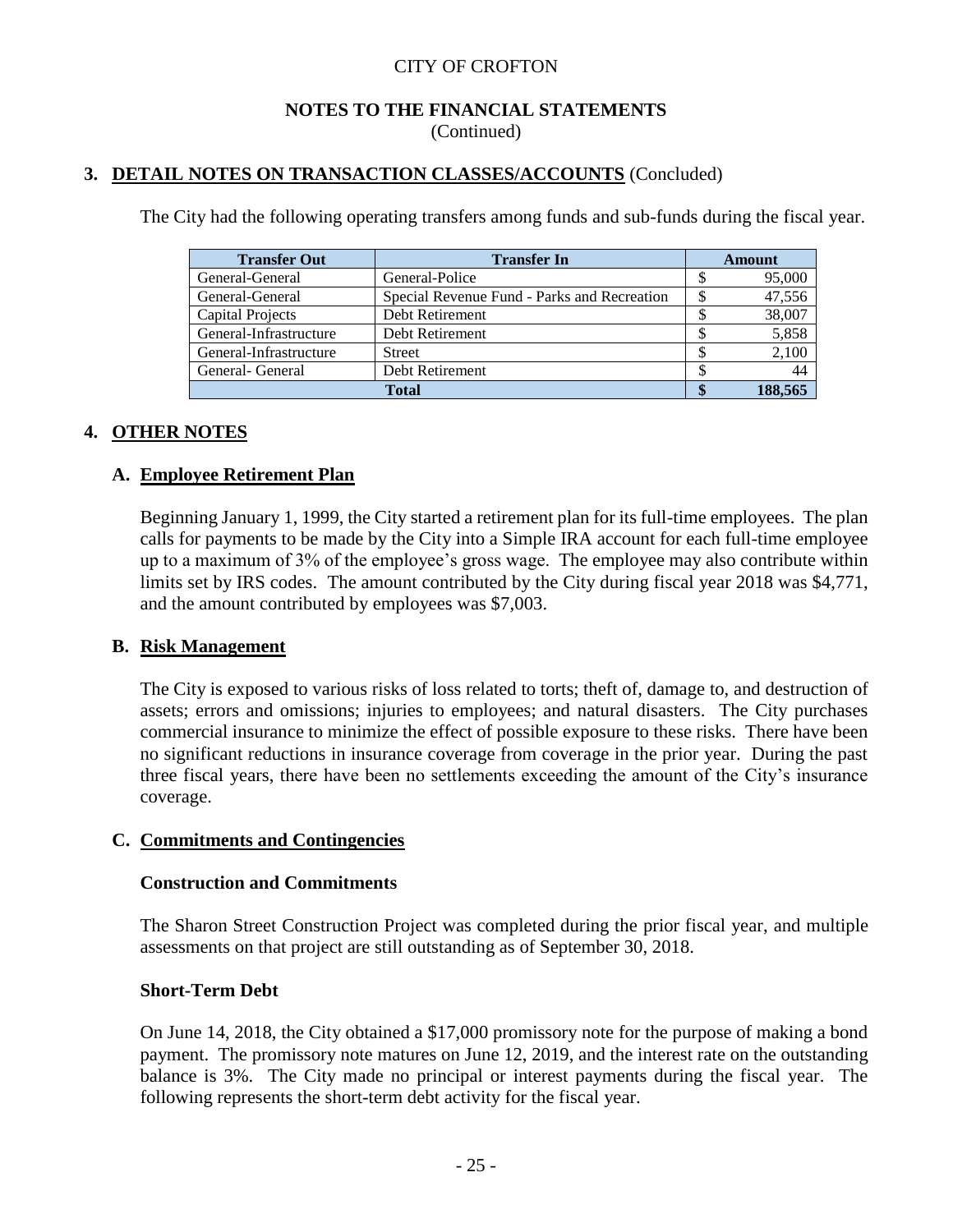#### **NOTES TO THE FINANCIAL STATEMENTS** (Continued)

#### **4. OTHER NOTES** (Continued)

| <b>Beginning</b><br><b>Balance</b> |  | <b>Increases</b> | <b>Payments</b> |  | Ending<br><b>Balance</b> |
|------------------------------------|--|------------------|-----------------|--|--------------------------|
|                                    |  | 17.000           |                 |  | 17.000                   |

The City's short-term debt is recorded in the governmental Debt Retirement Fund. Because this fund operates under the cash basis of accounting, a liability is not recorded in the governmentwide financial statements or the governmental fund financial statements.

#### **Long-Term Debt**

The City's long-term debt is recorded in the governmental Debt Retirement Fund. Because this fund operates under the cash basis of accounting, a liability is not recorded in the governmentwide financial statements or the governmental fund financial statements. The debt service payments were recorded as disbursements, and the bond and loan proceeds were recorded as Other Financing Sources. The following is a brief description of each debt instrument:

• Various purpose bonds, Series 2010, dated August 10, 2010, for \$240,000, were issued to provide funding for a street project. The bonds are due July 15, 2020, with interest rates ranging from 0.85% to 3.55%. During the fiscal year 2018, the City repaid \$25,000 in principal, plus \$2,537.50 in interest, related to this bond. On July 11, 2018, the City made an interest payment, totaling \$1,643.75, which contained an overpayment of \$375. This overpayment was later refunded to the City on August 24, 2018. The following represents future payments required on these bonds.

| <b>Fiscal Year</b>    |    | <b>Principal</b> |    | <b>Interest</b> |     | <b>Total</b> |
|-----------------------|----|------------------|----|-----------------|-----|--------------|
| 2019                  |    | 25,000           | мD | 738             | ۰D  |              |
|                       |    | 25,000           | ъĐ | 887             | ۰D  | 25,887       |
| <b>Total Payments</b> | ۱D | 50,000           | J  | 2.625           | ъĐ. | 52,625       |

 GO Various Purpose Bond, Series 2017, dated February 14, 2017, for \$1,115,000 was issued with the purpose of paying off the prior Series 2016 Street, Sewer, and Storm Water Sewer Improvement Bond. During the fiscal year 2018, the City paid interest, totaling \$33,297.50, related to this bond. No principal was paid during the fiscal year. The following represents future payments required on this bond.

| <b>Fiscal Year</b>    | <b>Principal</b> |           | <b>Interest</b> | <b>Total</b>  |
|-----------------------|------------------|-----------|-----------------|---------------|
| 2019                  | \$               | 50,000    | \$<br>32,935    | \$<br>82,935  |
| 2020                  | \$               | 50,000    | \$<br>32,135    | \$<br>82,135  |
| 2021                  | \$               | 50,000    | \$<br>31,222    | \$<br>81,222  |
| 2022                  | \$               | 50,000    | \$<br>30,223    | \$<br>80,223  |
| 2023                  | \$               | 50,000    | \$<br>29,135    | \$<br>79,135  |
| 2024-2028             | \$               | 270,000   | \$<br>125,621   | \$<br>395,621 |
| 2029-2033             | \$               | 310,000   | \$<br>82,469    | \$<br>392,469 |
| 2034-2037             | \$               | 285,000   | \$<br>22,619    | \$<br>307,619 |
| <b>Total Payments</b> | \$               | 1,115,000 | \$<br>386,359   | 1,501,359     |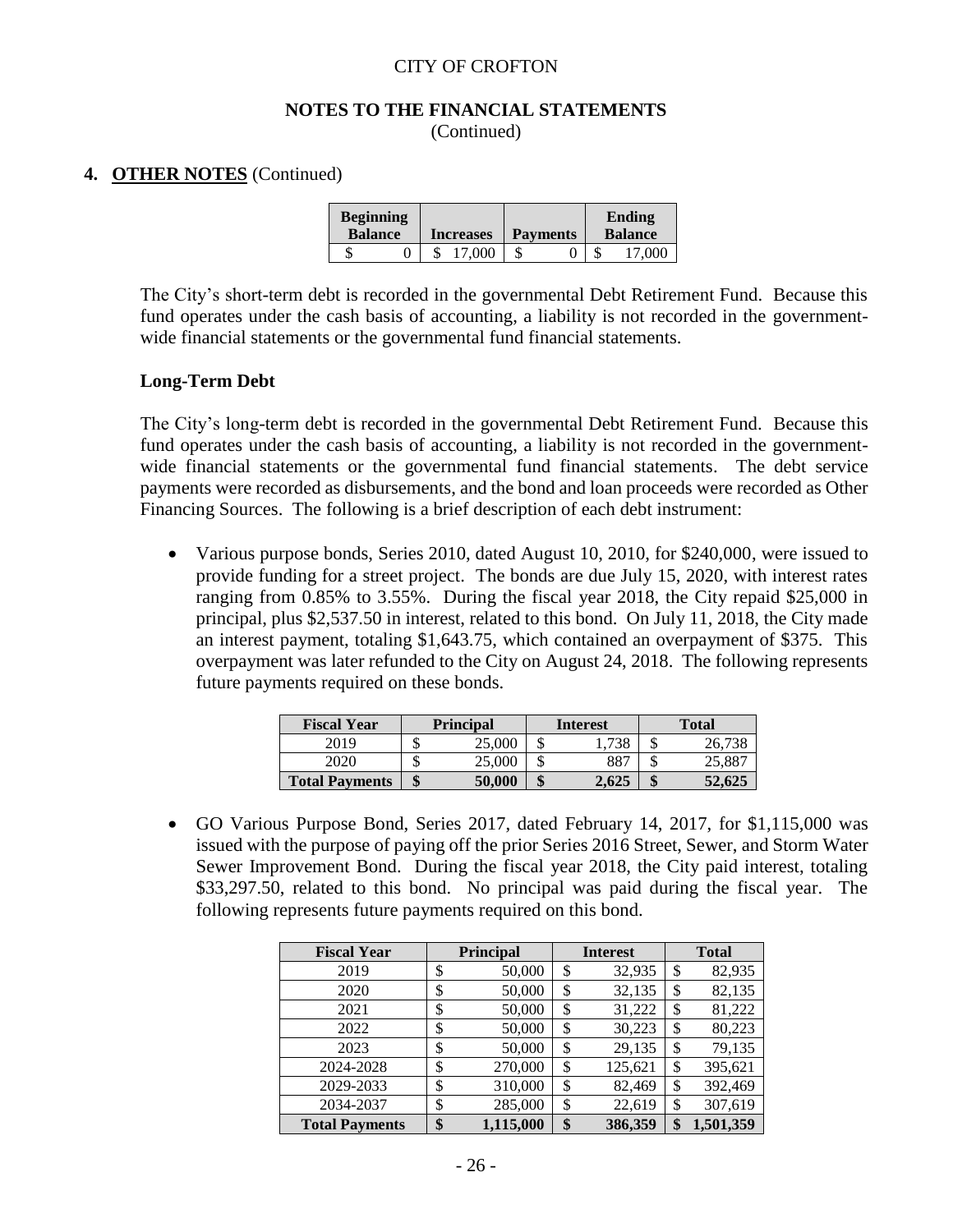#### **NOTES TO THE FINANCIAL STATEMENTS** (Concluded)

#### **4. OTHER NOTES** (Concluded)

#### **Tax Increment Financing**

In 2014, the City utilized tax increment financing (TIF) to assist Cmart, LLC in acquiring property, demolishing an existing structure, and preparing the project site. At that time, the City's Community Redevelopment Authority issued TIF indebtedness, totaling \$62,000. This debt is a limited obligation of the City, where revenues received by the City, via the County Treasurer, are used to repay the debt for up to 15 years or until the debt is paid off.

#### **D. Interlocal Agreements**

| <b>Parties to Agreement</b>    | <b>Description</b>                                         |
|--------------------------------|------------------------------------------------------------|
| <b>Knox County</b>             | Assistance for oil road repairs along City roads and joint |
|                                | use of City property for a cold mix preparation and        |
|                                | storage site.                                              |
| <b>Knox County Development</b> | Coordination, education, and service to increase the       |
| Agency                         | knowledge of economic development and help preserve        |
|                                | Knox County community's economic growth.                   |
| Knox and Madison County        | Services related to the Juvenile Justice Grant.            |
| Ponca Tribe of Nebraska        | Clarify authority of City and services to be provided for  |
|                                | City property held in trust for the benefit of the Ponca   |
|                                | Tribe.                                                     |
| <b>Crofton Fire District</b>   | Fire protection services                                   |

The City has the following interlocal agreements in effect as of September 30, 2018:

#### **E. Subsequent Events**

Management has evaluated subsequent events through March 12, 2019, the date on which the financial statements were available for issue.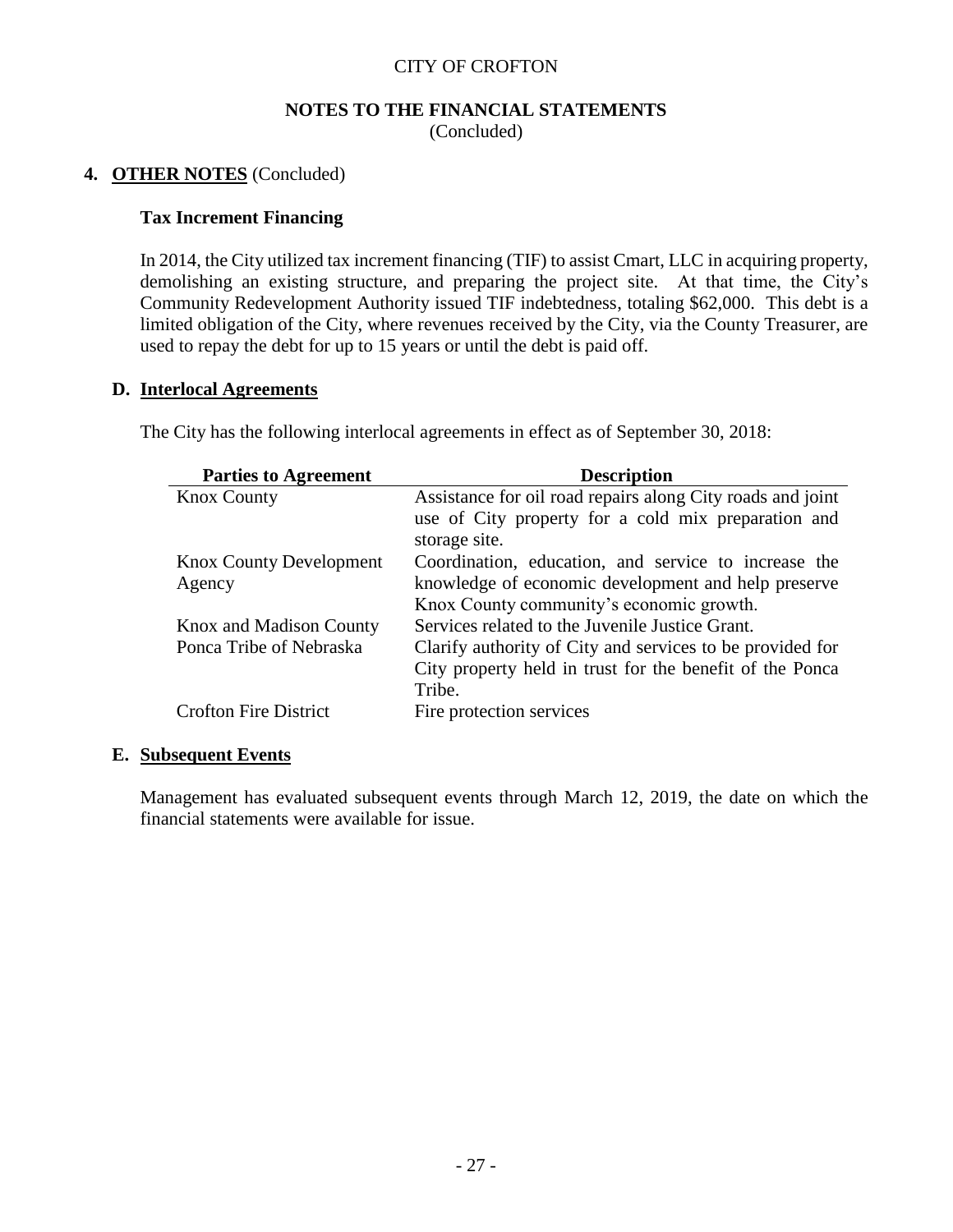#### **OTHER INFORMATION**

## **BUDGETARY COMPARISON SCHEDULE OF RECEIPTS, DISBURSEMENTS, AND CHANGES IN FUND BALANCE BUDGET AND ACTUAL - GENERAL ALL-PURPOSE FUND**

For the Year Ended September 30, 2018

|                                       | General All-Purpose Fund |                     |    |           |    |                                                  |
|---------------------------------------|--------------------------|---------------------|----|-----------|----|--------------------------------------------------|
|                                       |                          |                     |    |           |    | Variance with<br><b>Final Budget</b><br>Positive |
|                                       |                          | <b>Final Budget</b> |    | Actual    |    | (Negative)                                       |
| <b>RECEIPTS</b>                       |                          |                     |    |           |    |                                                  |
| <b>Property Taxes</b>                 | \$                       | 152,933             | \$ | 180,937   | \$ | 28,004                                           |
| <b>Federal Receipts</b>               |                          | 10,000              |    |           |    | (10,000)                                         |
| <b>State Highway Allocation</b>       |                          | 86,667              |    | 88,241    |    | 1,574                                            |
| <b>State Municipal Equalization</b>   |                          | 22,998              |    | 23,365    |    | 367                                              |
| <b>State Motor Vehicle</b>            |                          | 6,500               |    | 6,990     |    | 490                                              |
| Other State Receipts                  |                          | 3,300               |    |           |    | (3,300)                                          |
| Local Motor Vehicle                   |                          | 15,000              |    | 31,098    |    | 16,098                                           |
| <b>City Sales Tax</b>                 |                          | 75,000              |    | 70,998    |    | (4,002)                                          |
| Other Local Receipts                  |                          | 540,150             |    | 761,995   |    | 221,845                                          |
| <b>TOTAL RECEIPTS</b>                 |                          | 912,548             |    | 1,163,624 |    | 251,076                                          |
| <b>DISBURSEMENTS</b>                  |                          |                     |    |           |    |                                                  |
| <b>General Government</b>             |                          | 115,000             |    | 117,210   |    | (2,210)                                          |
| Public Health and Safety              |                          | 95,000              |    | 93,211    |    | 1,789                                            |
| <b>Public Works - Streets</b>         |                          | 217,000             |    | 133,610   |    | 83,390                                           |
| <b>Culture and Recreation</b>         |                          | 115,000             |    | 85,858    |    | 29,142                                           |
| <b>Community Development</b>          |                          | 22,000              |    | 15,845    |    | 6,155                                            |
| Debt Service                          |                          |                     |    | 61,065    |    | (61,065)                                         |
| Sanitation                            |                          | 45,000              |    | 51,040    |    | (6,040)                                          |
| Sewer                                 |                          | 70,000              |    | 106,912   |    | (36,912)                                         |
| Water                                 |                          | 200,000             |    | 212,105   |    | (12,105)                                         |
| <b>TOTAL DISBURSEMENTS</b>            | $\$\,$                   | 879,000             |    | 876,856   | \$ | 2,144                                            |
| Net Change in Cash Basis Fund Balance |                          |                     |    | 286,768   |    |                                                  |
| <b>ACCRUAL/CASH BASIS FUND</b>        |                          |                     |    |           |    |                                                  |
| <b>BALANCE - BEGINNING</b>            |                          |                     |    | 671,052   |    |                                                  |
| <b>ACCRUAL/CASH BASIS FUND</b>        |                          |                     |    |           |    |                                                  |
| <b>BALANCE - ENDING</b>               |                          |                     | \$ | 957,820   |    |                                                  |

#### **Notes to the Budgetary Comparison Schedule**

As described in Note 2 to the financial statements, an all-purpose budget is adopted on the cash basis of accounting, which is consistent with the financial reporting basis for governmental funds in the fund financial statements. The proprietary funds differ from this budgetary basis because of their "economic resource" measurement focus.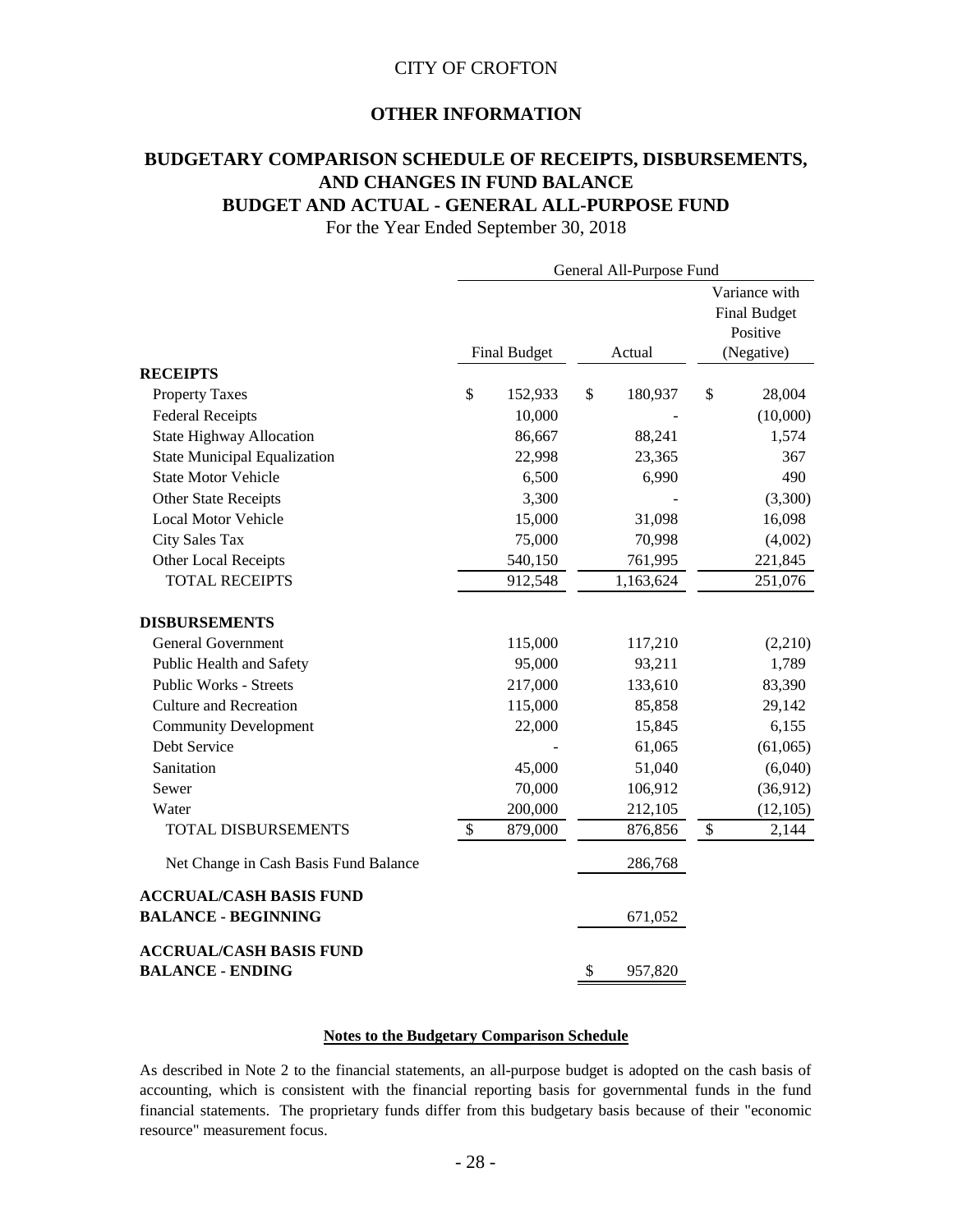

# **NEBRASKA AUDITOR OF PUBLIC ACCOUNTS**

Charlie Janssen Charlie.Janssen@nebraska.gov State Auditor PO Box 98917 State Capitol, Suite 2303 Lincoln, Nebraska 68509 402-471-2111, FAX 402-471-3301 www.auditors.nebraska.gov

## CITY OF CROFTON **INDEPENDENT AUDITOR'S REPORT ON INTERNAL CONTROL OVER FINANCIAL REPORTING AND ON COMPLIANCE AND OTHER MATTERS BASED ON AN AUDIT OF FINANCIAL STATEMENTS PERFORMED IN ACCORDANCEWITH** *GOVERNMENT AUDITING STANDARDS*

Mayor and City Council City of Crofton, Nebraska

We have audited, in accordance with auditing standards generally accepted in the United States of America and the standards applicable to financial audits contained in Government Auditing Standards, issued by the Comptroller General of the United States, the financial statements of the governmental activities – cash basis, the business type activities – accrual basis, and each major fund – cash basis for governmental funds and accrual basis for proprietary funds of the City of Crofton, Nebraska (City) as of and for the year ended September 30, 2018, and the related notes to the financial statements, which collectively comprise the City's basic financial statements, and have issued our report thereon dated March 12, 2019. Our report on the basic financial statements disclosed that, as described in Note 1, the City prepares its financial statements for the governmental funds on the cash basis of accounting, which is a comprehensive basis of accounting other than accounting principles generally accepted in the United States of America.

# **Internal Control Over Financial Reporting**

In planning and performing our audit of the financial statements, we considered the City's internal control over financial reporting (internal control) to determine the audit procedures that are appropriate in the circumstances for the purpose of expressing our opinions on the financial statements, but not for the purpose of expressing an opinion on the effectiveness of the City's internal control. Accordingly, we do not express an opinion on the effectiveness of the City's internal control.

Our consideration of internal control was for the limited purpose described in the first paragraph of this section and was not designed to identify all deficiencies in internal control that might be material weaknesses or significant deficiencies and, therefore, material weaknesses or significant deficiencies may exist that were not identified. However, as discussed below, we identified a certain deficiency in internal control that we consider to be a material weakness.

A deficiency in internal control exists when the design or operation of a control does not allow management or employees, in the normal course of performing their assigned functions, to prevent, or detect and correct, misstatements on a timely basis. A material weakness is a deficiency, or a combination of deficiencies, in internal control such that there is a reasonable possibility that a material misstatement of the entity's financial statements will not be prevented, or detected and corrected, on a timely basis. We consider the following deficiency to be a material weakness.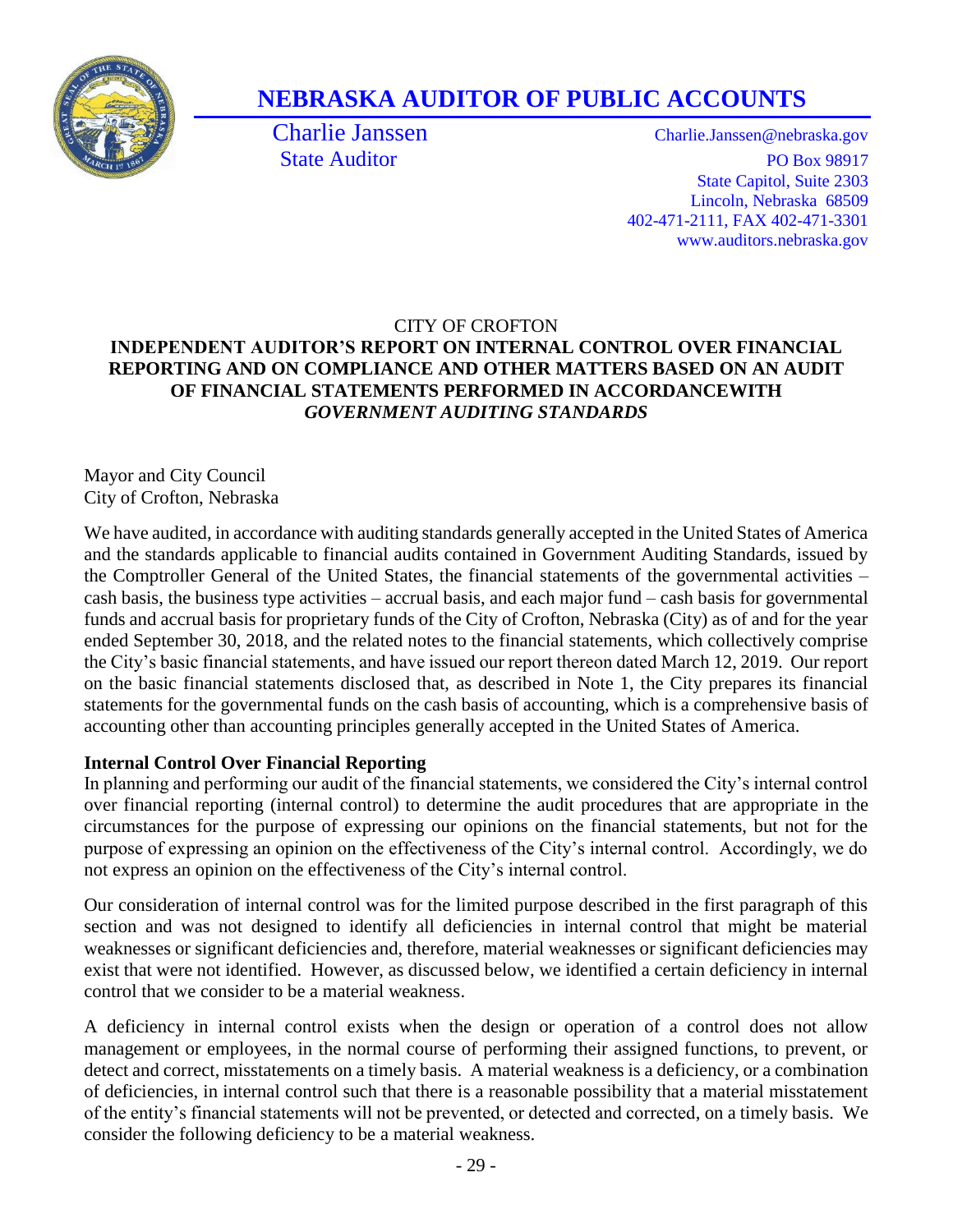The City lacked a segregation of duties, as one person could handle all aspects of processing a transaction from beginning to end. Good internal control includes a plan of organization, procedures, and records designed to safeguard assets and provide reliable financial records. Inadequate segregation of duties could lead to the misappropriation of assets or improper reporting. Due to the limited number of personnel, an adequate segregation of duties may not be possible without additional cost.

#### **Compliance and Other Matters**

As part of obtaining reasonable assurance about whether the City's financial statements are free from material misstatement, we performed tests of its compliance with certain provisions of laws, regulations, contracts, and grant agreements, noncompliance with which could have a direct and material effect on the determination of financial statement amounts. However, providing an opinion on compliance with those provisions was not an objective of our audit and, accordingly, we do not express such an opinion. The results of our tests disclosed no instances of noncompliance or other matters that are required to be reported under *Government Auditing Standards.*

#### **Additional Items**

We also noted certain matters that we reported to the management of the City of Crofton in a separate letter dated March 12, 2019.

#### **City's Response to Findings**

The City's response to the findings identified in our audit are described in the Comments Section of the report. The City's response was not subjected to the auditing procedures applied in the audit of the financial statements and, accordingly, we express no opinion on it.

#### **Purpose of this Report**

The purpose of this report is solely to describe the scope of our testing of internal control and compliance and the result of that testing, not to provide an opinion on the effectiveness of the City's internal control or on compliance. This report is an integral part of an audit performed in accordance with *Government Auditing Standards* in considering the City's internal control and compliance. Accordingly, this communication is not suitable for any other purpose.

Craig Kubicere

March 12, 2019 Craig Kubicek, CPA, CFE Assistant Deputy Auditor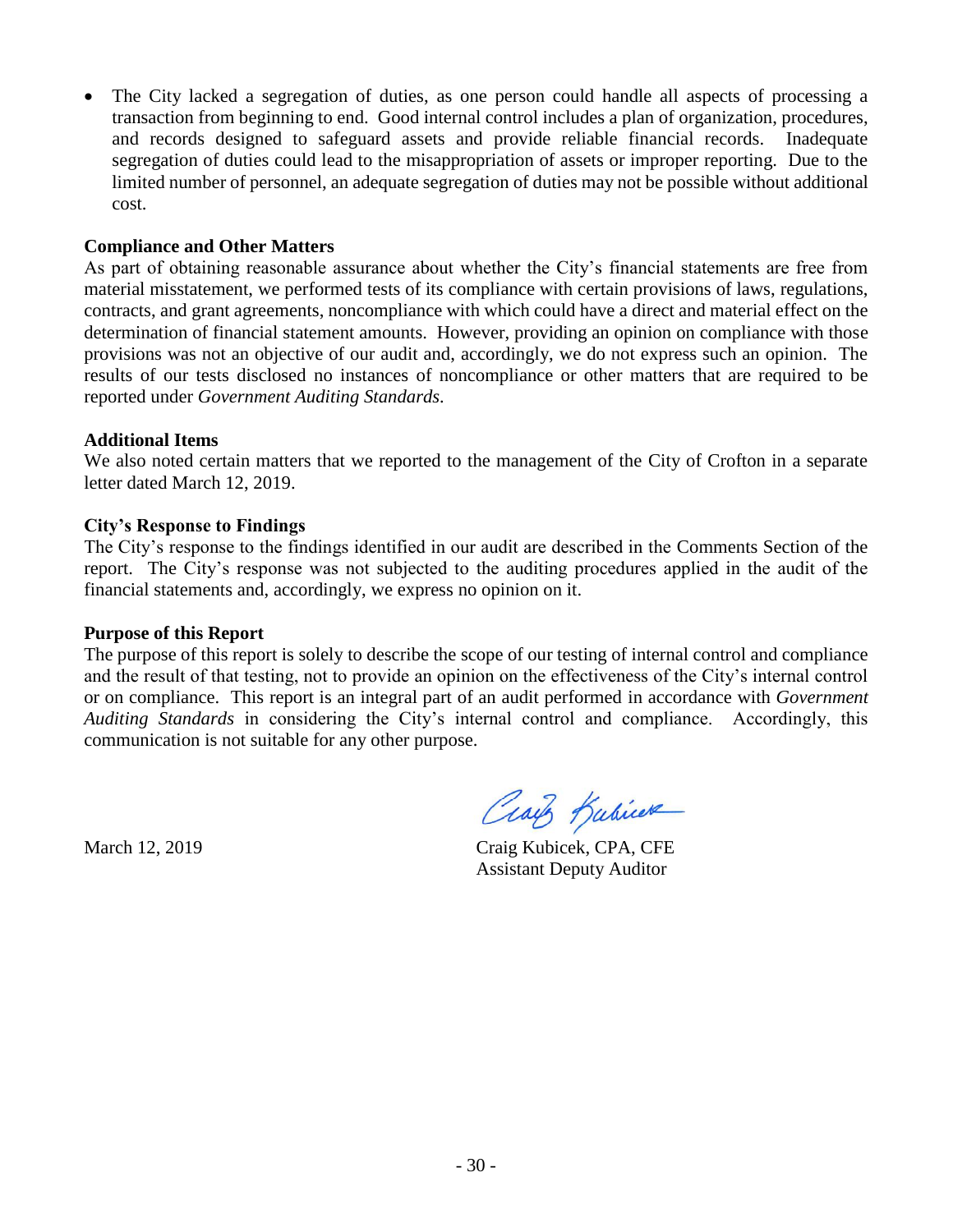

# **NEBRASKA AUDITOR OF PUBLIC ACCOUNTS**

Charlie Janssen Charlie.Janssen@nebraska.gov State Auditor PO Box 98917 State Capitol, Suite 2303 Lincoln, Nebraska 68509 402-471-2111, FAX 402-471-3301 www.auditors.nebraska.gov

March 12, 2019

Mayor and City Council City of Crofton, Nebraska

Dear Mayor and City Council Members:

We have audited the basic financial statements of The City of Crofton (City) for the fiscal year ended September 30, 2018, and have issued our report thereon dated March 12, 2019. In planning and performing our audit of the basic financial statements of the City, we considered internal control in order to determine our auditing procedures for the purpose of expressing our opinion on the basic financial statements. An audit does not include examining the effectiveness of internal control and does not provide assurance on internal control. We also performed tests of the City's compliance with certain provisions of laws, regulations, contracts, and grants.

During our audit, we noted certain matters involving internal control over financial reporting and other operational matters that are presented here. These comments and recommendations are intended to improve the internal control over financial reporting or result in operational efficiencies in the following areas:

# **1. Control Environment**

The City of Crofton (City) lacked a sufficient segregation of duties. Specifically, one person was capable of handling all aspects of processing transactions from beginning to end. Due to the limited size of the City staff, an adequate segregation of duties was not possible without additional costs. The City Clerk (Clerk) was able to process unilaterally all accounting transactions, such as receiving money owed to the City, making bank deposits, writing checks, receiving bank statements, preparing the claims listing for City Council (Council) approval, and entering financial information into the City's accounting system.

Additionally, the Auditor of Public Accounts (APA) identified the following control environment issues:

 The City did not maintain adequate records detailing all amounts collected at the City pool. The City tracked pool receipts using a spreadsheet that noted user names and whether the individual purchased a Family Pass, Single Pass, Youth Pass, or Lessons. For daily passes, the spreadsheet included only a count by date. Procedures were insufficient to ensure that all pool receipts were accounted for, deposited at the bank, and properly recorded in the accounting system. The majority of pool receipts are cash, which increases the risk that monies could be misappropriated. Per the City's accounting system, the pool receipts for the fiscal year totaled \$12,336.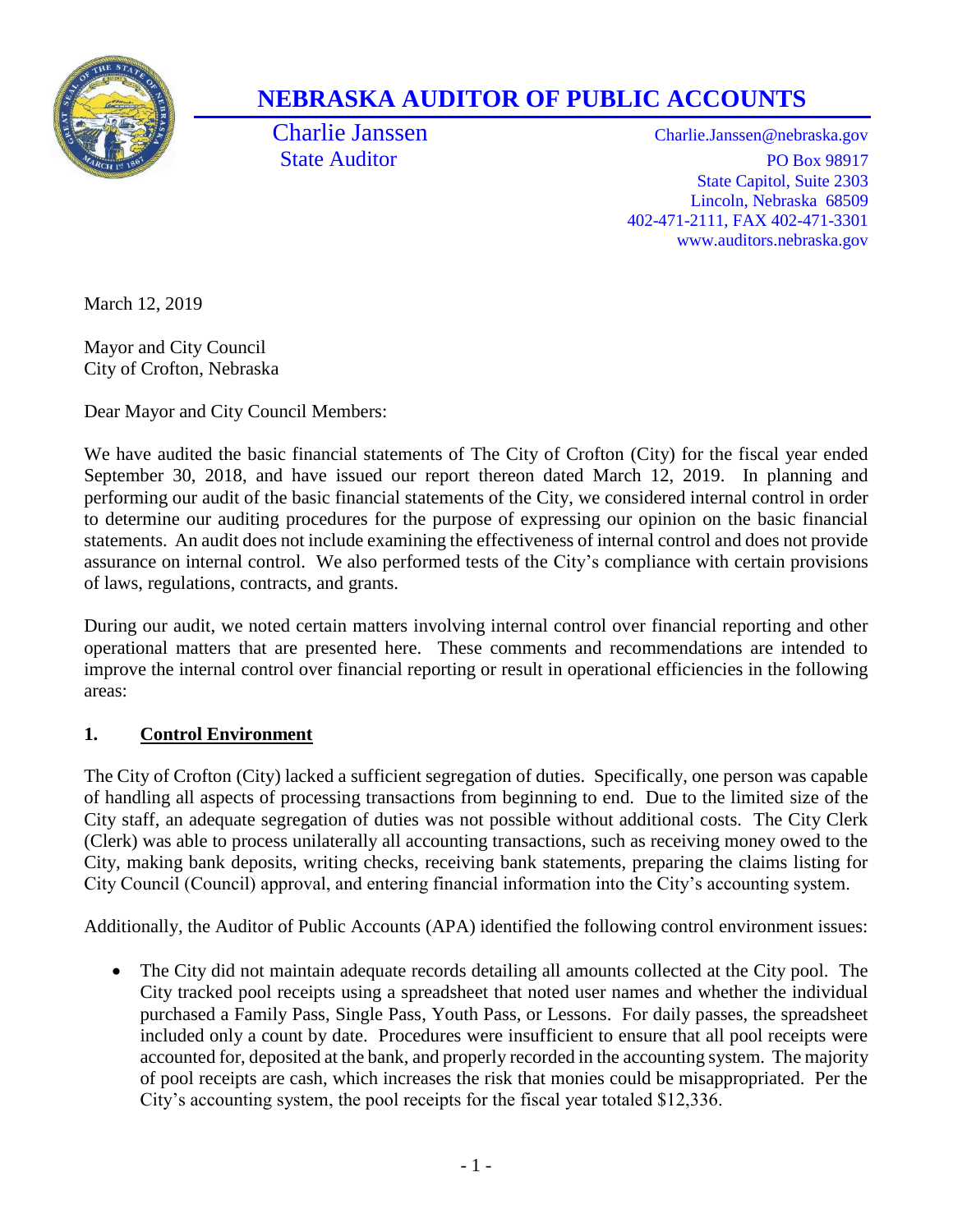- The City did not have a capitalization policy that provided the threshold for when items should be added to the inventory list. Per discussion with the City Manager, the City's policy was to capitalize items with a value over \$500. In addition, formal written procedures did not exist for when items should be added to or removed from the inventory list or how often that list should be reviewed. During testing of inventory items, the APA noted that two office computers and a generator were not appropriately reported on the inventory listings.
- Documentation supporting the Council's approval of fees charged for auditorium rental, burial plots, park rental, and garage sale entry was not provided.

Without a proper segregation of duties and controls in place, there is an increased risk of misuse or misappropriation of City funds. Additionally, good internal control procedures require that: 1) adequate records be maintained for all amounts collected at the City pool; 2) the City implement a capitalization policy that provides the threshold for when items should be added to the inventory list; and 3) all fees charged by the City are approved, as well as documented, by the Council.

The lack of such procedures increases the risk of loss or misuse of public funds. This finding was included in the prior audit and continues to be a material weakness.

> We recommend the City consider the need for a proper segregation of duties. As always, the cost of hiring additional personnel versus the benefit of a segregation of duties must be weighed. We also recommend the Council implement procedures to ensure the following:

- City pool revenues are recorded in the accounting system and deposited into to the City's bank account.
- A capitalization policy and inventory list are approved and maintained.
- All fees charged by the City are approved, as well as documented, by the Council.

*City's Response: The City will undertake procedures to adequately account for all swimming pool funds received and disbursed. Such measures will provide for strict accounting of all cash receipts and cash disbursements.*

*The City is in the process of inventorying all equipment owned by the City and will establish policies for capitalization of equipment purchases in the future.*

The City is in the process of initiating a fee schedule for all City services, rental of city property and use of city property. It is expected that such fee schedule will be adopted by the City within 90 days of *this letter.*

## **2. Receipt Process, Including Utility Procedures**

The City lacked adequate procedures for receipt processes, including water deposits, the housing loan program, and assessing utility late fees. Additional details regarding these processes are provided below.

## *Customer Water Deposits*

The City lacked an adequate method for tracking customer water deposits on hand. When starting water service, customers are required to pay the City a \$50 deposit. Amounts on hand at the City were shown as a liability, as these amounts are paid back to the customers when they no longer need water service.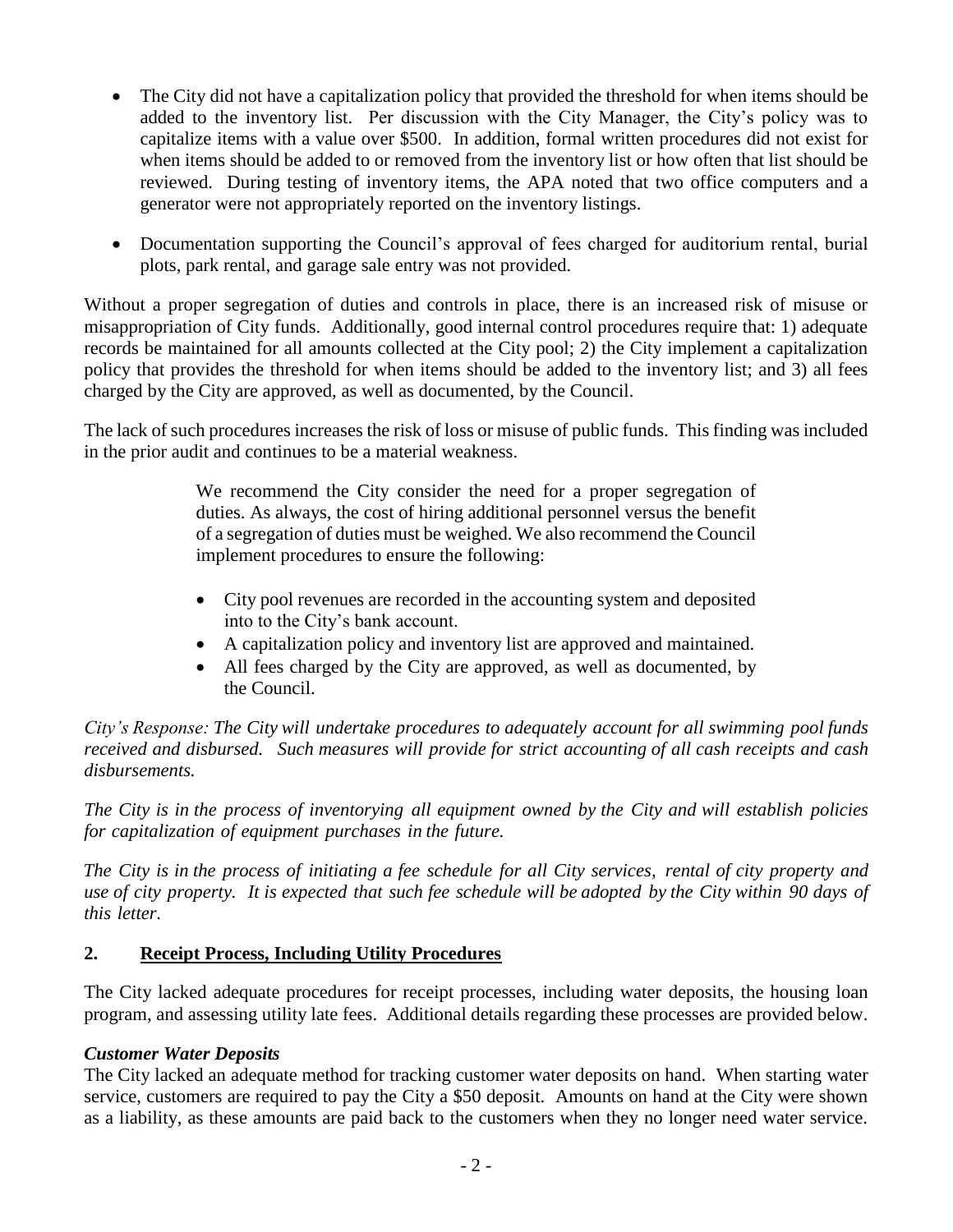The APA compared the Water Meter Deposit Forms completed during fiscal year 2018 to the amounts recorded in ClerkBooks. The results of that comparison, in addition to the uncorrected prior year understatement, revealed that the water deposits noted in the system were understated by \$1,950 at September 30, 2018. The amounts had been incorrectly coded to revenue accounts in the accounting system rather than a liability account. An adjustment was made to the financial statements.

Good internal control requires procedures for tracking customer water deposits to ensure their proper financial presentation. Without such procedures, there is an increased risk for both inaccurate financial presentation and the loss of City funds. A similar finding was noted in the prior year's audit report.

> We recommend the City implement procedures for the accurate tracking of customer water deposits.

City's Response: The city is in the process of establishing a record of all utility deposits and a policy for *maintenance of such utility deposits. It is anticipated that the Ordinances of the City will be amended* to set forth who is to pay a deposit and when such deposit may be used to offset utility charges or *returned to the customer.*

#### *Housing Loan Program*

In the past, the City had attempted to operate a housing rehabilitation loan program, which offered 20 year loans to residents at a fixed annual interest rate of 4.00%. However, the City's collection procedures continue to be insufficient, as the remaining resident participating in the loan program is more than nine years behind on his payments, and no late fees have ever been assessed or collected.

This individual received a loan in the amount of \$18,126 in April 2006, and was scheduled to pay the City \$109.84 per month for 240 months. However, re-payments have been sporadic, resulting in only about a third of the required monthly amounts being paid over the last 10 years. As a result, the interest due on this loan has increased significantly. The following chart depicts the interest and loan balances that have accrued since 2009.

|                        |    |                 |     | <b>Total</b>      |
|------------------------|----|-----------------|-----|-------------------|
| <b>Fiscal Year End</b> |    | <b>Interest</b> |     | <b>Amount Due</b> |
| Balance at May 2009    |    |                 | \$  | 16,127.46         |
| 9/2009 to 9/2013       | S  | 2,990.88        | \$  | 19,118.34         |
| 9/30/2014              | \$ | 764.73          | \$  | 19,883.08         |
| 9/30/2015              | \$ | 795.32          | \$  | 20,678.40         |
| 9/30/2016              | \$ | 827.14          | \$  | 21,505.54         |
| 9/30/2017              | \$ | 860.22          | \$  | 22,365.76         |
| 9/30/2018              | ς  | 894.63          | \$. | 23,260.39         |

According to the City Administrator, this individual was "under the impression that they were not obligated to pay the loan back until the final payment comes due in 2026." Per the APA's most recent discussion with the City, no further contact has been made with this individual to obtain repayment, and the City noted that there appears to be no accountability for late payment on the loan.

Good business practice requires sufficient collection procedures to ensure that amounts owed to the City are collected in accordance with payment schedules. Without such procedures, there is an increased risk for the loss or misuse of City funds. A similar finding was noted in the prior year's audit report.

> We recommend the City implement procedures for recovering amounts owed to it, as a significant number of such amounts are past due.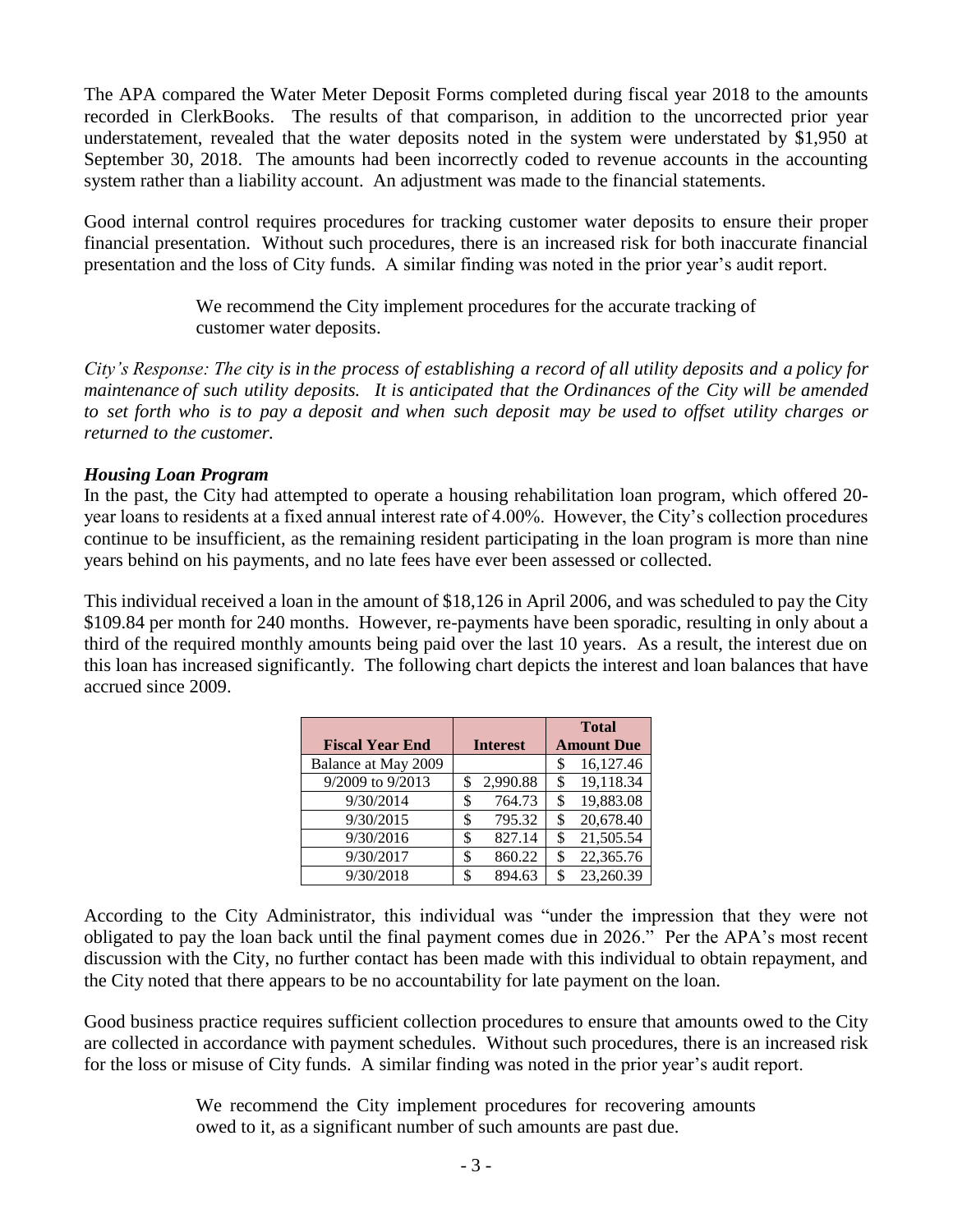*City's Response: The entire housing loan program will be reviewed to determine the parties who* participated in the loans, the status of their loans and the actions taken to collect past due accounts. *Action will be taken by the Council to enforce any delinquent payment which may ultimately involve legal action to foreclose the loans. Review of the Housing Loan Program documents to determine the proper enforcement procedures.*

## *Utility Late Fees*

The City lacked adequate procedures for ensuring that all customers were assessed appropriate late fees for tardy or non-payment of utility bills. The APA noted that two customers were not properly assessed the \$5 late fee during testing of utility receipts.

Good internal control requires procedures to ensure that all customers pay the proper utility fees, including late charges, each month. Without such procedures, there is an increased risk for the loss and/or misuse of City funds.

> We recommend the City implement procedures to ensure all customers pay the proper utility fee, including late fees, each month.

*City's Response: Procedures will be instituted to collect all late fees on utility bills as permitted by City Ordinances.*

## **3. County Receipt Accounting**

| Source of      | <b>Amount</b> in |                                                                                                                                                                                                                                                                                                                                                                                            |
|----------------|------------------|--------------------------------------------------------------------------------------------------------------------------------------------------------------------------------------------------------------------------------------------------------------------------------------------------------------------------------------------------------------------------------------------|
| <b>Receipt</b> | <b>Error</b>     | <b>APA Notes</b>                                                                                                                                                                                                                                                                                                                                                                           |
|                |                  | For 12 of 12 receipts tested, motor vehicle pro-rate funds and collections<br>related to the township levy were coded to the property taxes and interest<br>earned accounts in the General Fund; however, these receipts should have<br>been coded to the property taxes, interest earned, and motor vehicle sales<br>tax accounts in the Special Revenue funds. An adjustment was made to |
| County         | \$13,526.59      | the financial statements.                                                                                                                                                                                                                                                                                                                                                                  |
|                |                  | The City did not account properly for the amount of cash on deposit with<br>the County Treasurer at the end of the fiscal year. The City's accounting<br>system still showed \$5,760, which was the prior year's cash on hand<br>amount, instead of the correct amount of \$7,272. An adjustment was made                                                                                  |
| County         | 1.512.00         | to the financial statements.                                                                                                                                                                                                                                                                                                                                                               |

During testing of County receipts, the following errors were noted:

Neb. Rev. Stat. § 60-3,190(6)(c) (Cum. Supp. 2018) states the following:

*All receipts by counties and municipalities from the Motor Vehicle Fee Fund shall be used for road, bridge, and street purposes.*

Per Neb. Rev. Stat. § 39-1522 (Reissue 2016), collections from the township levy are to be used for the maintenance and repair of streets and alleys in the City.

Additionally, good internal control requires procedures to allow for the proper recording of receipts into various funds to ensure that financial reporting is complete and accurate. Without such procedures, there is an increased risk for not only noncompliance with State statute but also material misstatement of the financial statements and misuse of City funds. A similar finding was noted in the prior year's audit report.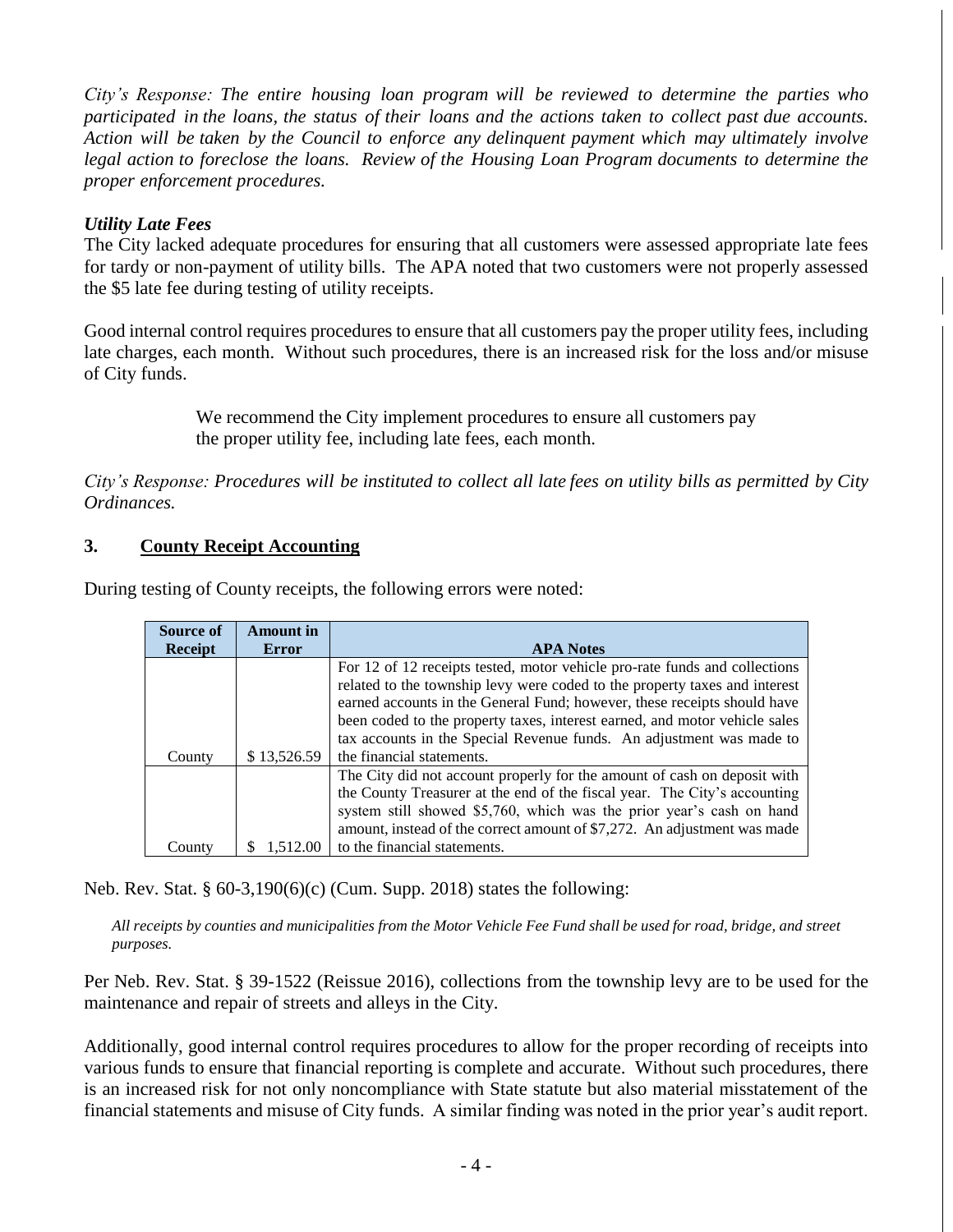We recommend the City implement procedures, including a periodic review of the accounting records for receipts, to ensure all amounts are accurately recorded and properly allocated to the various City funds and functions.

City's Response: In the future all funds received as motor vehicle fees will be utilized in the City street *and roads department as required by Nebraska Statute.*

# **4. Impermissible Gratuities**

During the fiscal year, the City received a grant from the Nebraska Department of Environmental Quality for litter reduction. Related to this grant, the City held a cleanup day and gave a "performance pay bonus" to four City employees, totaling \$112.50 each, from the grant funds for their efforts related to this cleanup day. After discussion with the Clerk, the APA determined that three of the employees received the bonus in addition to their regular pay for the same day. Also, one employee did not participate in the cleanup day but still received the supplementary pay.

The APA questions if these payments, totaling \$450, are allowable expenditures related to the grant agreement.

Per the grant application by the City, the City requested and received \$450 for roadside cleanup under the cleanup grant category. Per the Litter Reduction & Recycling Grant Application Guidance, updated November 2018, personnel expenses will not be reimbursed related to cleanup grants. As the entire \$450 was used for additional wages, it appears the City used the grant funding for unallowable expenditures.

The APA also questions if these payments were in accordance with governing statutory and constitutional provisions, as described below.

The City lacks a policy addressing extra compensation or bonus payments. Likewise, no agreement for the "performance pay bonus" was made with the employees prior to performance of the cleanup day work.

Article III, § 19, of the Nebraska Constitution contains the following prohibition against gratuitous payments to public employees:

*The Legislature shall never grant any extra compensation to any public officer, agent, or servant after the services have been rendered nor to any contractor after the contract has been entered into, except that retirement benefits of retired public officers and employees may be adjusted to reflect changes in the cost of living and wage levels that have occurred subsequent to the date of retirement.*

According to the Nebraska Supreme Court, this constitutional prohibition is applicable to both the State and its many political subdivisions. Retired City Civilian Employees Club of City of Omaha v. City of Omaha Employees' Retirement System et al., 199 Neb. 507, 512, 260 N.W.2d 472, 475 (1977).

The Nebraska Attorney General has commented upon the prohibition in Article III, § 19, as follows:

*[T]he purpose of state constitutional provisions such as Art. III, § 19 which prohibit extra compensation to public employees after services are rendered is to prevent payments in the nature of gratuities for past services.* 

Regarding that constitutional prohibition, the Nebraska Attorney General has also offered the following observation:

*Nebraska law generally requires work be performed in order for payment to be received.*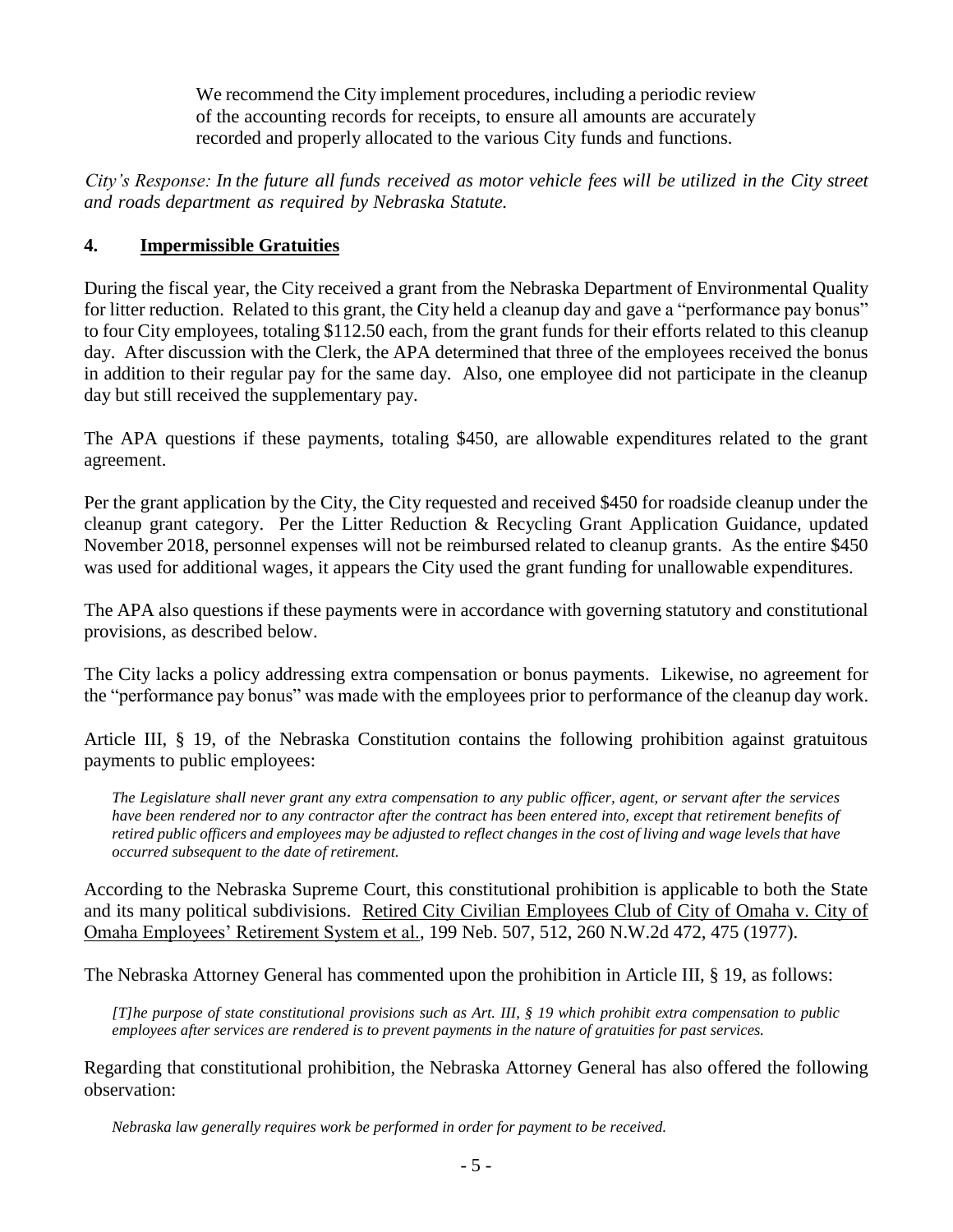Op. Att'y Gen. No. 95071 (Sept. 13, 1995). Based upon all of the information noted above, the APA questions whether the "performance pay bonus" disbursements were permissible – especially since the employees were already receiving their regular pay, and the last employee contributed nothing to the cleanup effort.

Good internal control requires procedures to ensure that any payments, including bonuses and other forms of remuneration, to City employees are made in strict accordance with governing statutory, constitutional provisions, and any applicable grant agreements. Without such procedures, there is an increased risk of improper remittances being made.

> We recommend the City consult with the City Attorney, the County Attorney, or the Nebraska Attorney General regarding the permissibility of giving supplementary pay or bonuses to public employees. We also recommend the City contact the Department of Environmental Quality to resolve the apparent noncompliance with the grant agreement.

*City's Response: The City will review it's policies in regard to "bonus" payments to employees. Its policies will be reviewed and the City will contact DEQ to determine whether the impermissible payments may need to be reimbursed to DEQ. If reimbursement is required the City intends to make such reimbursement. The Cities' policies in regard to "bonus" payments to employees will be reviewed.*

## **5. Disbursement Processes**

The APA identified certain issues pertaining to the City's disbursement process, including a duplicate payment and a lack of documentation.

The City paid \$1,403 for engineering services in December 2017; however, the \$1,403 was also paid in April 2018, as it was included with the payment of two other invoices. The APA observed that, due to the duplicate payment, the City received a credit of \$1,403 on a subsequent invoice, which was applied to future invoices. A summary of the duplicate payment is provided below:

| Date                                      | Check $#$               | <b>Name</b>     | <b>Memo</b>                                                          | <b>Amount</b> |  |  |
|-------------------------------------------|-------------------------|-----------------|----------------------------------------------------------------------|---------------|--|--|
| 12/4/2017                                 | 2489                    | Kirkham Michael | [E] ngineering services for was tewater treatment plant              | \$1,403.00    |  |  |
| 4/10/2018                                 | Kirkham Michael<br>2713 |                 | 11-3-2017 Established design criteria. Met with NDEQ staff to review |               |  |  |
|                                           |                         |                 | design criteria to ensure                                            | \$1,403.00    |  |  |
| 4/10/2018                                 | Kirkham Michael<br>2713 |                 | 10-6-2017 Kick-off meeting with City staff to develop project        |               |  |  |
|                                           |                         |                 | understanding and define design $c \ldots$ .                         | \$1.342.00    |  |  |
| 4/10/2018                                 | 2713                    | Kirkham Michael | 12-29-2017 Prepared funding application for Water/Wastewater         |               |  |  |
|                                           |                         |                 | <b>Advisory Committee</b>                                            | 732.00        |  |  |
| \$3,477.00<br><b>Total for Check 2713</b> |                         |                 |                                                                      |               |  |  |

Additionally, the following disbursement lacked adequate documentation:

| <b>Date</b> | <b>Name</b>    | <b>Memo</b> | Amount | <b>Description</b>                                                                                                                           |
|-------------|----------------|-------------|--------|----------------------------------------------------------------------------------------------------------------------------------------------|
| 11/1/2017   | First Bankcard | Fuel        | 51.58  | The City had no receipt for a credit card charge;<br>therefore, the APA could not determine if the<br>purchase was reasonable and necessary. |

Good internal control requires procedures not only to prevent duplicate payments but also to recoup them properly when they do occur. Those procedures should also ensure adequate supporting documentation is maintained for all fund disbursements. Without such procedures, there is an increased risk for the loss of City funds.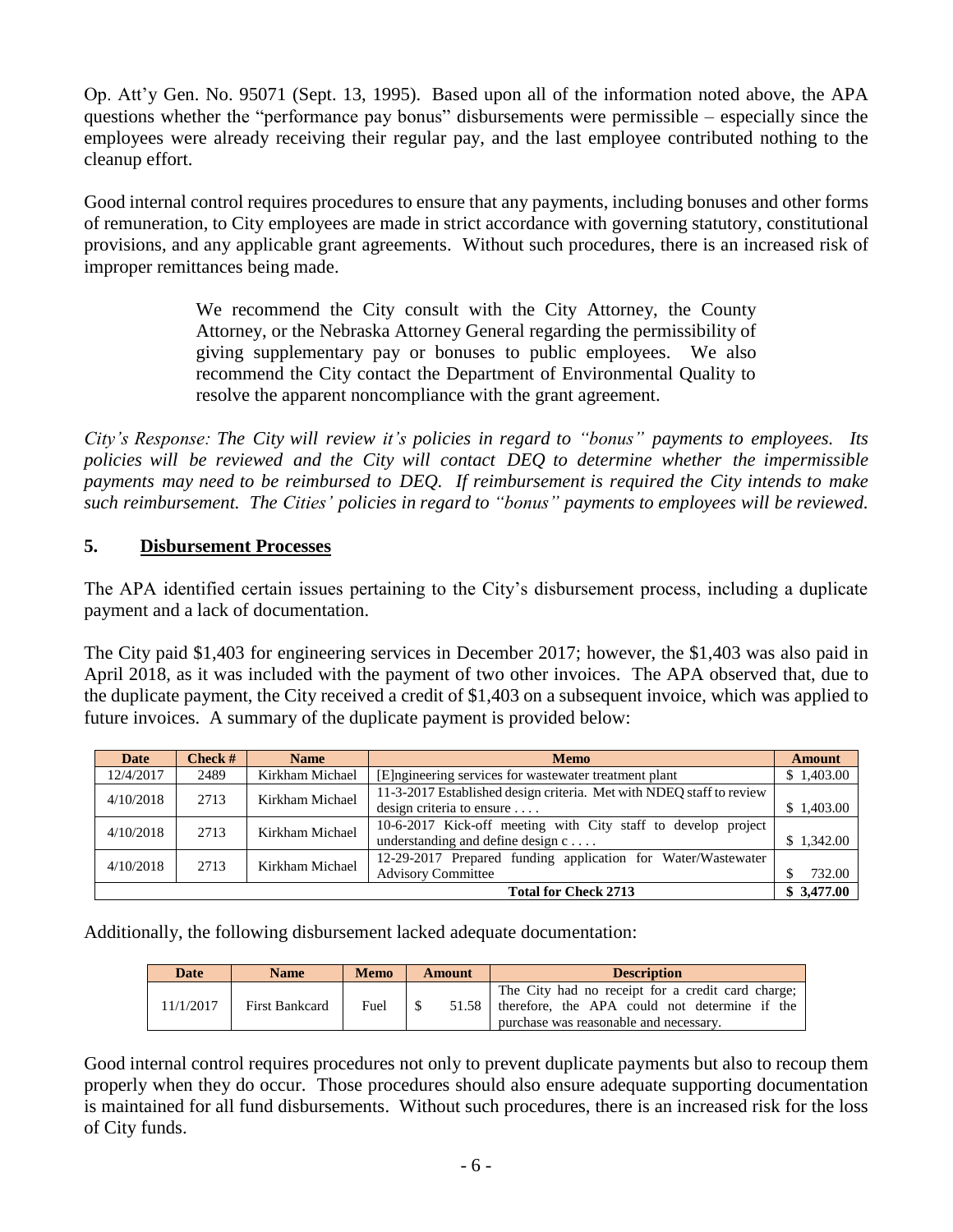We recommend the City implement procedures to prevent duplicate payments, and recoup them properly when they do occur. The City should maintain adequate supporting documentation for all monies disbursed.

*City's Response: The City acknowledges that a duplicate payment was made for engineering services.*  It is our thought that the duplicate payment was the result of double billing by the Engineer who later *discovered the error and credited the Cities' account for such overpayment. In the experience of the City this error is fairly common in regard to engineering projects since most of such projects are billed* as the project is ongoing and it is difficult for the City to tie any payment to that particular part of the *project. An effort will certainly be made to eliminate this in the future.*

# **6. Interfund Loan**

During the audit, the APA determined that the Council did not approve a \$50,000 interfund loan from the Water Fund to the General Fund made in March 2018. In addition, the Council did not approve the June 2018 repayment of this interfund loan.

Neb. Rev. Stat. § 13-510 (Reissue 2012) states, in relevant part, the following:

*Whenever during the current fiscal year or biennial period it becomes apparent to a governing body that due to unforeseen emergencies there is temporarily insufficient money in a particular fund to meet the requirements of the adopted budget of expenditures for that fund, the governing body may by a majority vote, unless otherwise provided by state law, transfer money from other funds to such fund.*

(Emphasis added.) Furthermore, Neb. Rev. Stat. § 17-609 (Cum. Supp. 2018) provides the following:

*The mayor and city council of a city of the second class or village board of trustees may, by resolution, direct and authorize the city treasurer or village treasurer to dispose of the surplus electric light, water, or gas funds, or the funds arising from the sale of electric light, water, or natural gas distribution properties, by the payment of outstanding electric light, water, or gas distribution bonds or water warrants then due. The excess, if any, after such payments may be transferred to the general fund of such city or village.*

Neb. Rev. Stat. § 18-2808 (Reissue 2012) states the following:

*If the budget of a proprietary function is included in the municipal budget statement created pursuant to the Nebraska Budget Act, the Municipal Proprietary Function Act need not be followed for that proprietary function. Any income from a proprietary function which is transferred to the general fund of the municipality shall be shown as a source of revenue in the municipal budget statement created pursuant to the Nebraska Budget Act.*

Good internal control requires procedures to ensure the following: 1) all interfund loans, along with the terms thereof, are approved by the Council, as required by State statute; 2) all repayments of such loans are also approved by that same governing body; and 3) interfund loans are adequately tracked and documented, especially for budget purposes. Without such procedures, there is an increased risk for the misuse of City funds, as well as noncompliance with State statute.

> We recommend the City implement procedures to ensure the following: 1) all interfund loans, along with the terms thereof, are approved by the Council, as required by State statute; 2) all repayments of such loans are also approved by the same governing body; and 3) interfund loans are adequately tracked and documented, especially for budget purposes.

*City's Response: All future interfund loans will be properly documented by Council action.*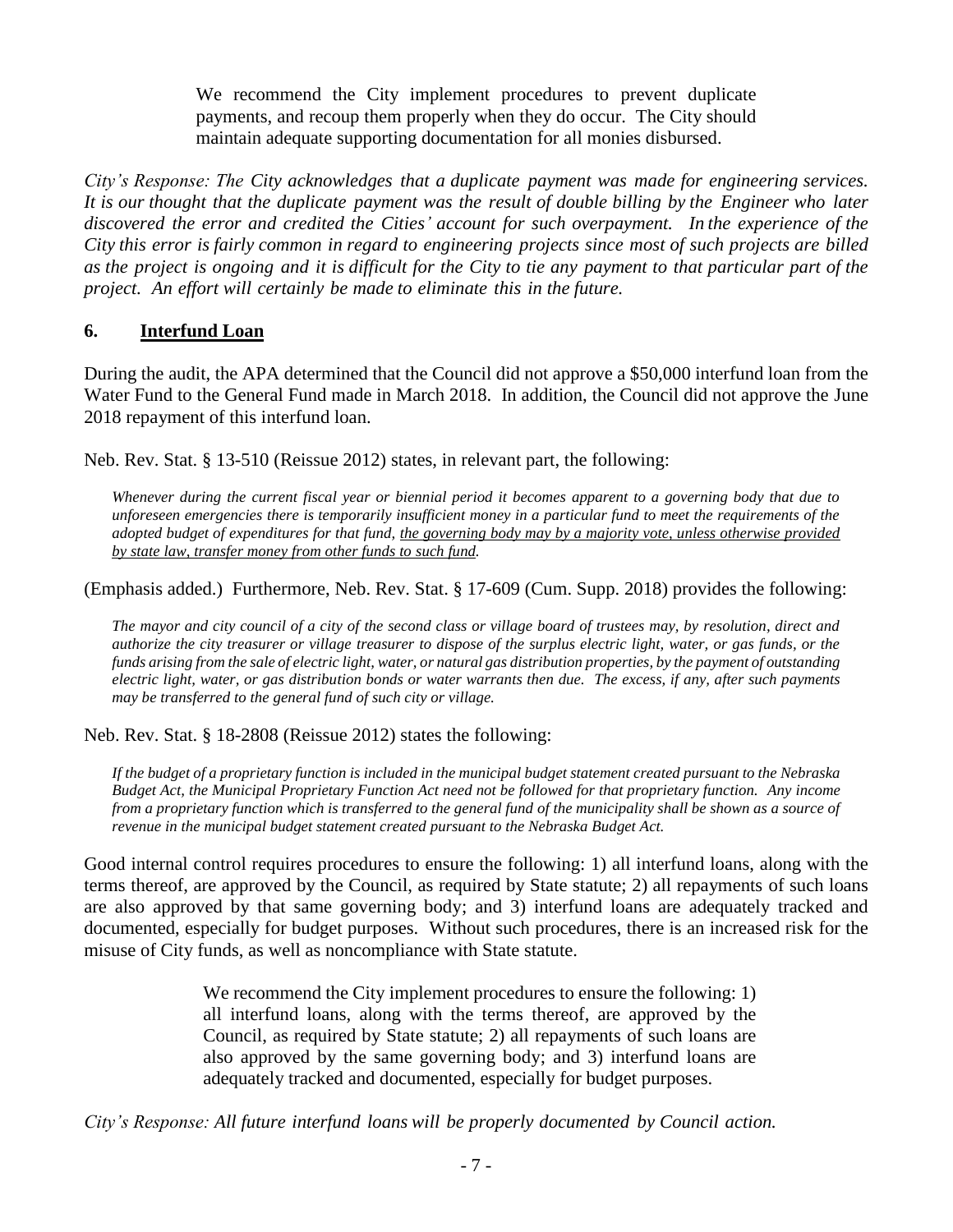## **7. Unauthorized Bank Signer**

During the audit, the APA identified one City bank account whose authorized signature card had not been properly updated. The account's signature card still listed a Council member who had resigned in May 2018.

Good internal control requires procedures to ensure that authorized signature cards for City bank accounts are updated timely when a designated signer is changed. Such prompt action is needed to ensure that only current officials or employees are authorized to access City bank accounts.

Without such procedures, there is an increased risk for theft, loss, and/or misuse of City funds.

We recommend the City implement procedures to ensure all City bank account signature cards are updated regularly, using the names of current officers and employees only.

*City's Response: The City will in the future keep all Bank signature cards and other bank documents current as to the elected or appointed officials of the City.*

## **8. Payroll Issues**

The APA noted the following issues with the City's payroll process:

- For one employee tested, the Council approved a revised cost allocation that was not accurately coded until two pay periods after its approval.
- One employee tested had an additional \$250 withheld from his wages for income taxes, which did not agree to the employee's W-4 on file for the pay period tested.

Good internal control requires procedures to ensure that payroll costs are accurately coded within the City's accounting system, and any additional income taxes withheld agree to the employee W-4 forms on file. Without such procedures, there is an increased risk for the loss or misuse of City funds. A similar finding was noted in the prior year's audit report.

> We recommend the City implement procedures to ensure payroll costs are accurately coded within the City's accounting system, and any additional income taxes withheld agree to the employee W-4 forms on file.

*City's Response: The City will implement procedures to insure that all withholding from employee's wages are in conformity with the employees W-4 on file with the City Clerk.*

## **9. Dual Signatures**

During the audit, the APA noted that one City check, totaling \$3,957, did not contain dual signatures, as required by State statute.

Neb. Rev. Stat. § 17-711 (Cum. Supp. 2018) provides the following:

*All warrants drawn upon the city treasurer of a city of the second class or village treasurer must be signed by the mayor or chairperson of the village board of trustees and countersigned by the city clerk or village clerk, stating the particular fund to which the same is chargeable, the person to whom payable, and for what particular object. No money shall be otherwise paid than upon such warrants so drawn. Each warrant shall specify the amount included in the adopted budget statement for such fund upon which it is drawn and the amount already expended of such fund.*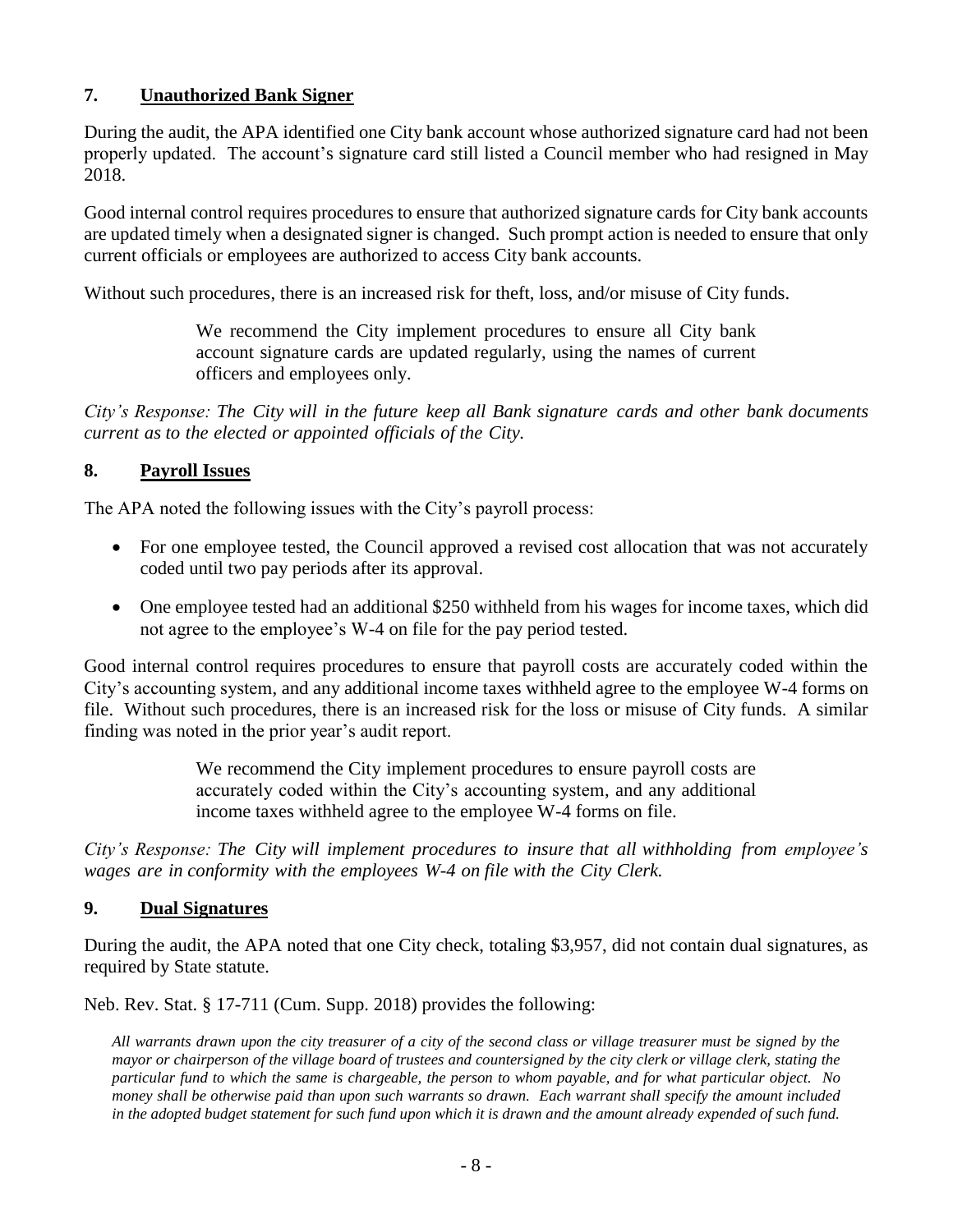Good internal control requires procedures to ensure that all City checks contain the two signatures mandated by State statute. Without such procedures, there is an increased risk for not only the violation of law but also the loss and/or misuse of City funds.

> We recommend the City implement procedures to ensure all of its checks contain the two signatures mandated by State statute.

*City's Response: The City will implement procedures to insure that dual signatures are present on all warrants or drafts disbursing City funds.*

# **10. Tax Increment Financing**

In 2014, the City utilized tax increment financing (TIF) to assist a local developer, Cmart, LLC, in acquiring property, demolishing an existing structure, and preparing the project site. At that time, the City's Community Redevelopment Authority issued bonds in the amount of \$62,000 for this TIF project.

As identified in the fiscal year 2017 audit, the City lacked procedures for tracking the ad valorem taxes received and paid to Cmart, LLC, to ensure conformity with the bond payments or bond amortization schedule. Unless the debt is paid off earlier, the ad valorem taxes should be remitted for only15 years.

In addition, the City did not have documentation to support: 1) the veracity of related project expenses; 2) the proper performance of mandatory substandard and blight studies; and 3) the existence of required redevelopment plans. The City has worked to obtain such supporting documents to ensure full compliance with the requirements of the Community Development Law, which is set out at Neb. Rev. Stat. §§ 18- 2101 to 18-2154 (Reissue 2012, Cum. Supp. 2018). However, the City has not been able to obtain all of the required items, and it appears unlikely that these items will become available.

Good internal control requires procedures for ensuring the maintenance of sufficient documentation to support compliance with applicable provisions of the Community Development Law. Such procedures should also provide for the tracking of ad valorem tax amounts to ensure their proper distribution. Without such procedures, there is an increased risk for not only noncompliance with the State law but also the loss or misuse of public funds. A similar finding was noted in the prior year's audit report.

> We recommend the City implement procedures for ensuring both the maintenance of sufficient documentation to support compliance with applicable provisions of the Community Development Law and the tracking of ad valorem tax amounts to ensure their proper distribution.

*City's Response: This matter is concerning to the City Officials. The Tax Increment Financing activities were conducted several years ago and the present city officials are trying to follow the paper chain to determine the present status of the matter. Every effort will be made to determine that the guidelines for TIF financing have been followed and that the recipient of such funds is making payments as required.*

# **11. Apparent Lack of Quorum**

Pursuant to a review of subsequent events, the APA questions whether the Council obtained a quorum for meetings in late December 2018 and January 2019, during which formal action was taken on agenda items. The following table summarizes these meeting dates and the officials who attended the meetings.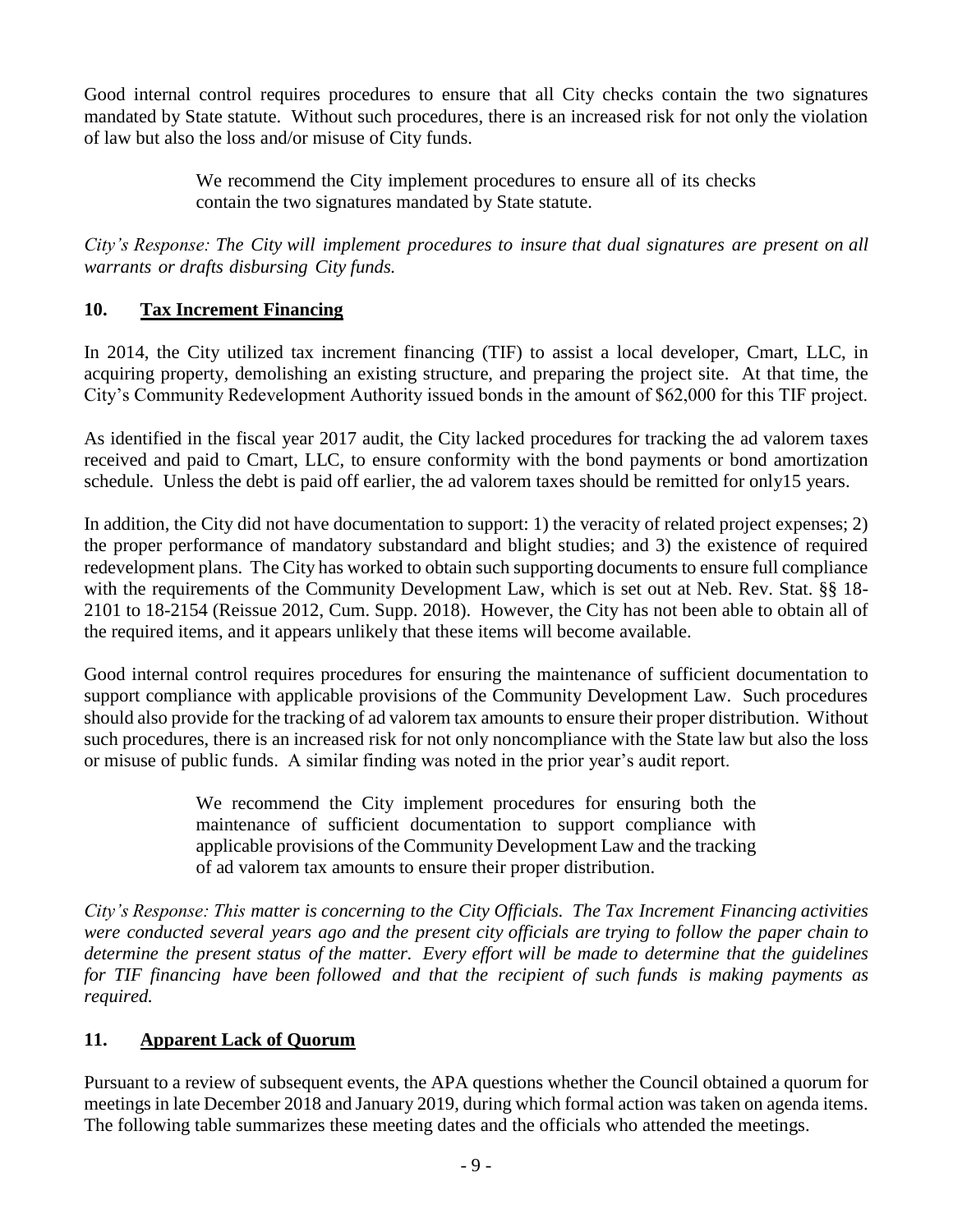| <b>Meeting Date</b> | <b>Attendees</b>                                                |
|---------------------|-----------------------------------------------------------------|
| 12/12/18            | Mayor Lawhead, Councilmember Berendsen, and Councilmember Peitz |
| 1/9/19              | Mayor Lawhead, Councilmember Berendsen, and Councilmember Peitz |
| 1/14/19             | Mayor Lawhead, Councilmember Berendsen, and Councilmember Peitz |
| 1/23/19             | Mayor Lawhead, Councilmember Berendsen, and Councilmember Peitz |

The City operates under a four-member Council with an elected Mayor; however, two council members resigned in December 2018, which resulted in two vacant seats on the Council. For cities of the second class, State statute requires a "majority of all the members elected to the city council" to obtain a quorum for conducting city business.

Neb. Rev. Stat. § 17-105 (Cum. Supp. 2018) states the following:

*Regular meetings of the city council of a city of the second class shall be held at such times as the city council may provide by ordinance. A majority of all the members elected to the city council shall constitute a quorum for the transaction of any business, but a fewer number of members may adjourn from time to time and compel the attendance of absent members. Unless a greater vote is required by law, an affirmative vote of at least one-half of the elected members shall be required for the transaction of any business.*

(Emphasis added.) Furthermore, Neb. Rev. Stat. § 17-110 (Cum. Supp. 2018) provides the following:

*The mayor shall preside at all meetings of the city council of a city of the second class. The mayor may vote when his or her vote would provide the additional vote required to attain the number of votes equal to a majority of the number of members elected to the city council on any pending matter, legislation, or transaction, and the mayor shall, for the purpose of such vote, be deemed to be a member of the city council. He or she shall have superintendence and control of all the officers and affairs of the city and shall take care that the ordinances of the city and all laws governing cities of the second class are complied with.*

Section 17-105 states clearly that a "majority of all the members elected to the city council" is required by the Council to conduct business. While § 17-110 authorizes the Mayor to cast a vote when doing so would be necessary to achieve the requisite majority, it does not say expressly that such official would be counted for purposes of establishing a quorum under § 17-105. In fact, referencing a headnote found in Schauer v. Grooms, 280 Neb. 426, 786 N.W.2d 909 (2010), a case decided by the Nebraska Supreme Court, the legal encyclopedia "Corpus Juris Secundum" states the following:

*The fact that a statute gives a certain official the right to cast the deciding vote in case of a tie in a governmental body does not, of itself, make that official a member of that body for the purposes of ascertaining a quorum or majority or for any other purpose.* 

62 C.J.S., Municipal Corporations, § 303, p. 310. As a result, it appears that a majority of the elected members of the Council is required to establish a quorum to conduct City business, and the Mayor may vote when that governing body is equally divided on a pending issue and in need of a decisive vote; however, the Mayor's presence would not result in the statutorily required quorum.

Good internal control requires procedures to ensure that the Council does not transact City business unless the mandatory quorum is present. Without such procedures, there is an increased risk of noncompliance with State statute and the attendant consequences thereof.

> We recommend the Council implement procedures to ensure City business is conducted only when the statutorily required quorum is present. We also recommend the City consult with the City Attorney, the County Attorney, or the Nebraska Attorney General for guidance regarding this matter, including the legal status of any items approved at meetings where a quorum may have been lacking.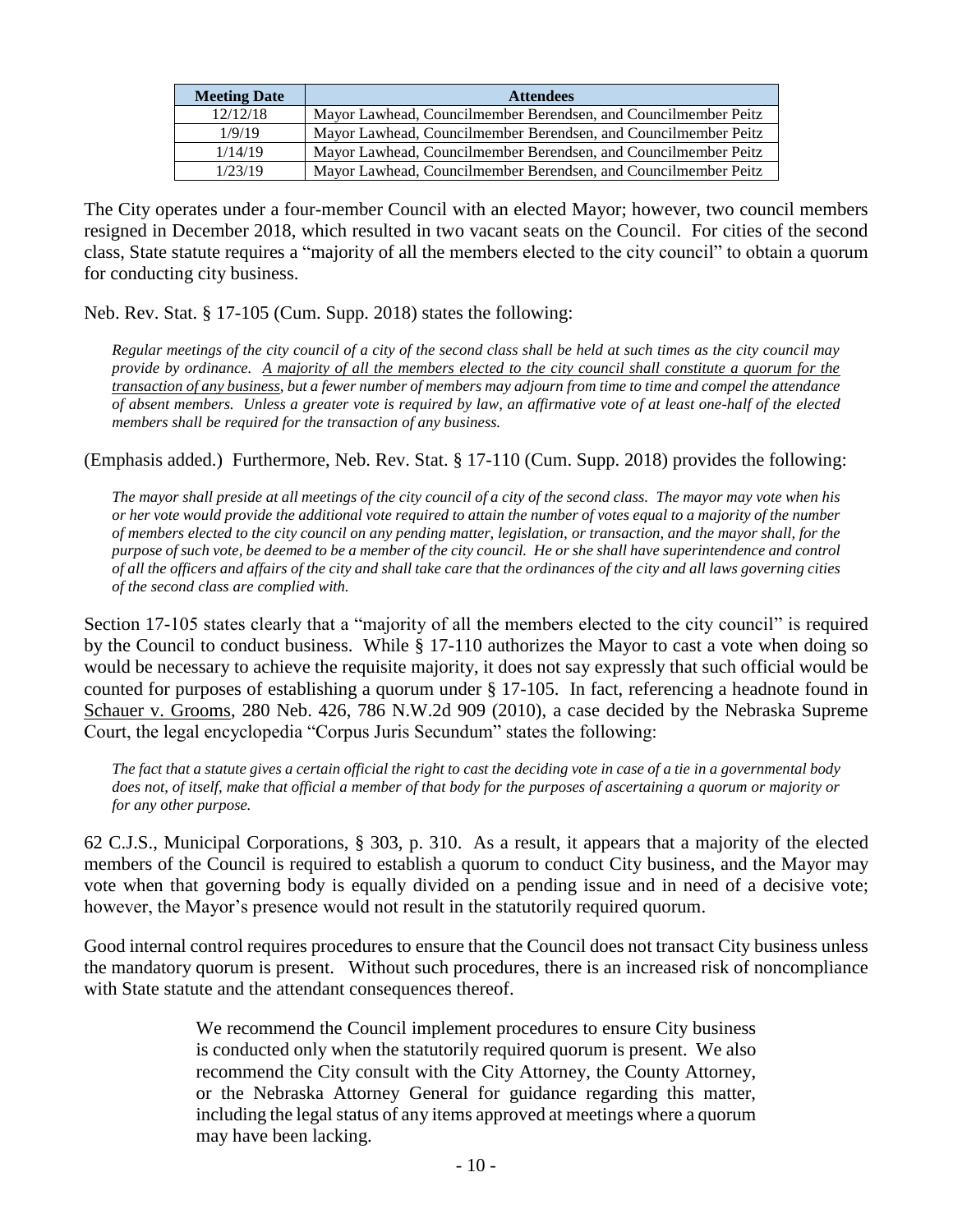*City's Response: The city has consulted legal counsel in regard to a quorum to conduct business. It is their opinion that Neb. Rev. Stat. §17-105 controls the matter of a quorum when it says;*

*...A majority of the members elected to the city council shall constitute a quorum for the transaction of any business...*

*There were two member elected to the City Council at the 2018 November election. Those two members have been conducting the business of the City since their election and constitute a quorum pursuant to 17-105 cited above. The comments stated by you assume that the City has been acting with the Mayor being used a member of the Council, thus constituting a three person quorum in a four member council.*  This is in error in that the mayor, in this instance, would only vote as a member if one of the two elected *members failed to vote or if the vote was split between the two elected members. In this event, under Nebraska law the Mayor would be entitled to vote.*

*It is immaterial that the council normally would have four members. The law is clear that the elected members constitute a quorum and the elected members have constitute a quorum and have and will officially conduct the Cities business until the special election is conducted to elect two more members.*

*The Citing of 62 C.J.S., Municipal Corporation, §303, p.310 is misplaced since it assumes that Mayor is acting as a member of the Council.*

While the City agrees that there is a difference of opinion in this matter it has used due diligence in *seeking legal guidance by relying on the opinion of the law firm of Baird/Holm of Omaha Nebraska who have represented numerous cities and villages in the State of Nebraska for more than 100 years and its own City Attorney, James McNally who has represented cities and towns in Nebraska for more than 54 years.*

It is anticipated that at the March  $20<sup>th</sup>$  meeting of the Crofton City Council a resolution will be proposed *and adopted to affirm and ratify all action of the Mayor and City Council from and after December 12, 2018.*

**APA Response: The APA's understanding of the controlling statutory language is that the City would need to count the entire elected membership of the Board (i.e., "all the members elected"), not merely the remaining two Board members, to constitute a quorum. To resolve this issue conclusively, we recommend that the City obtain a formal legal opinion from the Nebraska Attorney General.**

\* \* \* \* \*

It should be noted this report is critical in nature, as it contains only our comments and recommendations on the areas noted for improvement and does not include our observations on any strong features of the City.

Draft copies of this report were furnished to the City to provide management with an opportunity to review the report and to respond to the comments and recommendations included in this report. All formal responses received have been incorporated into this report. Responses that indicate corrective action has been taken were not verified at this time, but they will be verified in the next audit.